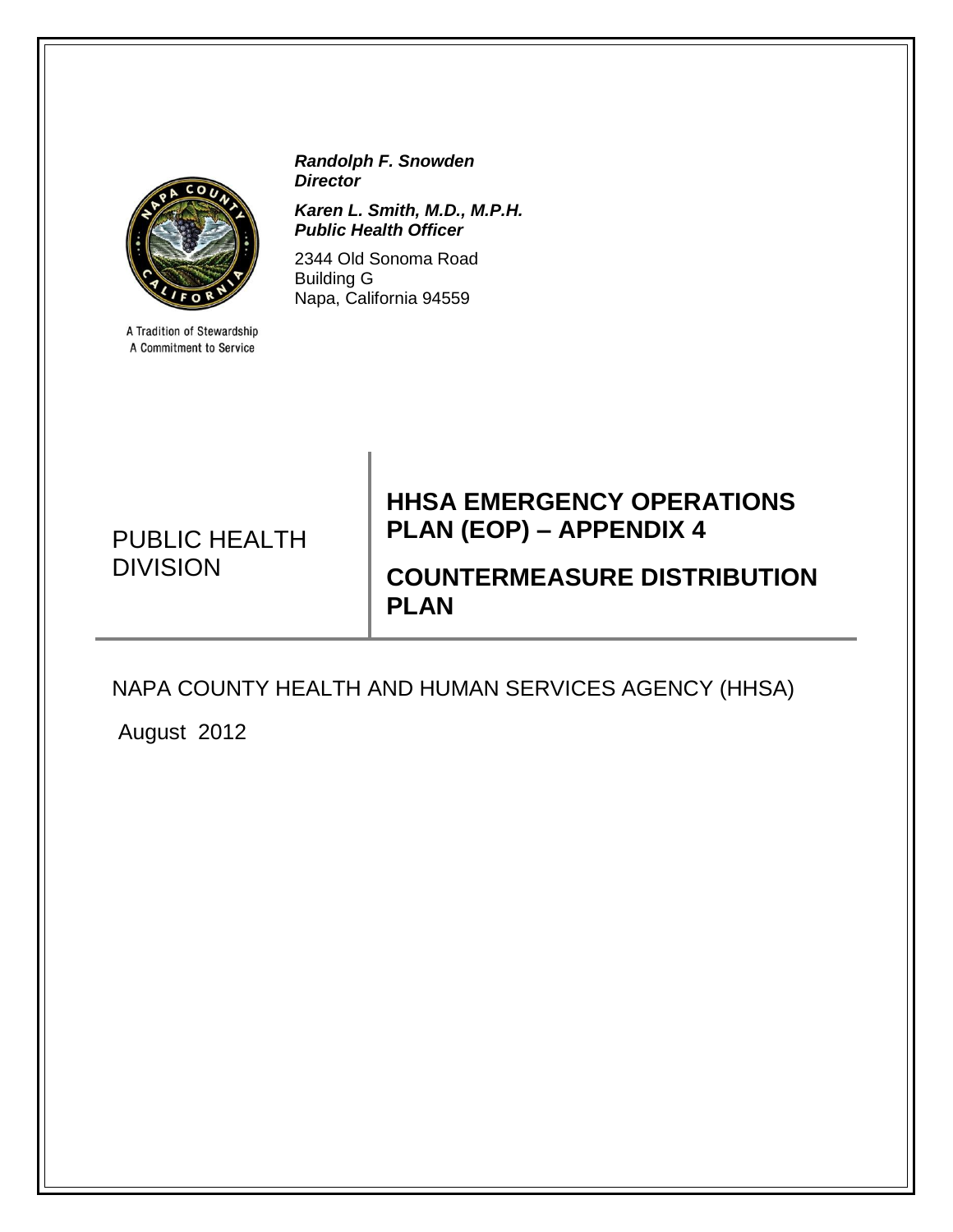**Intentionally Blank Page**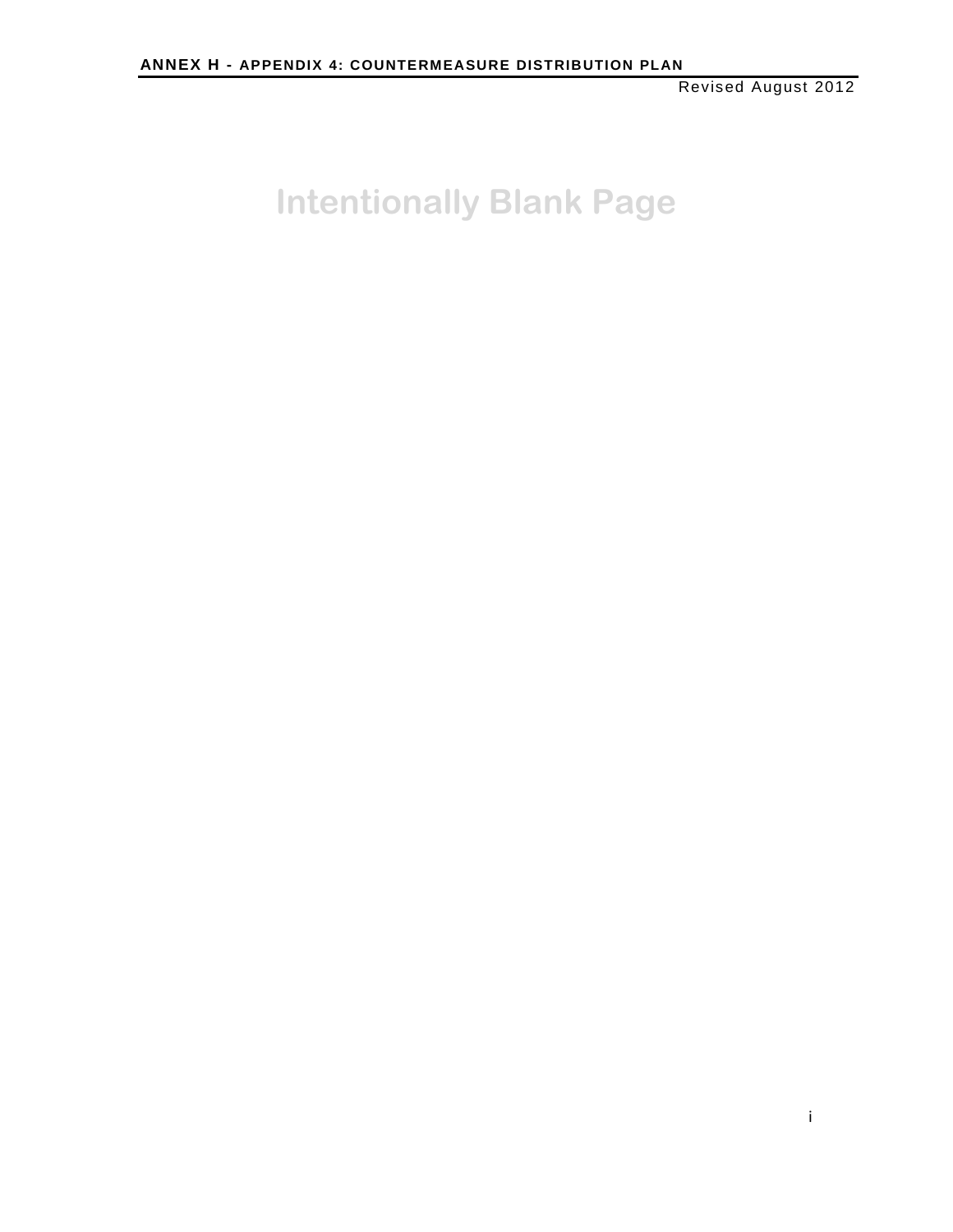#### **ACKNOWLEDGEMENTS AND SOURCES**

Procedures included in this plan are intended as guidelines for response. Actual actions will vary depending on the requirements of the emergency and available resources.

This plan is based on guidelines from the California Department of Public Health. The plan was originally published in 2005 and updated in January 2009, August 2010, and January 2011, and August 2012.

#### **PLAN APPROVAL**

This plan has been reviewed and approved by the Napa County Health and Human Services Agency Director and the Public Health Officer and is the official Countermeasure Distribution Plan for Napa County. The plan is effective as of August 2012.

| <b>RECORD OF CHANGES, UPDATES AND REVISIONS</b> |                                                                                                           |                     |                  |
|-------------------------------------------------|-----------------------------------------------------------------------------------------------------------|---------------------|------------------|
| <b>Plan Section</b><br>and Page #.              | <b>Description of Change</b>                                                                              | <b>Date</b>         | <b>Signature</b> |
| 2.6, Page 13                                    | Revised EOC Organization Chart                                                                            | July 30, 2010       |                  |
| 3.6, Page 55                                    | Inserted new clinic floor layout diagram.                                                                 | July 30, 2010       |                  |
| $2.16$ , Pages<br>$31 - 46$                     | EUA language revised and link updated                                                                     | January 31,<br>2011 |                  |
| $2.16$ , Pages<br>$31 - 46$                     | Deleted smallpox vaccine screening and<br>consent form                                                    | January 31,<br>2011 |                  |
| 2.16, Pages<br>$31 - 46$                        | Deleted smallpox vaccine IND record                                                                       | January 31,<br>2011 |                  |
| $2.16$ , Pages<br>$31 - 46$                     | Deleted reference materials-Project Bioshield<br>2004                                                     | January 31,<br>2011 |                  |
| 3.3, page 37                                    | Deleted BERM model and replaces with POD<br><b>Staffing Estimates Models</b>                              | January 31,<br>2011 |                  |
| 2.5, page 13                                    | Revised POD SEMS/ICS organization chart                                                                   | July 27, 2011       |                  |
| Sections 1.3,<br>2.4                            | Ensure consistency with the California Public<br><b>Health and Medical Emergency Operations</b><br>Manual | June 19, 2012       |                  |
| Section 2.5                                     | Updated POD Standardized SEMs/NIMS/ICS<br>Organization Chart to reflect Position                          |                     |                  |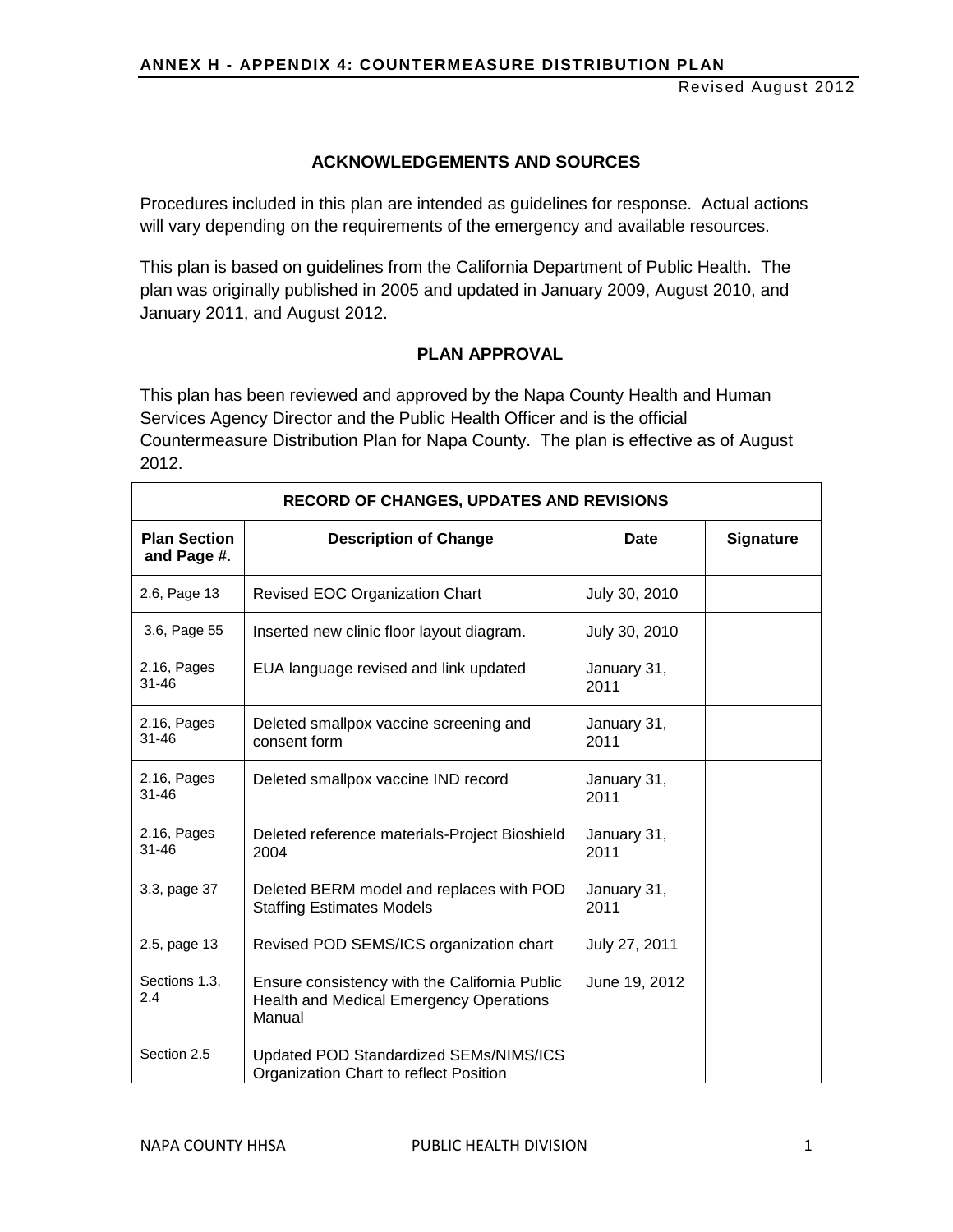#### **ANNEX H - APPENDIX 4: COUNTERMEASURE DISTRIBUTION PLAN**

|                        | Checklists in Attachment 2                                                   |  |
|------------------------|------------------------------------------------------------------------------|--|
| Attachment 1:<br>Forms | Added: Additional six (6) POD forms                                          |  |
| Attachment 2           | Revised "Napa Co POD Position Checklists"<br>to be consistent with Org Chart |  |
| Attachment 4           | Added: Anthrax Prophylaxis Medical<br><b>Consultation Guide</b>              |  |
| Attachment 5           | Added: List of Acronyms                                                      |  |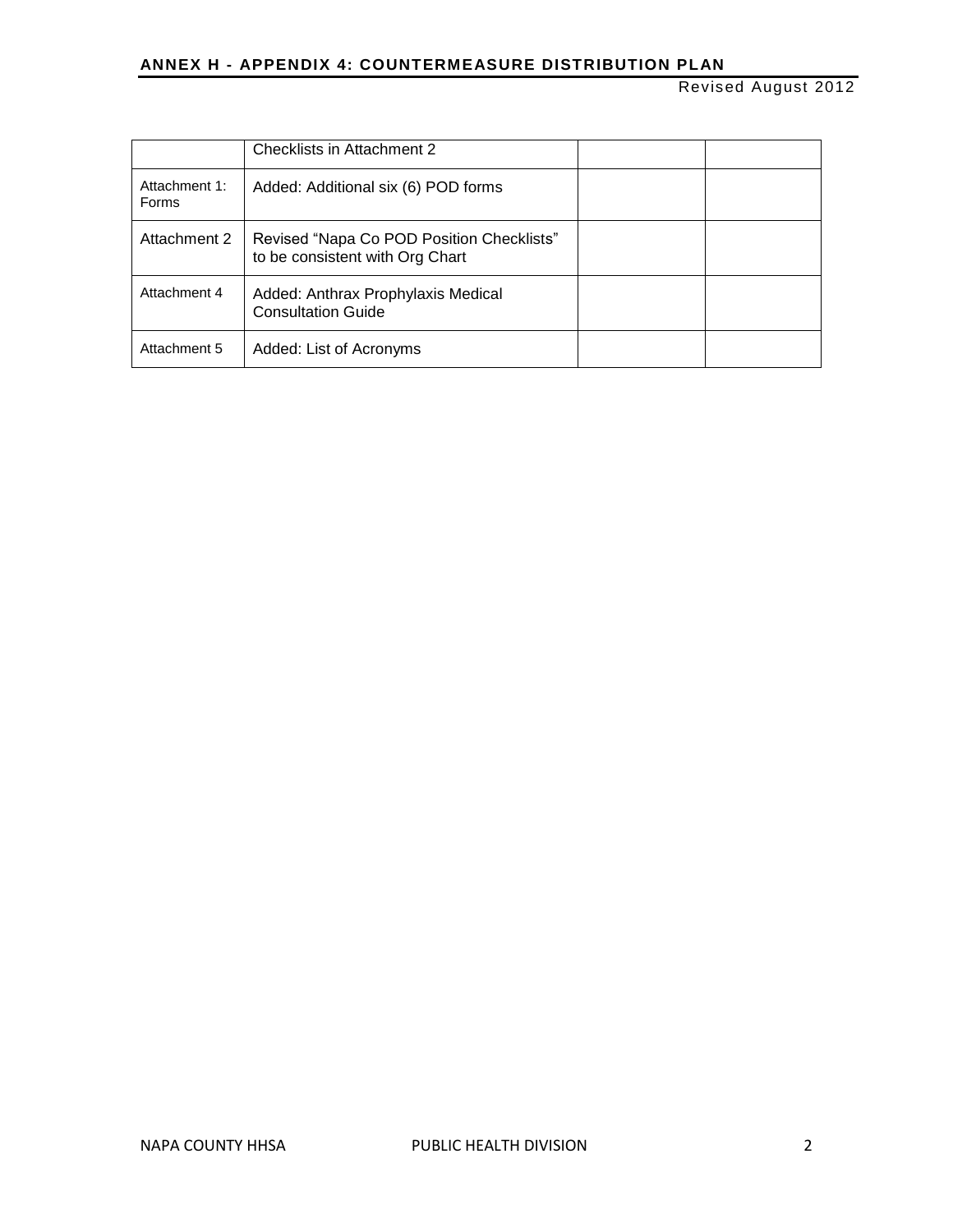# **CONTENTS**

|    | 1.1  |                                                                      |
|----|------|----------------------------------------------------------------------|
|    | 1.2  |                                                                      |
|    | 1.3  |                                                                      |
|    | 1.4  |                                                                      |
|    | 1.5  |                                                                      |
|    | 1.6  |                                                                      |
|    | 1.7  |                                                                      |
|    | 1.8  |                                                                      |
|    | 1.9  |                                                                      |
|    | 1.10 |                                                                      |
|    | 1.11 |                                                                      |
|    |      |                                                                      |
|    | 2.1  |                                                                      |
|    | 2.2  |                                                                      |
|    | 2.3  |                                                                      |
|    | 2.4  | CONCEPT OF OPERATIONS - SEMS/NIMS/ICS ORGANIZATION 16                |
|    | 2.5  | POD STANDARDIZED SEMS/NIMS/ICS ORGANIZATION18                        |
|    | 2.6  | NAPA COUNTY HHSA DEPARTMENT OPERATIONS CENTER (ORGANIZATION          |
| 3. |      |                                                                      |
|    | 3.1  | MASS PROPHYLAXIS LOCAL PHARMACEUTICAL STOCKPILE25                    |
|    | 3.2  | <b>COORDINATION WITH THE OPERATIONAL AREA RECEIVING, STORING AND</b> |
|    | 3.3  |                                                                      |
|    | 3.4  |                                                                      |
|    | 3.5  |                                                                      |
|    | 3.6  |                                                                      |
|    | 3.7  |                                                                      |
|    | 3.8  |                                                                      |
|    | 3.9  | RISK COMMUNICATION - ENSURING ACCESS TO PODS34                       |
|    | 3.10 | INVESTIGATIONAL NEW DRUG AND EMERGENCY USE AUTHORIZATION 36          |
|    |      |                                                                      |
|    |      | 3.10.2 LOCAL PUBLIC HEALTH EUA IMPLEMENTATION37                      |
|    |      | 3.10.3 INVESTIGATIONAL NEW DRUG (IND) PROCEDURES 38                  |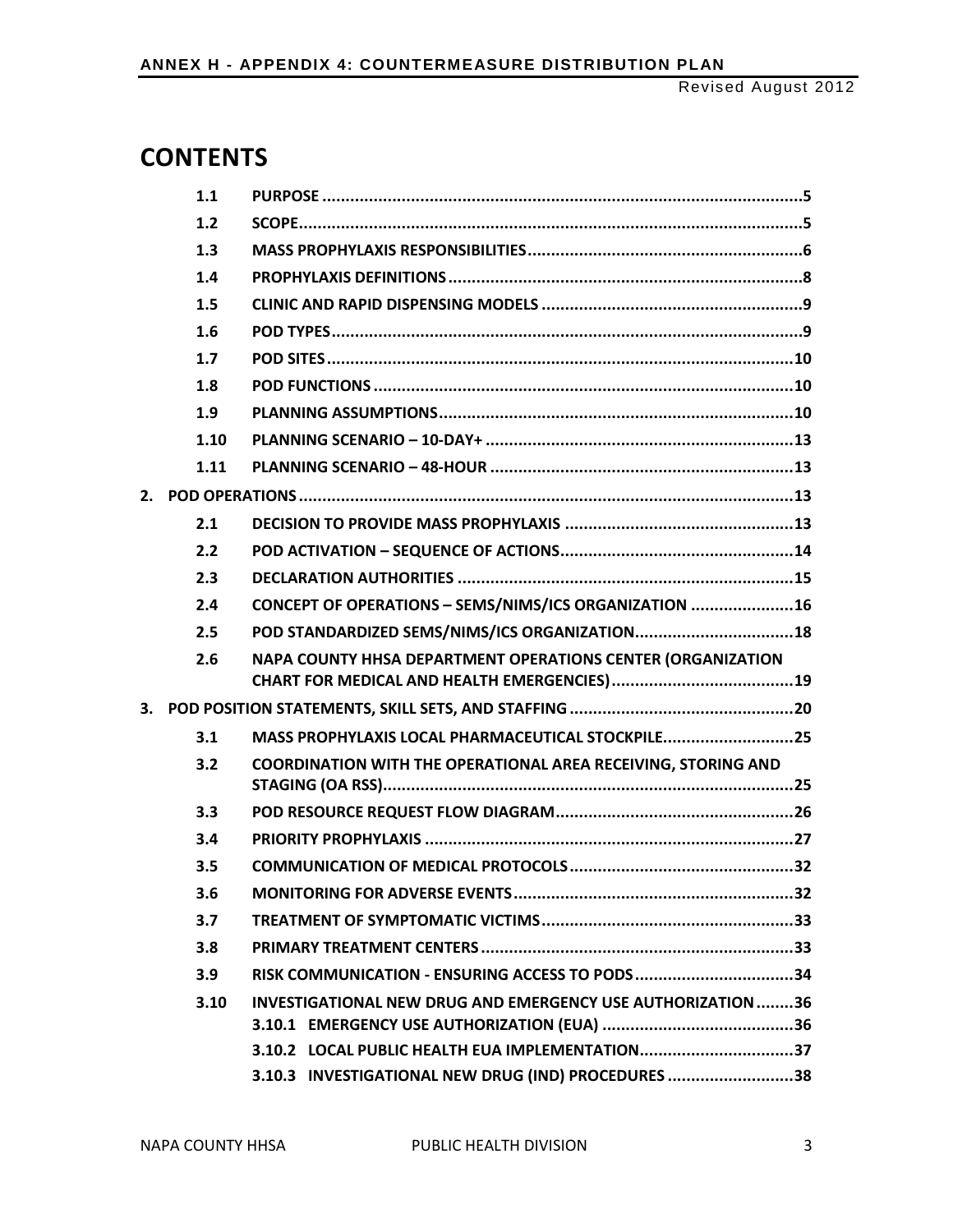|    | 4.1  |                                                         |
|----|------|---------------------------------------------------------|
|    | 4.2  |                                                         |
|    | 4.3  |                                                         |
|    | 4.4  |                                                         |
|    | 4.5  |                                                         |
|    | 4.6  |                                                         |
|    |      | LOW FLOW/TARGETED PROPHYLAXIS POD STATIONS 49<br>4.6.1  |
|    |      | 4.6.2                                                   |
|    | 4.7  |                                                         |
|    | 4.8  |                                                         |
|    | 4.9  |                                                         |
|    | 4.10 | RECEIVING SNS PHARMACEUTICALS AND MEDICAL SUPPLIES54    |
|    | 4.11 | DISPENSING PHARMACEUTICALS AND MEDICAL SUPPLIES 54      |
|    | 4.12 |                                                         |
|    | 4.13 |                                                         |
| 5. |      |                                                         |
|    | 5.1  | MASS PROPHYLAXIS ALTERNATE APPROACHES - PROS AND CONS59 |

#### **ATTACHMENT 1: FORMS**

#### **ATTACHMENT 2: NAPA CO POD POSITION CHECKLISTS**

#### **ATTACHMENT 3: SITUATION STATUS REPORTING**

#### **ATTACHMENT 4: ANTHRAX PROPHYLAXIS MEDICAL CONSULTATION GUIDE**

**ATTACHMENT 5: ACRONYMS**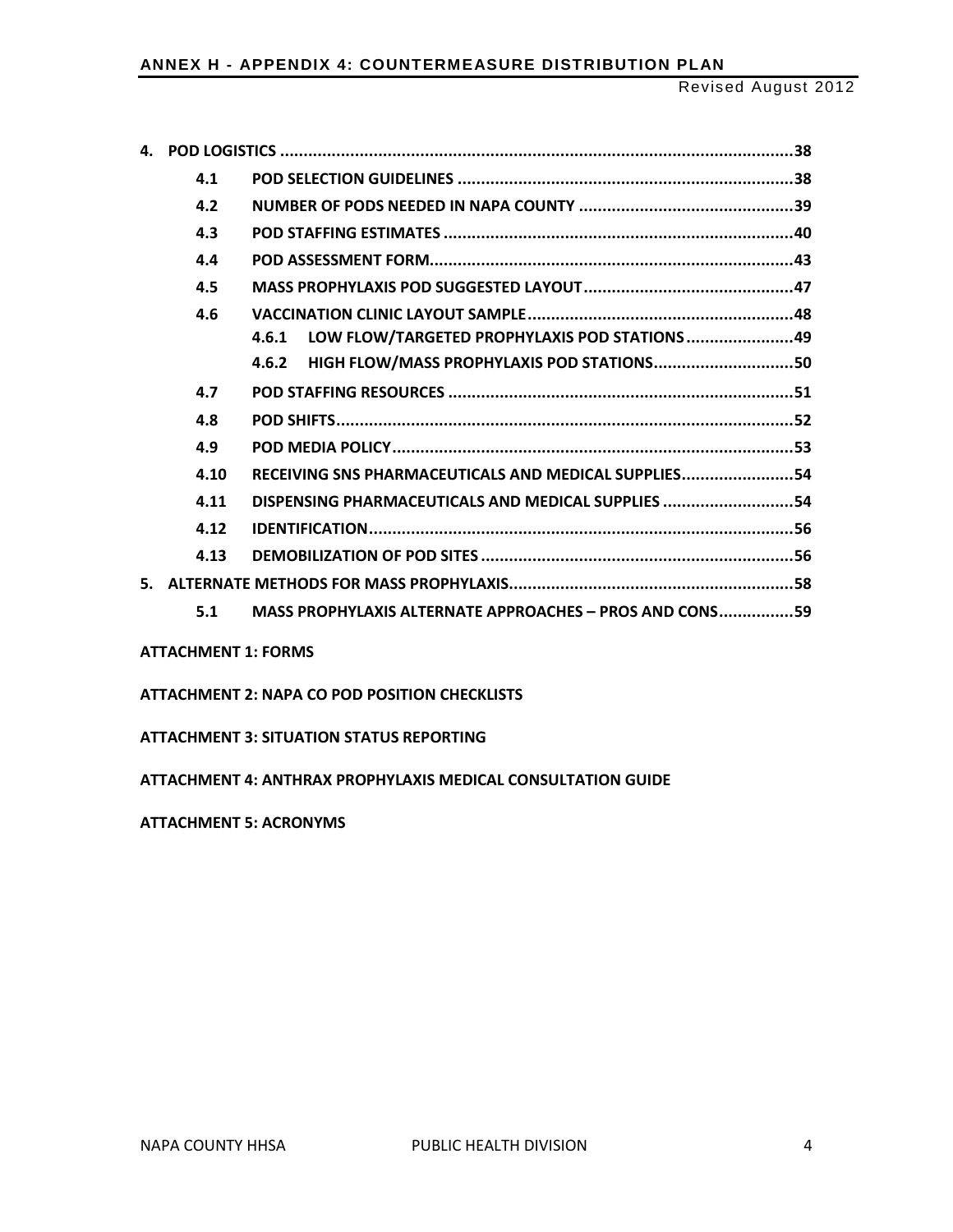#### **1. INTRODUCTION**

#### <span id="page-6-0"></span>**1.1 PURPOSE**

The Napa County Health and Human Services (HHSA) Public Health Division Countermeasure Distribution Plan describes operational and logistical procedures to set up and manage Points of Distribution (POD). PODs are activated to provide emergency prophylaxis (antibiotics or vaccines) to residents of Napa County.

The dispensing function provides oral or injectable vaccine, antivirals or antibiotics to protect the public. PODs described in this plan are activated in scenarios involving unusual disease outbreaks or bioterrorism resulting in disease spread.

Refer to Annex H- Appendix 5 Attachment E Pandemic Influenza Response Plan for procedures used to activate vaccine distribution during an influenza pandemic.

#### <span id="page-6-1"></span>**1.2 SCOPE**

This plan addresses activation and management of PODs in Napa County. The distribution of medical countermeasures to PODs is described in the Napa County SNS Management Plan.

The Public Health Officer may take actions other than mass prophylaxis to control the spread of disease. These include (a) surveillance, (b) isolation, and (c) quarantine and other community containment measures. Mass prophylaxis is one containment measure and is addressed in this plan.

This plan addresses mass prophylaxis for the population of Napa County (150,000 – 200,000) and includes coordination with the cities of Napa, Calistoga, St. Helena, and American Canyon, the town of Yountville and unincorporated rural population centers Angwin and Lake Berryessa.

This plan assumes a worst-case scenario and provides for sufficient sites with sufficient capacity to provide prophylaxis to the entire County. It is easier to plan for a wide-scale event and scale it down for a more limited event, than to expand from a small-scale plan. For the purposes of this plan, dispensing includes the following activities:

Set up and operate a highly efficient operation that serves thousands of people quickly;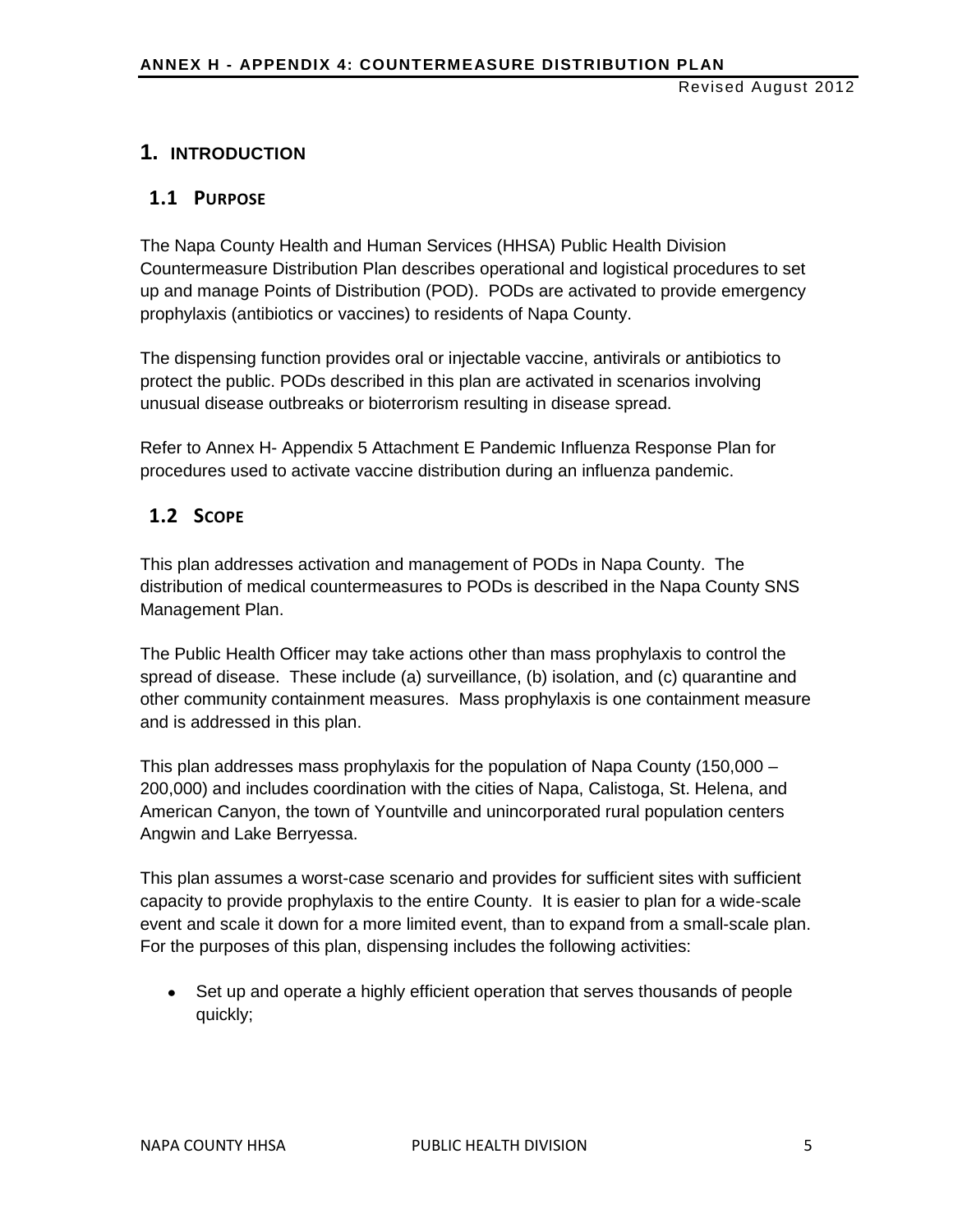- Locate and coordinate the use of highly skilled, but relatively scarce pharmacists, doctors, and nurses to staff and manage dispensing operations;
- Train and organize many volunteers and county employees (Disaster Service Workers) to perform the majority of POD functions;
- Overcome routine legal/regulatory barriers that prevent non-pharmacists from handing out prescription drugs during a large-scale emergency;
- Isolate symptomatic individuals and transport them to treatment centers;
- Provide prophylaxis for those who cannot use PODs; and
- Provide the public comprehensive, accurate, reassuring information about community efforts to protect them from a threat.

#### <span id="page-7-0"></span>**1.3 MASS PROPHYLAXIS RESPONSIBILITIES**

Providing mass prophylaxis to the population of Napa County requires a coordinated and cooperative effort among jurisdictions, disciplines, emergency management organizations, and public and private agencies. Responsibilities for this response include:

| <b>AGENCY</b>                                  | <b>RESPONSIBILITY</b>                                                                |
|------------------------------------------------|--------------------------------------------------------------------------------------|
| Public Health Officer - Public Health Division | Determine need for emergency prophylaxis.                                            |
|                                                | Brief City and County Officials.                                                     |
|                                                | Activate the Department Operations Center<br>(DOC) to support the POD sites.         |
|                                                | Activate POD sites.                                                                  |
|                                                | Request pharmaceuticals and medical<br>supplies.                                     |
|                                                | Communicate medical protocols to the medical<br>community.                           |
|                                                | Issue Health Officer Orders, alerts, and risk<br>communication.                      |
|                                                | Assist with the CDPH request to CDC for SNS<br>pharmaceuticals and medical supplies. |
|                                                | Request activation of the EOC to support POD                                         |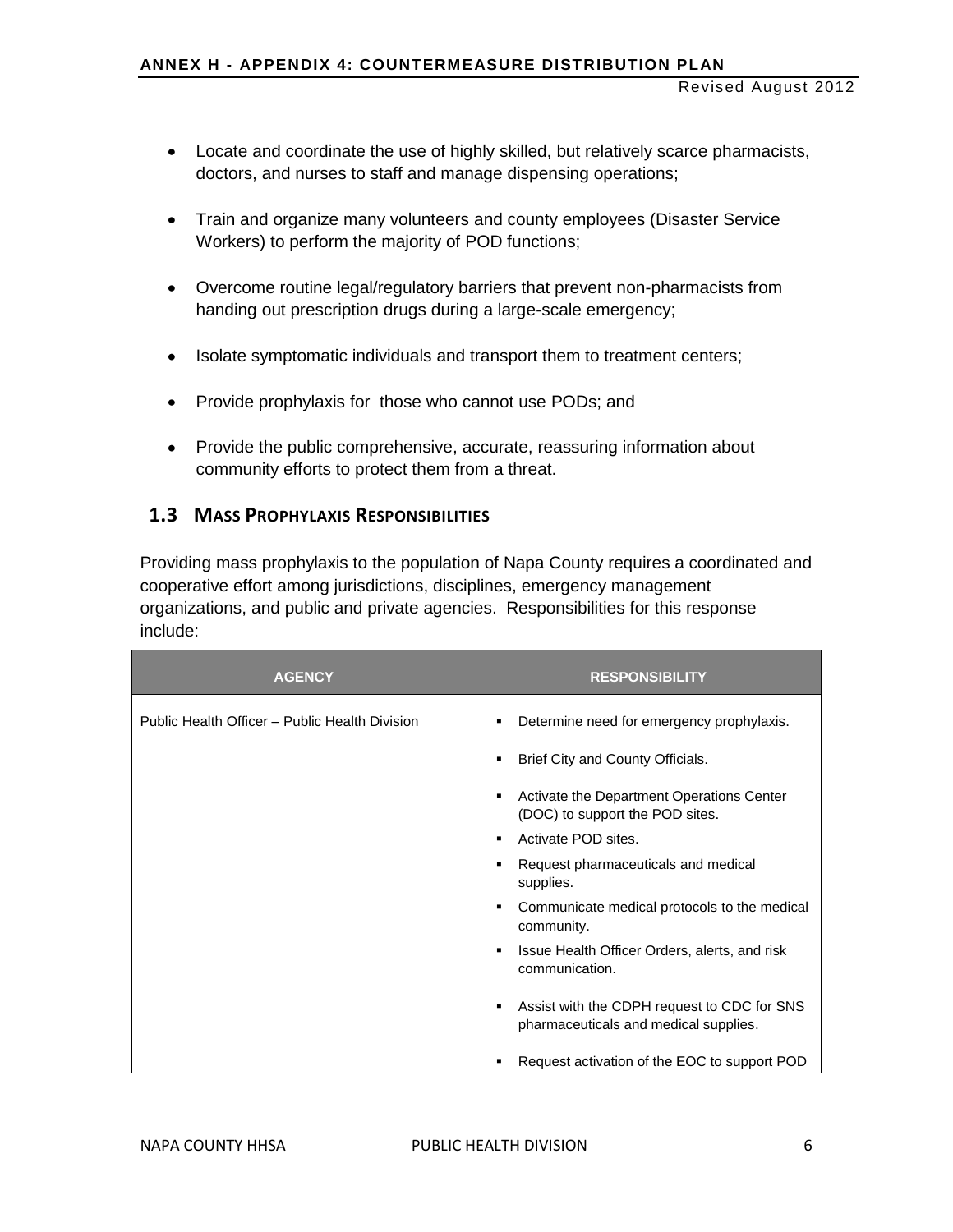#### **ANNEX H - APPENDIX 4: COUNTERMEASURE DISTRIBUTION PLAN**

| <b>AGENCY</b>                                                                                                                    | <b>RESPONSIBILITY</b>                                                                                                                                                                                                                                                                                     |
|----------------------------------------------------------------------------------------------------------------------------------|-----------------------------------------------------------------------------------------------------------------------------------------------------------------------------------------------------------------------------------------------------------------------------------------------------------|
|                                                                                                                                  | operations.                                                                                                                                                                                                                                                                                               |
| Public Health Division - Routine Prophylaxis                                                                                     | Manage and coordinate POD activation.<br>Provide clinical staffing at PODs.<br>Prepare risk communication materials.                                                                                                                                                                                      |
| HHSA Department Operations Center - Targeted<br>and Mass Prophylaxis                                                             | Manage and coordinate POD activation.<br>Provide clinical staffing at PODs.<br>٠<br>Prepare risk communication materials.<br>Provide Medical Health Operational Area<br>Coordinator (MHOAC) program support for<br>situation reporting and resource requesting.                                           |
| Op Area EOC - Logistics Section<br>County Office of Emergency Services                                                           | Activate, manage and staff the Operational<br>٠<br>Area Receive Stage and Store (OA RSS) site.<br>Provide logistical support for POD activation<br>٠<br>and operations including medical<br>countermeasures transportation and<br>distribution.                                                           |
| Sheriff's Office and Local Law Enforcement                                                                                       | Provide security for transportation of medical<br>countermeasures to PODs.<br>Provide security at PODs.                                                                                                                                                                                                   |
| Cities (OES, Fire Department, Law Enforcement,<br>other City Departments)                                                        | Nominate and assess sites for use as PODs.<br>Set up PODs for operation upon activation by<br>٠<br>the Health Officer.<br>Provide non-clinical staffing at PODs.                                                                                                                                          |
| California Department of Public Health<br>State and Regional Department of Homeland<br>Security and Office of Emergency Services | Coordinate the County's request for<br>٠<br>pharmaceuticals and medical supplies.<br>Deliver medical countermeasures to the<br>County.<br>Assist resource management through the<br>٠<br>Region II Regional Disaster Medical Health<br>Coordinator/ Specialist (RDMHC/S) and other<br>mutual aid systems. |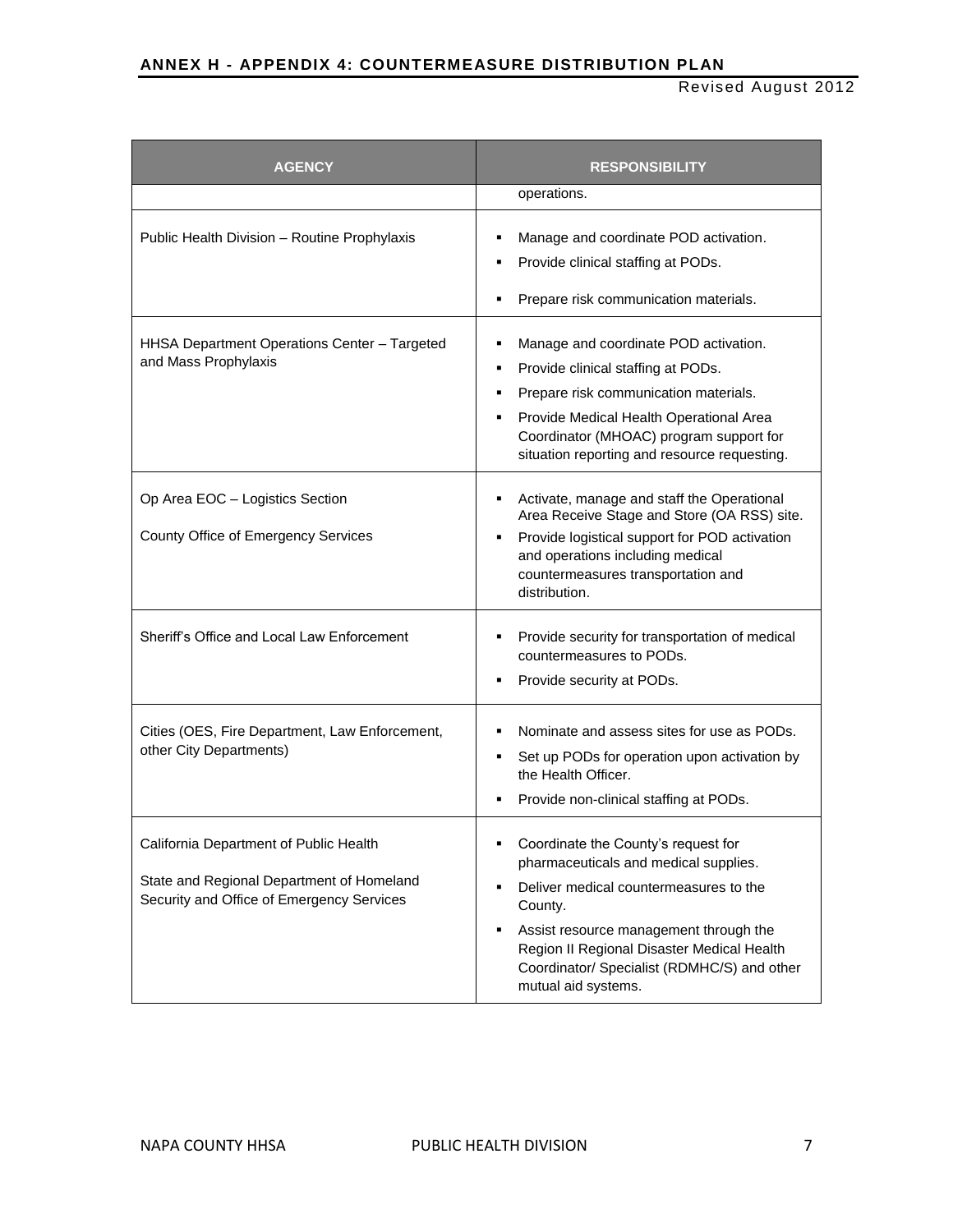#### <span id="page-9-0"></span>**1.4 PROPHYLAXIS DEFINITIONS**

**Priority Prophylaxis (PP) –** At the direction of the Napa County Health Officer, prophylaxis is distributed to impacted Public Safety personnel. These personnel may include Fire Department, Law Enforcement and the Ambulance company providing service to Napa County. Priority Prophylaxis may be limited to front line personnel and necessary support staff. Immediate family members may also receive PP. See Section 3.4 for more detail.

**Routine Prophylaxis –** A subset of the population can be identified to receive prophylaxis. Routine prophylaxis is used in common disease outbreaks when local public health resources are sufficient to manage the distribution of antibiotics or vaccines. An example is an outbreak of a communicable disease at a school.

**Targeted Prophylaxis** – A large subset of the population of Napa County (150,000 – 200,000 residents and commuters/visitors) must receive antibiotics or vaccines.Public Health resources are not sufficient because:

- 1. Prophylaxis must be given within a short time of exposure (48 hours).
- 2. The targeted population is large and the number of PODs needed is too numerous to staff and equip with existing resources.

**Mass Prophylaxis** - This is the capability to protect the health of the population through the administration of critical interventions in response to a public health emergency in order to prevent the development of disease among those who are exposed or are potentially exposed to public health threats. The entire population must receive prophylaxis within a given timeframe (48 hours) to prevent disease in persons that have been exposed and to stop disease spread. Public Health resources are not sufficient because:

- 1. Prophylaxis must be given in a short timeframe.
- 2. As many as eight (8) PODs are required.
- 3. Other control measures and prophylaxis distribution methods may be required in conjunction with POD activation.
- 4. Receipt and distribution of the medical countermeasures requires coordination by the Op Area EOC.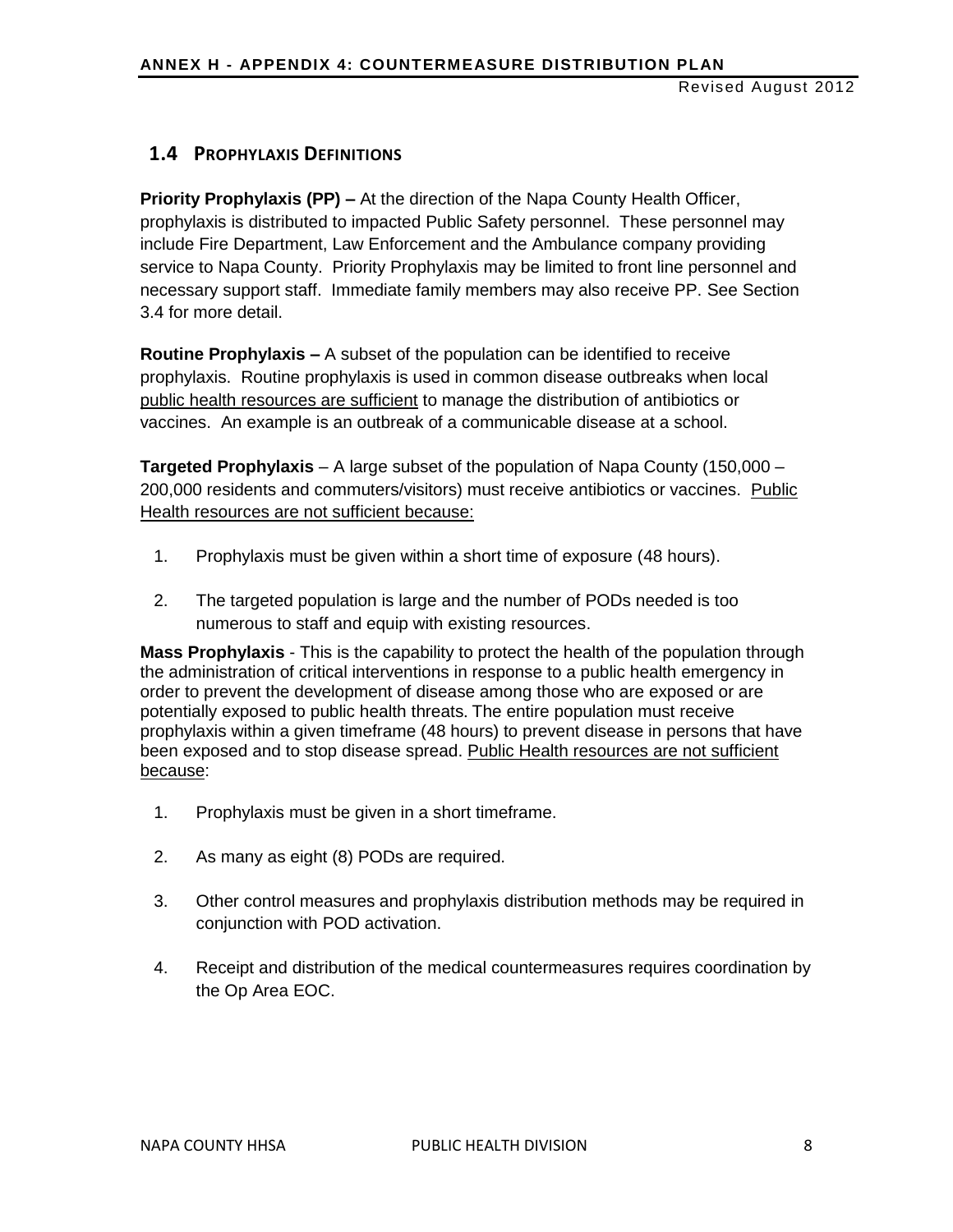#### <span id="page-10-0"></span>**1.5 CLINIC AND RAPID DISPENSING MODELS**

**Clinic and Rapid Dispensing Models.** The distribution and administration of emergency prophylaxis is scalable from the clinical model for normal or targeted prophylaxis with a 6-10 day scenario to the rapid dispensing model for targeted or mass prophylaxis with a 48 hour day scenario.

The clinical model allows for medical history and contraindication screening and collection of demographic data. The rapid dispensing model does not include history or contraindication screening and data collection is limited.

#### <span id="page-10-1"></span>**1.6 POD TYPES**

Mass prophylaxis delivery is accomplished from:

- 1. Fixed Sites Typical community centers, college campuses parking lots, and community fairground buildings. The Napa County Public Health Division regularly plans and exercises with community partners at these types of sites and, because of this close working relationship, has no plans for forceful procurement of private property.
- 2. Mobile Units County vans and/or other designated vehicles dispatched to Nursing Homes, Assisted Living Centers, and other special population dwellings. If the Public Health Officer determines that the use of fixed sites for general mass prophylaxis is contraindicated, mobile units may be used in a countywide campaign.

#### PODs are:

- 1. Managed Sites Fully staffed, equipped, and managed by the Public Health Division. Managed sites are used primarily for targeted prophylaxis.
- 2. Supported Sites The Public Health Division provides prophylaxis (pharmaceuticals or vaccines), instructions, forms, medical protocols, and partial staffing. The town or city sets up the site and coordinates logistics. Examples are city-owned facilities, community centers, hospitals, and university campuses.
- 3. Drop-off Sites The Public Health Division provides prophylaxis (pharmaceuticals or vaccines), instructions, forms, and medical protocols. The site owner/operator coordinates logistics and administers prophylaxis (licensed, qualified on-site staff). Hospitals and jails are the primary examples of a drop-off site.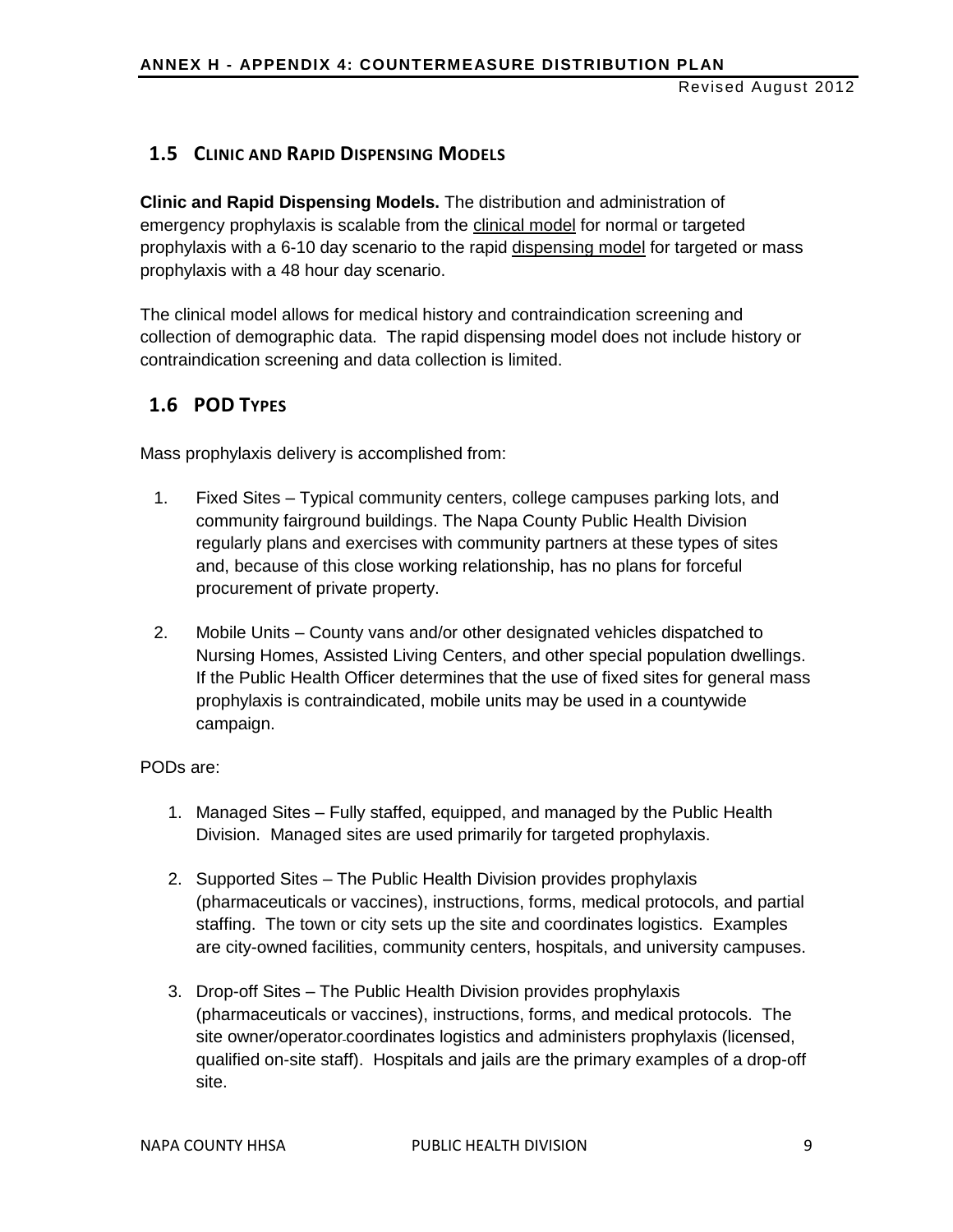### <span id="page-11-0"></span>**1.7 POD SITES**

Napa County currently has 8 designated POD sites. They are as follows:

- 1. Napa Veteran's Home, 100 California Dr, Yountville
- 2. Napa Valley College Gymnasium, 2277 Napa-Vallejo Highway, Napa
- 3. Napa Valley Expo, 575 3<sup>rd</sup> St., Napa
- 4. Fire District Training Facility, 225 James Rd, American Canyon
- 5. Napa Fair Grounds, 1435 North Oak St, Calistoga
- 6. Las Flores Community Center, 4300 Linda Vista, Napa
- 7. PUC Auditorium, #30 La Jota Dr., Angwin
- 8. St. Helena Fire Department, 1480 Main Street, St. Helena

#### <span id="page-11-1"></span>**1.8 POD FUNCTIONS**

Major functions that must be performed at each POD include:

- 1. Receive pharmaceuticals and medical supplies from the OA RSS site.
- 2. Triage symptomatic victims to treatment centers, arranging transport if needed and if possible. (See discussion of clinical vs. dispensing model).
- 3. Dispense appropriate drugs or vaccines to citizens.
- 4. Track pharmaceuticals and medical supplies and manage the reordering process as supplies diminish.
- 5. Provide for security of dispensing personnel and pharmaceuticals and medicines.
- 6. Demobilize the POD at the end of the event, including returning unused materiel to the OA RSS.

#### <span id="page-11-2"></span>**1.9 PLANNING ASSUMPTIONS**

A. Prophylaxis is defined as the use of oral or injectable medications/vaccines to prevent the development of active disease.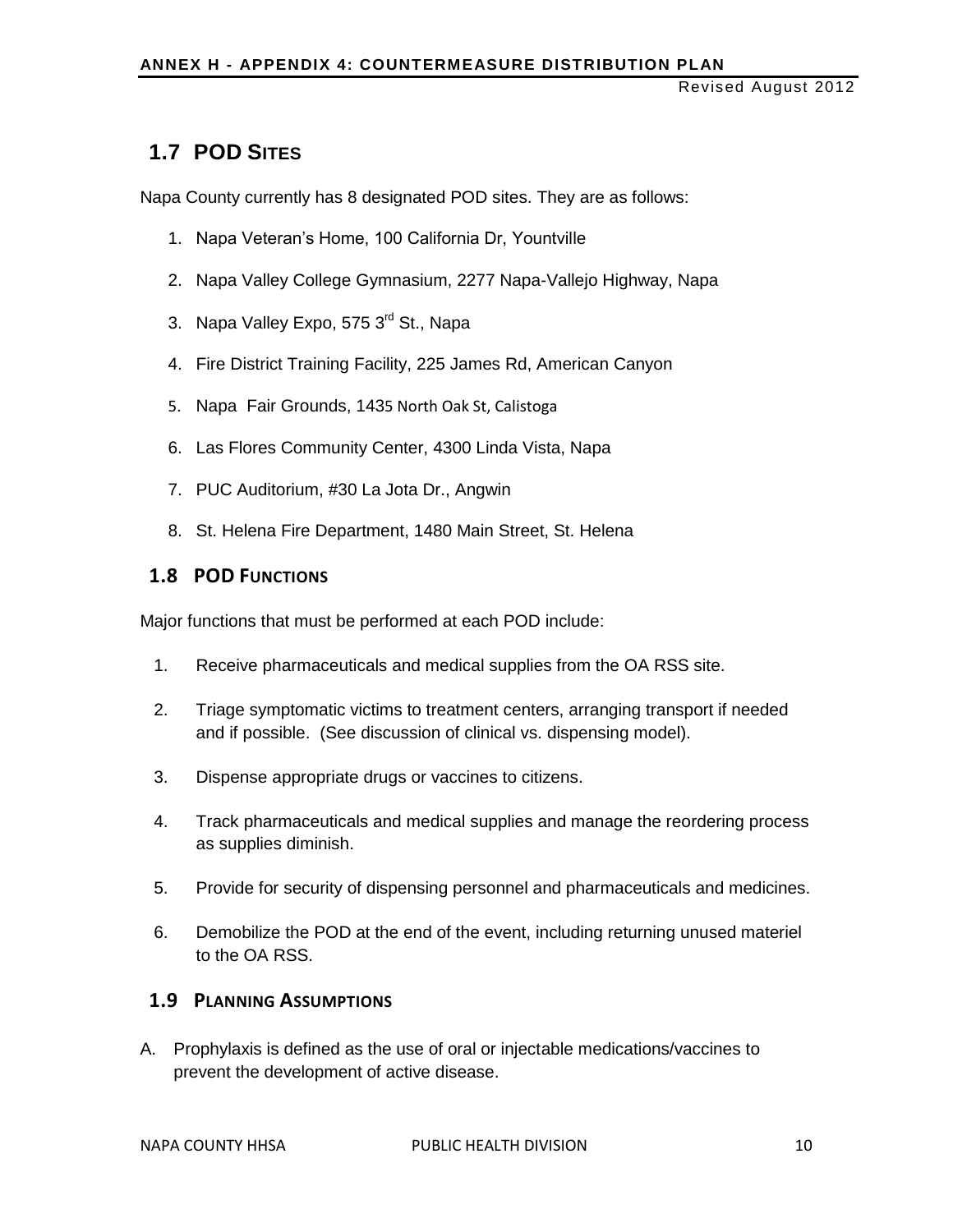- B. The Public Health Officer activates the Countermeasure Distribution Plan and initiates actions. State and Federal resources may be limited within the first 3 days following mass exposure, particularly in a nationwide emergency.
- C. Population estimates assume prophylaxis of 150,000 200,000 people within a given number days of exposure.
- D. The time per patient required for antibiotic prophylaxis is less than the time required to provide immunization, such as the smallpox vaccine. Average POD site flow rate at past Napa County mass vaccination clinic exercises and during the response to H1N1 was used to estimate staffing and the number patients/hour.
- E. Pre-event planning for POD activation is coordinated with Napa County EOC, HHSA DOC and pre-identified City/Town Point of Contact to:
	- Identify PODs.
	- Pre-position POD set-up instructions, supplies, and materials.
	- Arrange POD logistics, security, and management.
	- Coordinate POD activities with the Operational Area Receiving, Staging, and Storing (OA RSS) activities.
	- Arrange for staffing.
- F. The plan requires decision-making by the Public Health Officer who must consider options outlined in the plan:
	- Accomplish mass prophylaxis in 48 hours or  $6-10 + days$ .
	- Activate PODs (number determined by the Public Health Officer).
	- Activate mobile sites in combination with fixed sites, if needed to accommodate special populations and geographic population distribution in rural areas.
	- Determine the POD (s) location (s).
- G. The plan assumes significant participation and coordination with:
	- Napa County Office of Emergency Services (OES)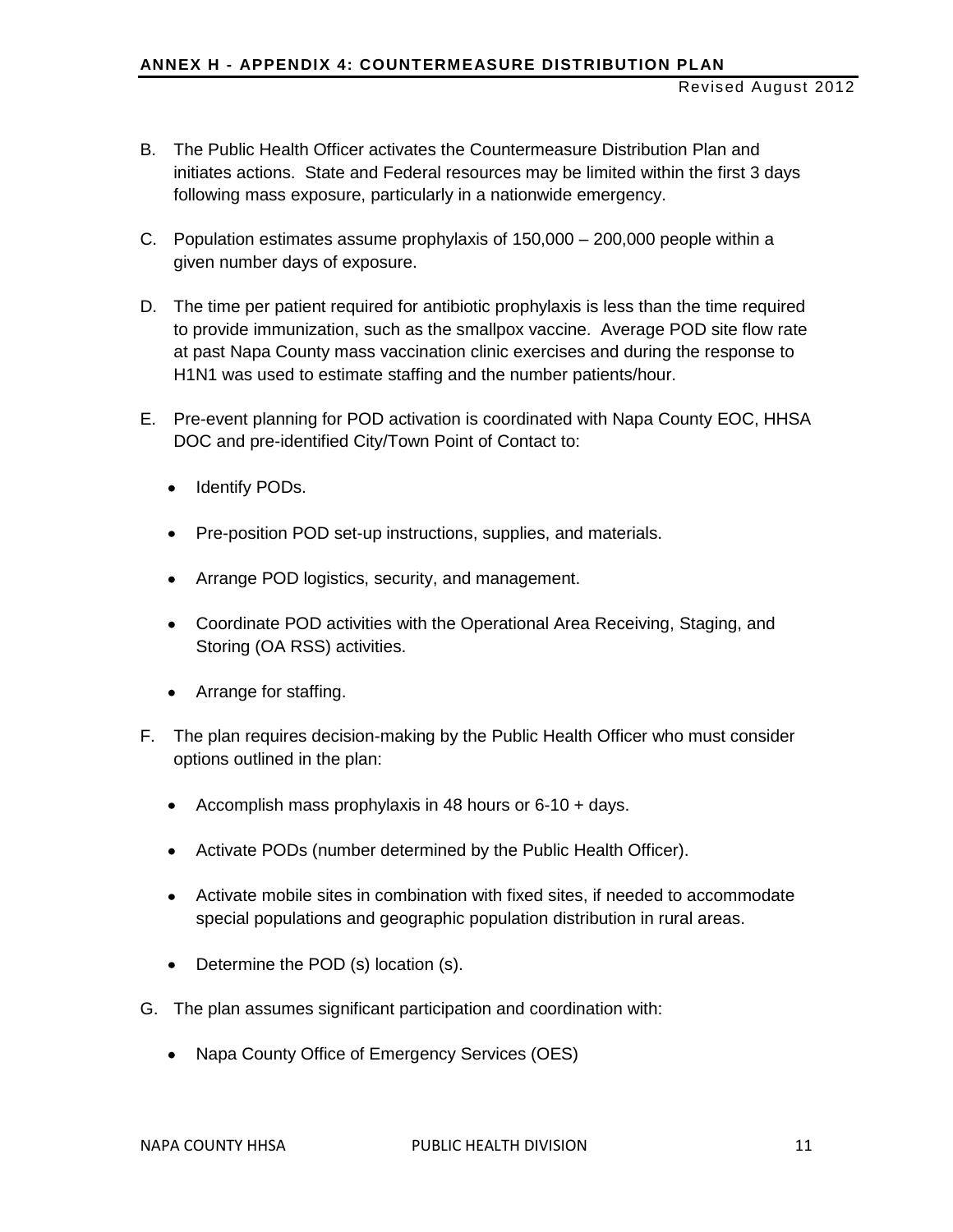- Napa County Executive's Office  $\bullet$
- Napa County Sheriff's Office
- Napa County Fire (California Department of Forestry)
- City Fire Department  $\bullet$
- City OES  $\bullet$
- City Police Department  $\bullet$
- City and Town Managers
- Hospitals and clinics ( St. Helena Hospital, Kaiser Clinic, Queen of the Valley Medical Center, Clinic Olé)
- Napa Community College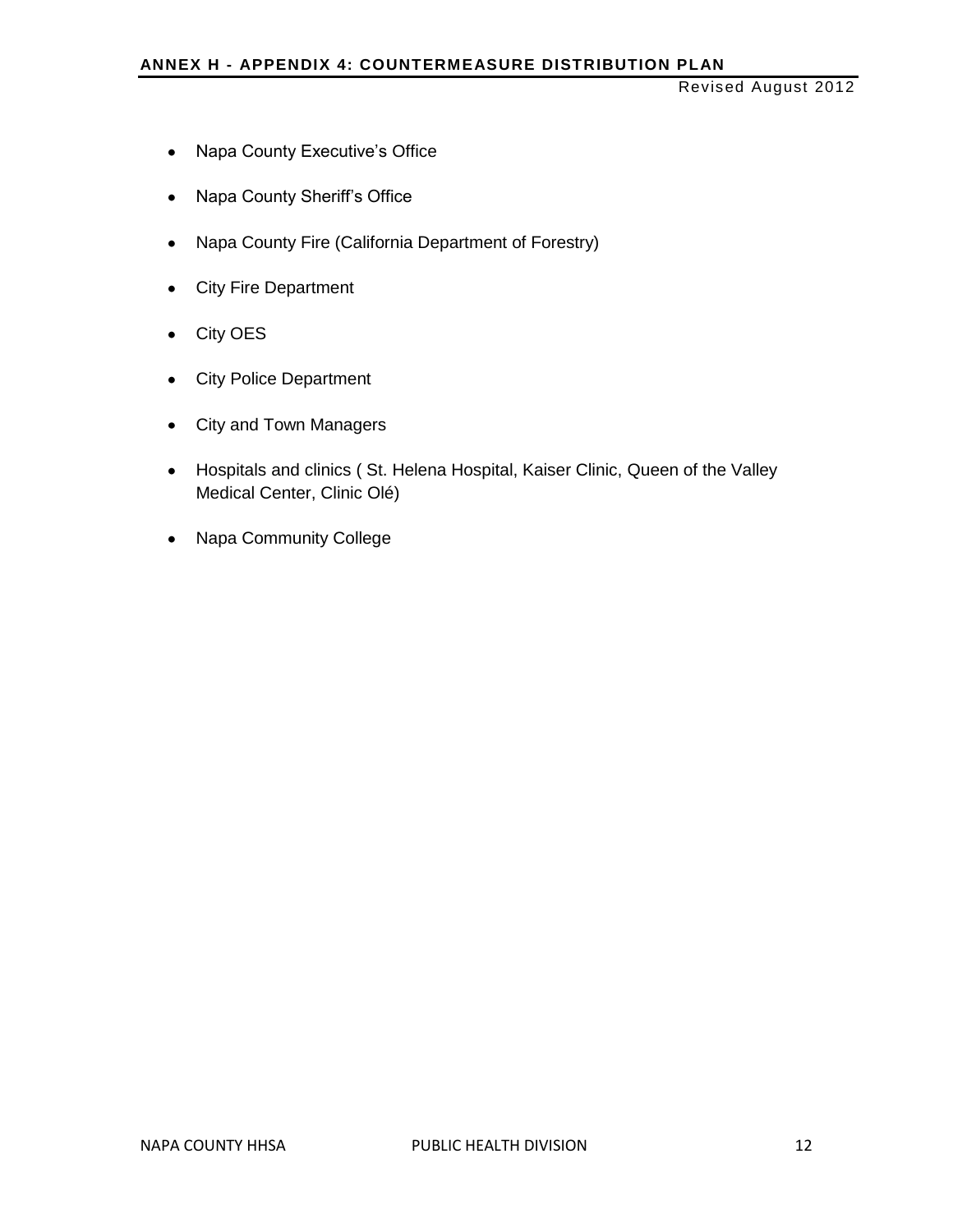#### <span id="page-14-0"></span>**1.10 PLANNING SCENARIO – 10-DAY+**

Mass prophylaxis is when the entire population of Napa County (150,000 – 200,000) must receive prophylaxis within an extended time frame (10+ days following exposure).

A bioterrorism incident (or other public health emergency) results in initial bio-agent contamination of large areas of the county and a significant portion of the population. Targeted prophylaxis is not possible. After consultation with CDPH and the CDC, the Public Health Officer makes the decision to initiate Mass Prophylaxis.

Onset of illness or the rapid spread of disease is imminent. To decrease morbidity/mortality and limit the spread of disease, 150,000 – 200,000 people in Napa County must receive prophylaxis (antibiotics) within 10 or more days of exposure.

#### <span id="page-14-1"></span>**1.11 PLANNING SCENARIO – 48-HOUR**

Mass prophylaxis is when the entire population of Napa County (150,000 – 200,000) must receive prophylaxis within 48 hours of exposure.

A bioterrorism incident (or other public health emergency) results in initial bio-agent contamination of large areas of the County and a significant portion of the population. Targeted prophylaxis is not possible. After consultation with CDPH and the CDC, the Public Health Officer makes the decision to initiate Mass Prophylaxis.

Onset of illness or the rapid spread of disease is imminent. To prevent onset of disease or to limit the spread of disease, (150,000 – 200,000) people in Napa County must receive prophylaxis (antibiotics) as soon as possible following exposure, meaning that rapid dispensing must occur.

# <span id="page-14-2"></span>**2. POD OPERATIONS**

#### <span id="page-14-3"></span>**2.1 DECISION TO PROVIDE MASS PROPHYLAXIS**

The decision to provide mass prophylaxis precedes the activation of PODs. Depending on countermeasures available and the County's response time, the time lag from the decision to POD activation to actual dispensing can be considerable. The Health Officer determines when to initiate prophylaxis based on epidemiological analysis, instruction from the State Health Officer, and the following information: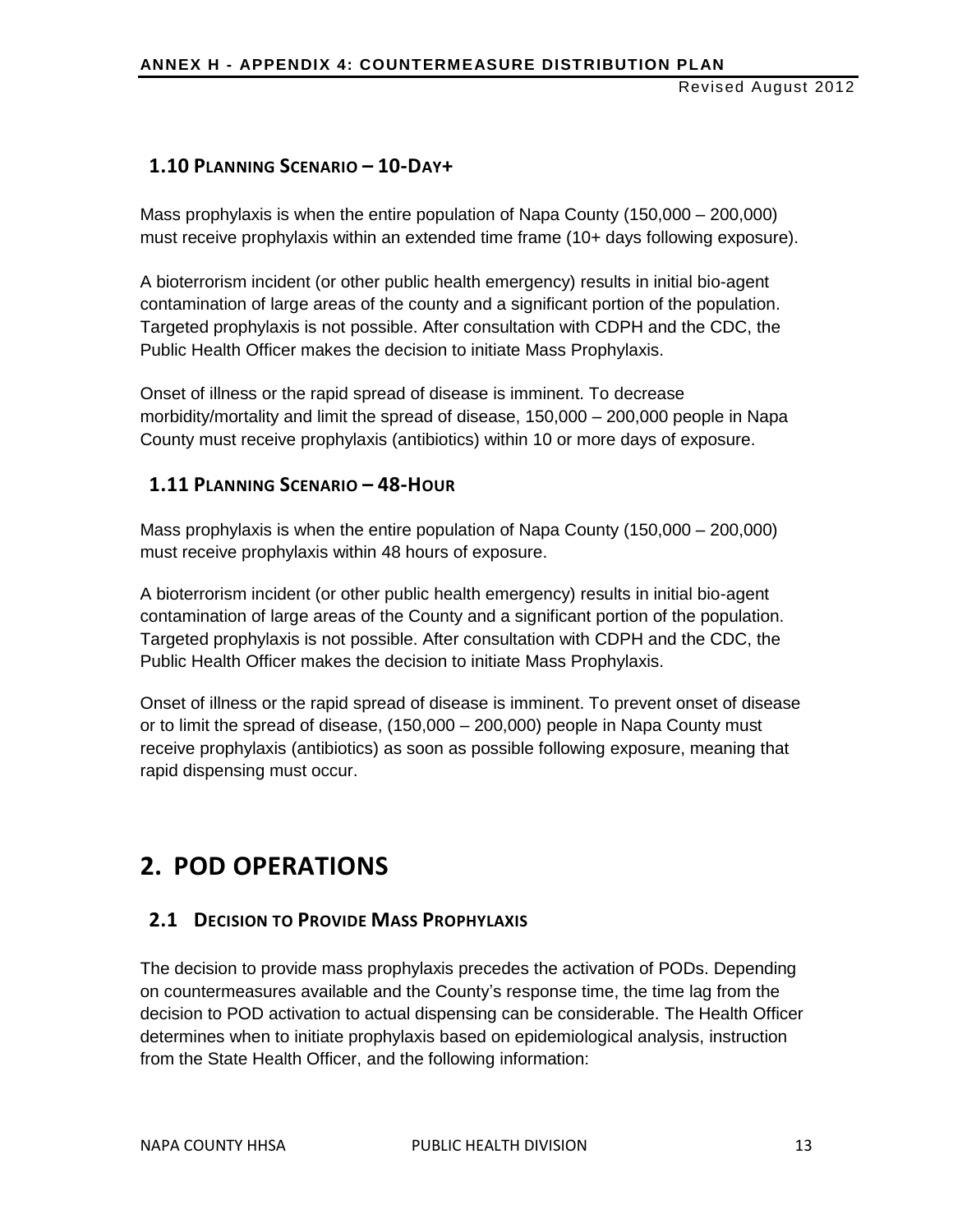- 1. The biologic agent; incubation period; period of communicability; time frame between exposure, event, notification, and the presence of disease;
- 2. An assessment of exposure risk, including the existence of a population of unexposed but susceptible individuals; exposed but asymptomatic individuals; and individuals who have been placed in high-risk situations, such as the medical community and first responders;
- 3. The underlying medical condition(s);
- 4. The availability of appropriate vaccines and/or medications;
- 5. The availability of supplies/personnel, and;
- 6. The effects on the community if certain classes of workers do not receive priority for limited supplies of vaccines and medications.

PODs are activated when:

- 1. A large number of people need prophylaxis.
- 2. Prophylaxis must be given within a specific timeframe, e.g. 48 hours, or 10 + days.

#### <span id="page-15-0"></span>**2.2 POD ACTIVATION – SEQUENCE OF ACTIONS**

- A. The Health Officer activates the HHSA DOC and requests activation of the Op Area EOC.
- B. The Health Officer activates priority prophylaxis distribution at various locations throughout the County and at area hospitals. Priority prophylaxis is the distribution of prophylaxis to ALL Public Safety personnel. See Section 1.1 and 3.4 for more detail.
- C. The Health Officer determines which PODs to activate and whether alternate distribution methods will be used.
- D. The Public Health Division notifies City Emergency Managers, City OES, Fire, other community contacts, and/or Law Enforcement to activate pre-identified PODs.
- E. County OES follows procedures to declare a Local Emergency.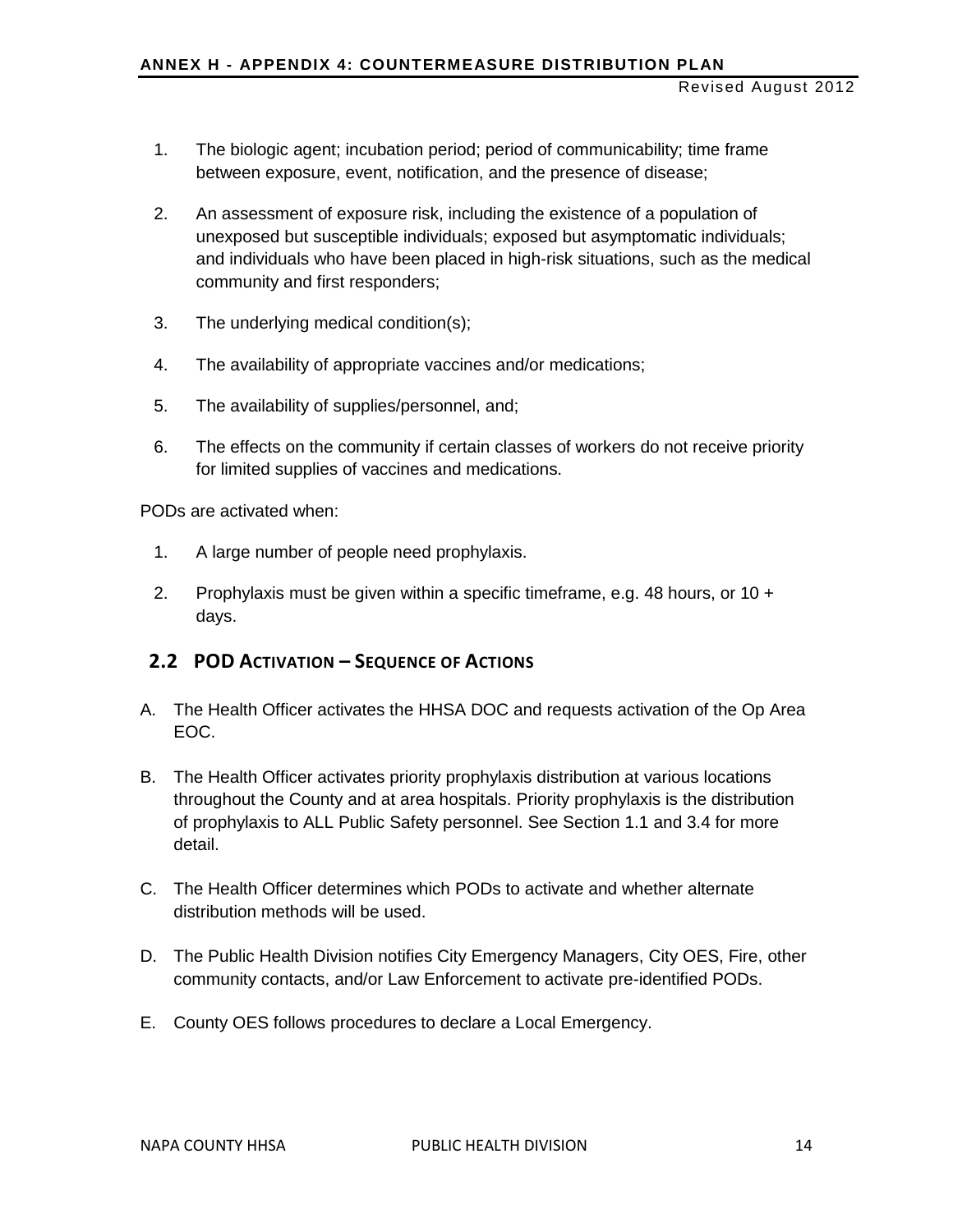- F. POD Division Supervisors (ICS/SEMS field activity) are notified and deployed by City OES or Fire to PODs where they meet the City/community contact and facility owner/operator contact to set up operations.
- G. Additional pharmaceutical and medical supplies will be requested through the MHOAC program, as discussed in section 2.9. The MHOAC program staff (e.g., the HHSA DOC Plans Section chief provides routine situation reporting to the RDMHC.
- H. If deployment of Strategic National Stockpile (SNS) pharmaceuticals is deemed necessary, the MHOAC and HHSA DOC Operations Section maintain contact with the Op Area EOC Logistics Section to monitor arrival and receipt of the SNS pharmaceuticals.
- I. CDPH has the capacity to manage delivery from the State directly to 200 PODs statewide. Therefore, if Napa County is the only county affected, it is possible that CDPH will be able to deliver SNS pharmaceuticals and medical supplies directly to the eight PODs in Napa County, if no Op Area Receiving, Storing and Staging (OA RSS) is available.
- J. Because it is likely that other counties in the State may request SNS pharmaceuticals and medical supplies simultaneously, it is likely that it will be necessary for Napa County to activate the OA RSS to distribute pharmaceuticals to the eight PODs in Napa County. The SNS Plan describes procedures for request, receipt and distribution of SNS pharmaceuticals and supplies.

#### <span id="page-16-0"></span>**2.3 DECLARATION AUTHORITIES**

The following authorities pertain to this countermeasures distribution plan:

- A. By Section 8558 of the California Government Code, the Public Health Officer may take any preventive measure that may be necessary to protect and preserve the public from any public health hazard during any "state of war emergency," "state of emergency" or "local emergency" within his/her jurisdiction.
- B. Preventive Measure means abatement, correction, removal, or any other protective step that may be taken against any public health hazard that is caused by a disaster and affects the public health. Funds for these measures may be allowed pursuant to Sections 29127 to 29131, inclusive, and 53021 to 53023, inclusive, of the Government code, and from any other money appropriated by a County Board of Supervisors or City governing body to carry out the purposes of Section 101040.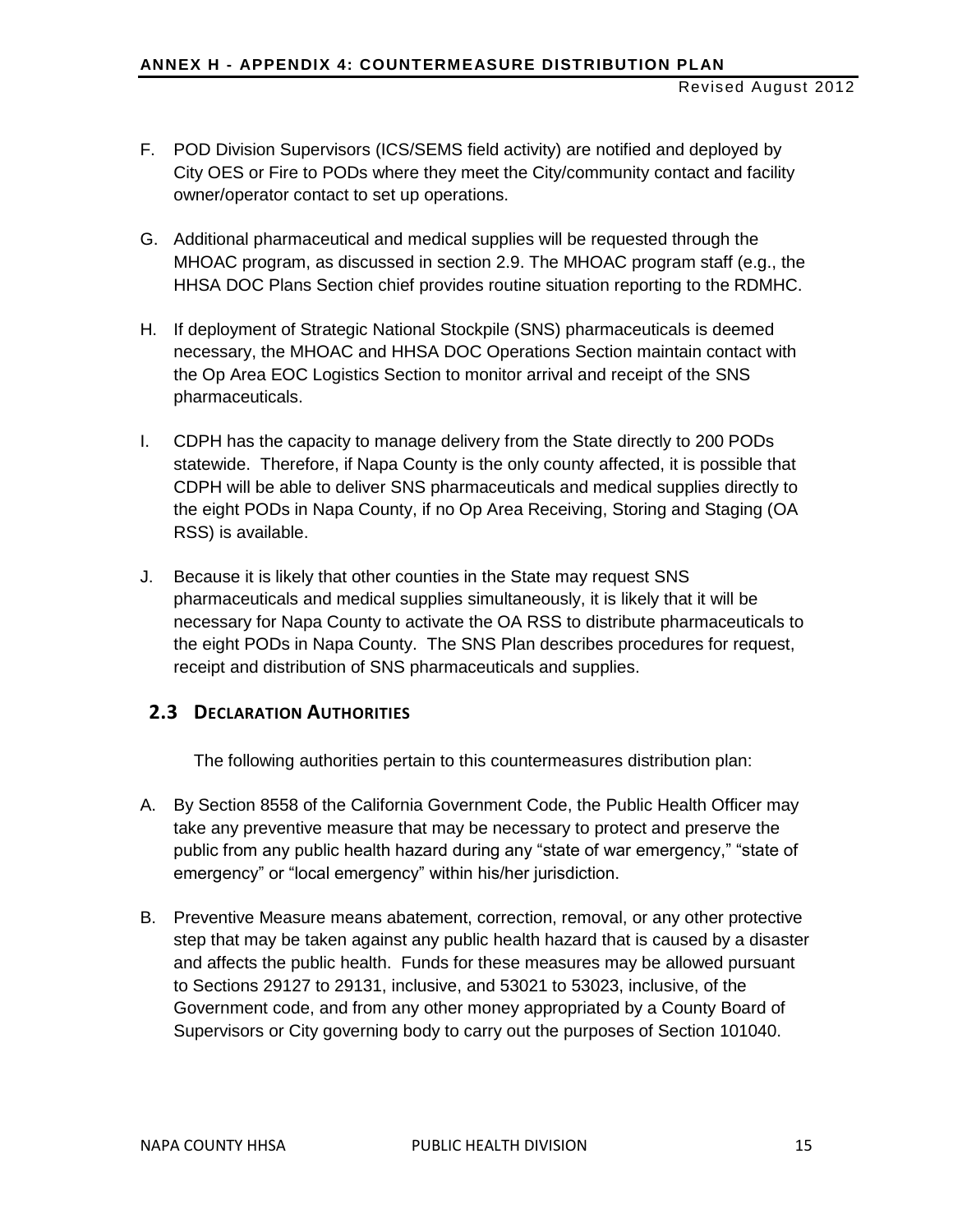C. The Public Health Officer, upon consent of the County Board of Supervisors or a City governing body, may certify any public health hazard resulting from any disaster condition, if certification is required for any Federal or State disaster relief program.

The Public Health Officer shall take measures to control the spread or further occurrence of any contagious, infectious, or communicable disease of which he/she is aware. The Public Health Officer may inspect any place or person when necessary to enforce health regulations. **Health and Safety Code § 101040** allows the Health Officer to take any preventive measure that may be necessary to protect and preserve the public from any public health hazard during any "state of war emergency," "state of emergency," or "local emergency," as defined by Section 8558 of the Government Code, within his or her jurisdiction. "Preventive measure" means abatement, correction, removal, or any other protective step that may be taken against any public health hazard that is caused by a disaster and affects the public health. Please see HHSA ConPlan – Attachment A, Health Officer Authorities for all H&S Code relating to the Health Officer Authorities.

#### <span id="page-17-0"></span>**2.4 CONCEPT OF OPERATIONS – SEMS/NIMS/ICS ORGANIZATION**

Individual POD operations are a field response managed by an incident commander (the POD supervisor), coordinated by the HHSA DOC, and supported by the Op Area EOC.

- A. The Napa County Operational Area Emergency Operations Center (Op Area EOC) is activated.
- B. The HHSA Department Operations Center (DOC) may be activated to support EOC operations. The HHSA DOC serves as the Medical and Health Branches of the Op Area EOC.
- C. The SEMS organization is activated and used at the Op Area EOC and the DOC. PODs are field activities of the Op Area EOC Operations Section, Health Branch, Mass Prophylaxis/SNS..
- D. Each POD is a Division activity in the field and is managed by a POD Division Supervisor.
- E. Functions and activities under the Medical Branch, Logistics Section and Planning/Intelligence Section are Units. When these Units consist of more than 5 persons, a Unit Manager is assigned.
- F. Position descriptions and checklists are prepared and positioned for use by POD staff, city, community and/or facility owner/operator contacts.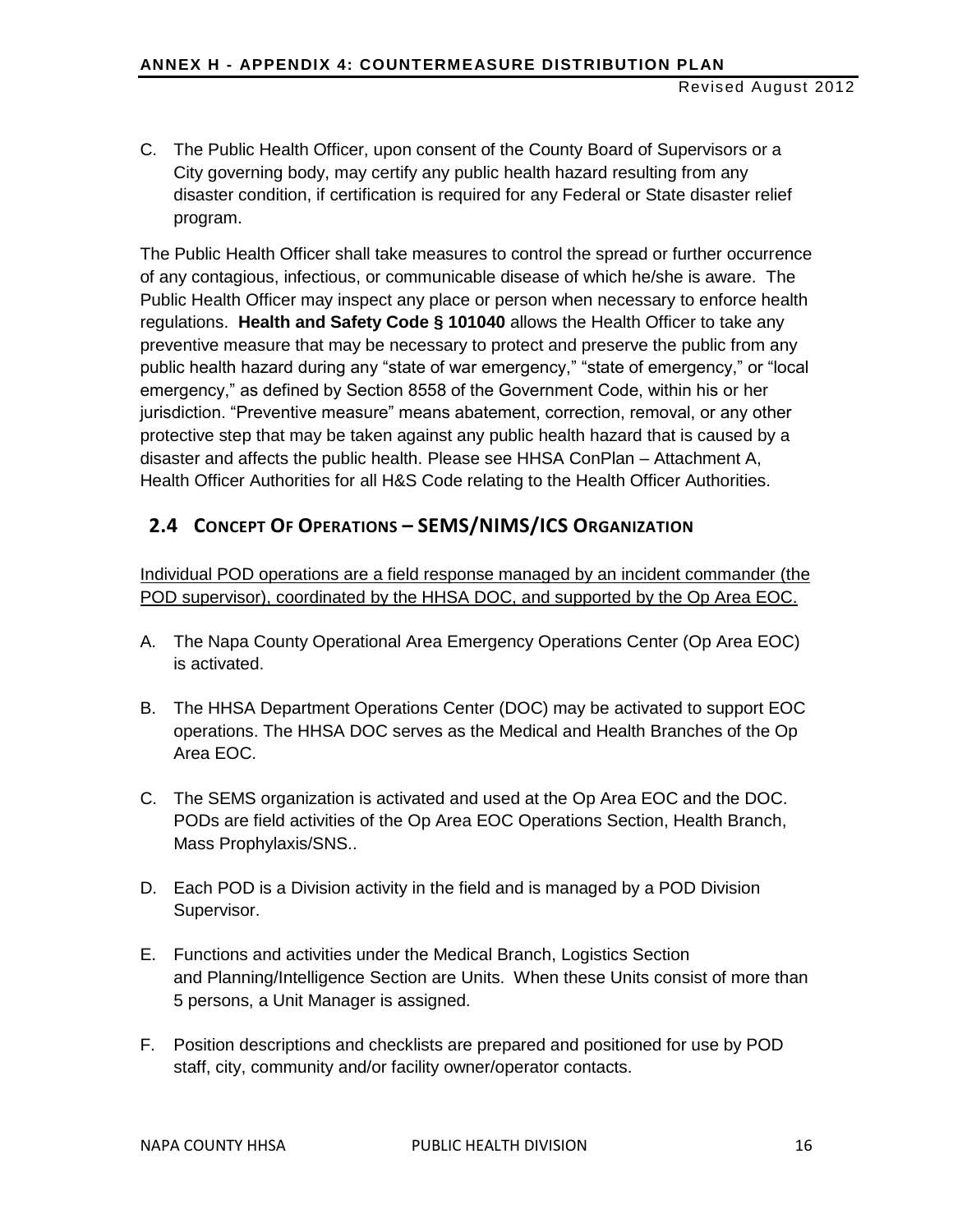- G. The Op Area EOC, Logistics Section manages distribution of the Strategic National Stockpile (SNS) pharmaceuticals from the Operational Area Receiving, Storing, and Staging (OA RSS) site to PODs.
- H. Situation reporting is performed by the HHSA DOC Planning Section Chief, supporting the MHOAC. Prepare situation reports once per operational period, per the California Public Health and Medical Emergency Operations Manual. Forward situation reports to the RDMHCs, CDPH and EMSA duty officers (or JEOC if activated), and the county EOC director. See Attachment 3 for detailed instructions.
- I. Resources requests for pharmaceuticals and medical supplies are handled by the HHSA DOC Logistics Section Chief, who coordinates medical/health resource requests using the California Public Health and Medical Emergency Operations Manual (EOM) resource request form (in conjunction with the EOC Logistics Chief). Resource requests are submitted to both the RDMHC program and the Napa County Office of Emergency Services (or the EOC, if activated). Resource requests should be entered into RIMS at the Operational Area level.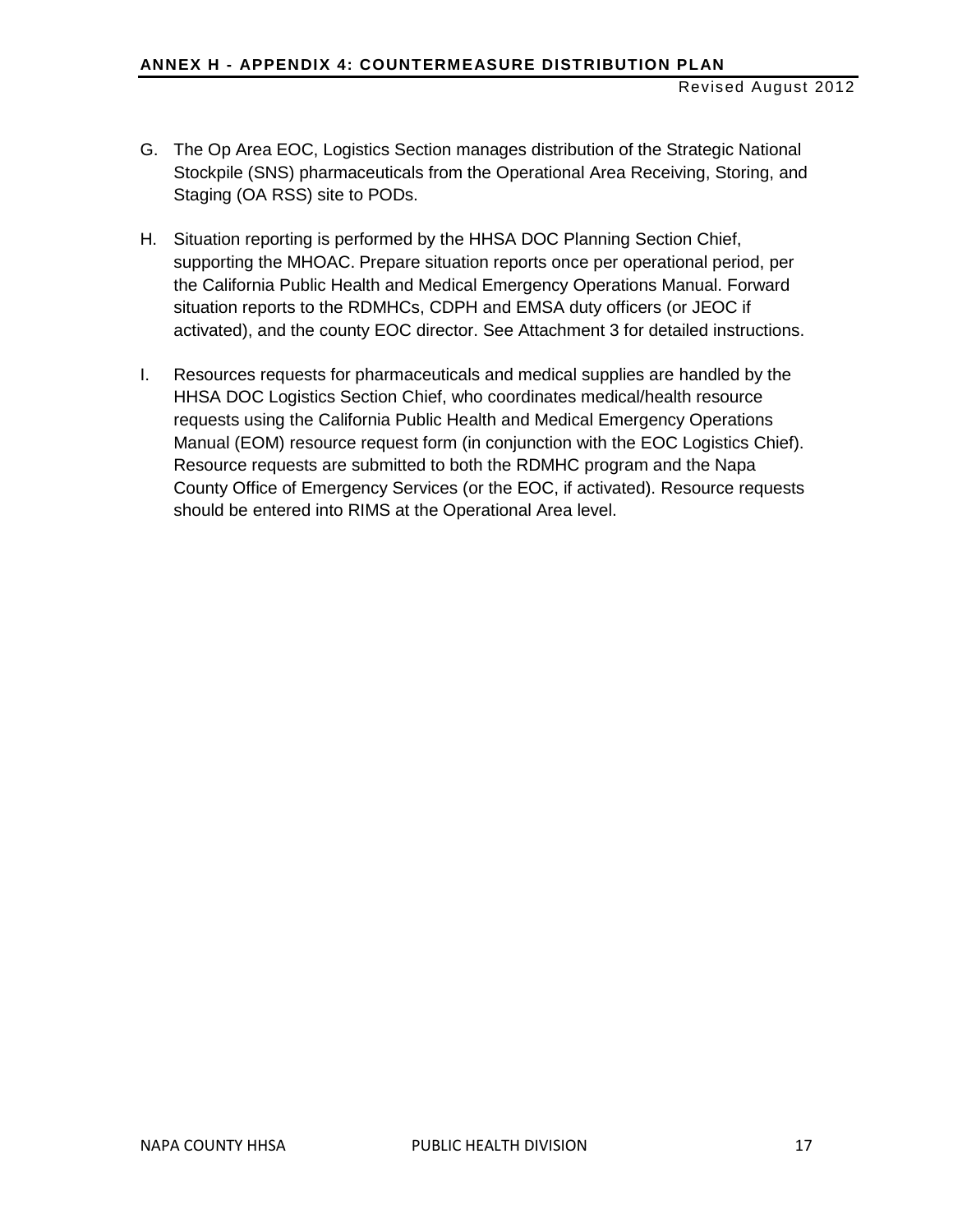### **2.5 POD STANDARDIZED SEMS/NIMS/ICS ORGANIZATION**

<span id="page-19-0"></span>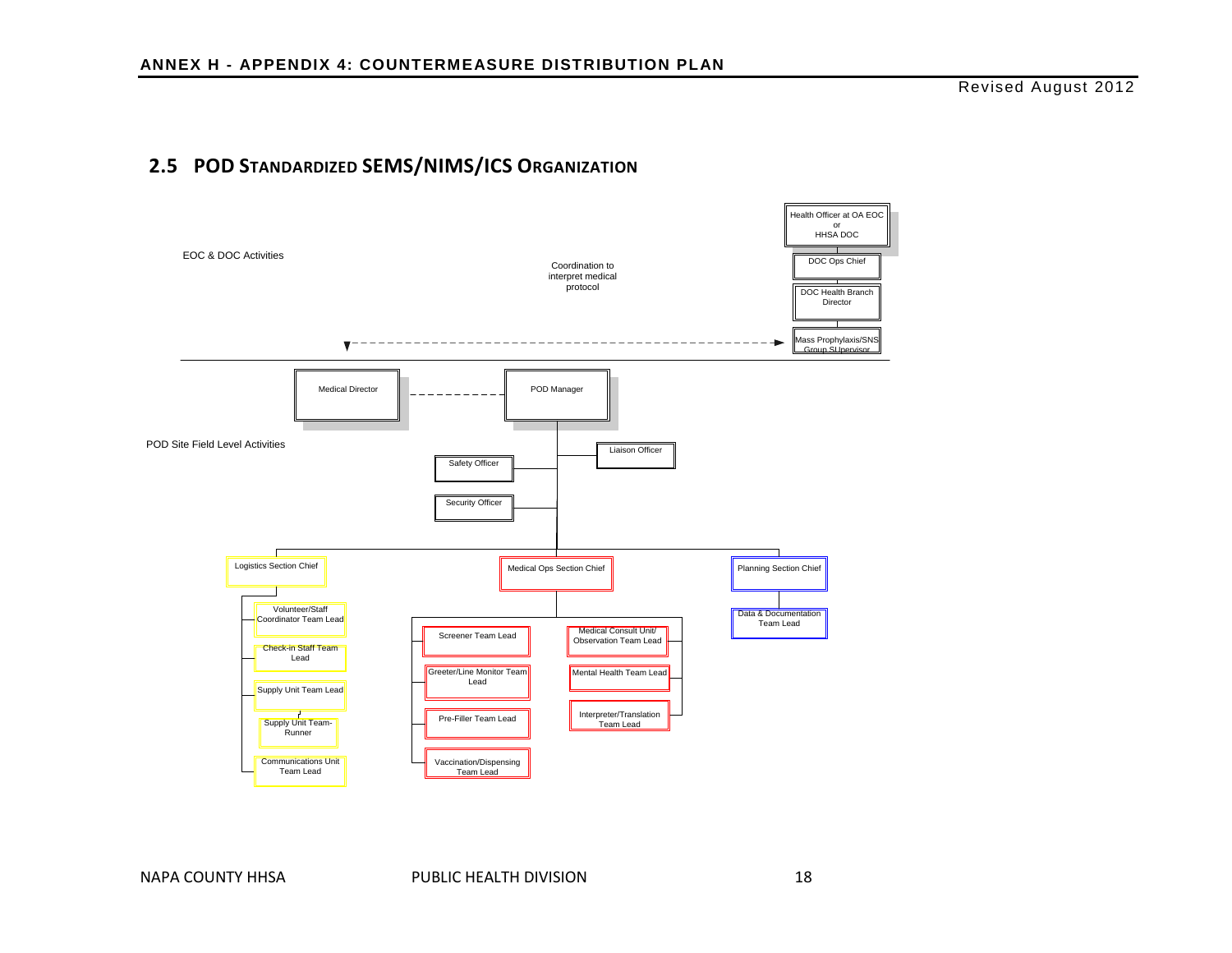## <span id="page-20-0"></span>**2.6 NAPA COUNTY HHSA DEPARTMENT OPERATIONS CENTER (ORGANIZATION CHART FOR MEDICAL AND HEALTH EMERGENCIES)**

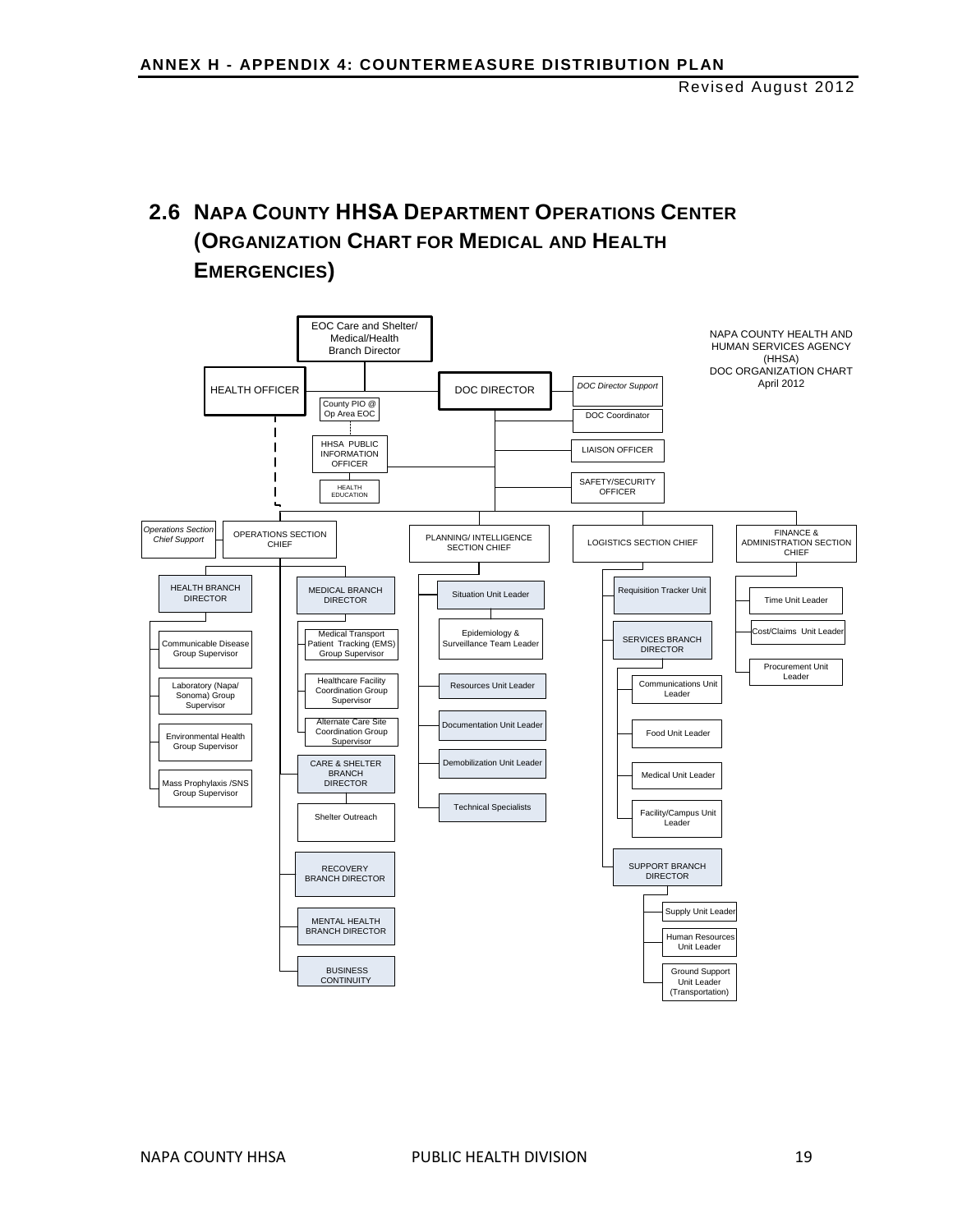# <span id="page-21-0"></span>**3. POD POSITION STATEMENTS, SKILL SETS, AND STAFFING**

| <b>POD POSITION</b>                                   | <b>POSITION DESCRIPTION</b>                                                                                                                                                                                    | <b>SKILL SET</b>                                                                                                                                                                                                                                                                                                                                                                                                                                                                                                                                                                                          |
|-------------------------------------------------------|----------------------------------------------------------------------------------------------------------------------------------------------------------------------------------------------------------------|-----------------------------------------------------------------------------------------------------------------------------------------------------------------------------------------------------------------------------------------------------------------------------------------------------------------------------------------------------------------------------------------------------------------------------------------------------------------------------------------------------------------------------------------------------------------------------------------------------------|
| POD SITE MANAGER                                      | Oversee site operations. Maintain contact<br>with HHSA DOC Operations Section and<br>City EOC.                                                                                                                 | Management skills, field or satellite<br>office/operations experience,<br>independent decision-making, problem<br>solving skills, knowledge of SEMS/ICS<br>coordination, ability to maintain<br>communications within the SEMS<br>organization, ability to recognize and<br>mitigate patient/client concern, ability to<br>provide a stable, calm environment for<br>optimal clinic patient flow, able to<br>request assistance from security, law<br>enforcement, mental health, and others<br>with expertise in crowd control. Ability<br>to coordinate with lead PIO/JIC to<br>determine media policy. |
| <b>LIAISON OFFICER</b>                                | Coordinate with response agencies and<br>various supporting partnerships to facilitate<br>the successful operation of the dispensing<br>site.                                                                  | Knowledge of city, community or facility<br>management, operations, and<br>resources. Ability to interact and<br>coordinate with local officials. Able to<br>problem solve and manage all aspects<br>of the dispensing site that are not<br>associated with the functions of the<br>POD operation.                                                                                                                                                                                                                                                                                                        |
| <b>MEDICAL</b><br>DIRECTOR/PHARMACY<br><b>MANAGER</b> | Ensure clients receive the best possible<br>care, consideration and education while<br>maintaining the highest level of throughput<br>efficiency possible by focusing on medical<br>competency and excellence. | This role is filled by a physician, nurse,<br>or other appropriately trained health<br>professional who knows exposure<br>risks, medical contraindications to<br>medicine/vaccination, risks of<br>vaccination, and risk-benefit analysis.                                                                                                                                                                                                                                                                                                                                                                |
| <b>SAFETY OFFICER</b>                                 | Ensure that the safety of staff, volunteers,<br>guests, clients, and everyone involved in<br>the response operation is considered and<br>maintained during the set-up, operation and<br>closure of the POD.    | Familiarity with OSHA standards of<br>safety and with principals of<br>environmental health.                                                                                                                                                                                                                                                                                                                                                                                                                                                                                                              |
| <b>SECURITY OFFICER</b>                               | Oversee personnel assigned to security<br>activities at the site; establish staff check-in<br>and checkout procedures; ensure that all                                                                         | Thorough knowledge of police<br>operations and crisis management.                                                                                                                                                                                                                                                                                                                                                                                                                                                                                                                                         |

п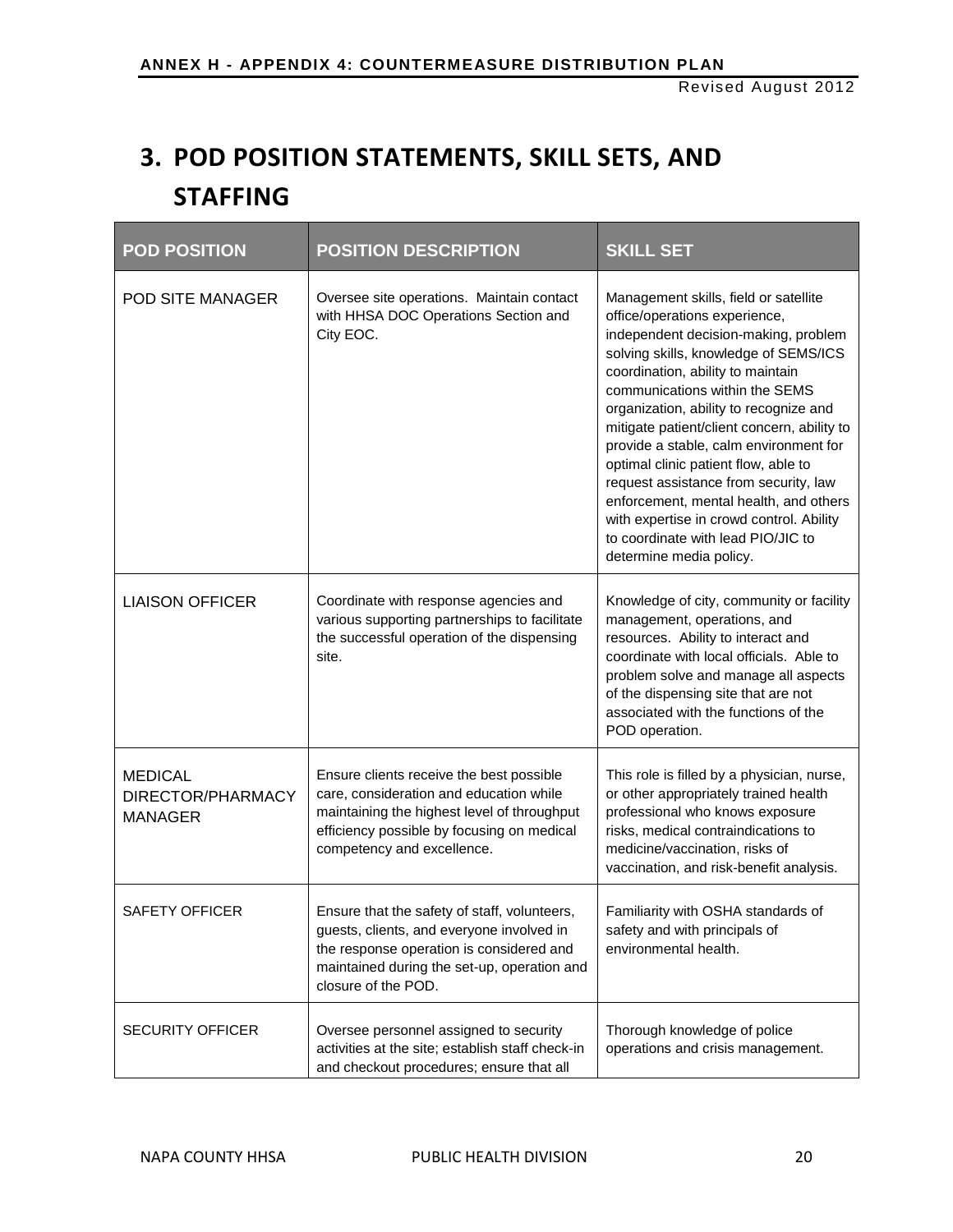| <b>POD POSITION</b>                             | <b>POSITION DESCRIPTION</b>                                                                                                                                                                                                                                                                                                                                                                                                                                                      | <b>SKILL SET</b>                                                                                                                                                                                                                                                                                                    |
|-------------------------------------------------|----------------------------------------------------------------------------------------------------------------------------------------------------------------------------------------------------------------------------------------------------------------------------------------------------------------------------------------------------------------------------------------------------------------------------------------------------------------------------------|---------------------------------------------------------------------------------------------------------------------------------------------------------------------------------------------------------------------------------------------------------------------------------------------------------------------|
|                                                 | staff wear ID badges; and maintain<br>communication with local Law Enforcement<br>officials. Ensure an orderly flow of traffic<br>and parking at the site; assist in maintaining<br>orderly POD flow; provide necessary<br>control if persons become unruly; assist<br>Supply Group Leader in maintaining<br>security of medicine/vaccines and other<br>clinic supplies. Review traffic conditions and<br>prepare to make decision on use of shuttle<br>buses and staging areas. |                                                                                                                                                                                                                                                                                                                     |
| MEDICAL OPS SECTION<br><b>CHIEF</b>             | To ensure conformity in medical procedures<br>and to oversee the smooth operation of the<br>medical operations at the POD clinic.                                                                                                                                                                                                                                                                                                                                                | This position can be staffed by non<br>licensed personnel. However familiarity<br>with prophylaxis dispensed is<br>preferred. Knowledge of POD<br>operations, clinic flow is preferred.                                                                                                                             |
| <b>SCREENING TEAM LEAD</b>                      | Ensure smooth operation of POD clinic and<br>proper flow of clients. Provide direction and<br>oversight to all screening operations of<br>clinic. Ensure that clientele are properly<br>screened for contraindication to<br>prophylaxis.                                                                                                                                                                                                                                         | This is not necessarily a medical<br>position. However, basic understanding<br>of medical issues is preferred. Ability to<br>work well with the public. Fluency in<br>English and Spanish is preferred. No<br>specific formal training is required.<br>Ability to lead and direct members of a<br>team is required. |
| <b>GREETER/LINE MONITOR</b><br><b>TEAM LEAD</b> | Ensure smooth flow of clients, Provide<br>direction and oversight to greeter/line<br>monitor staff. Ensure that clients are able to<br>navigate through the POD clinic.                                                                                                                                                                                                                                                                                                          | This is not necessarily a medical<br>position. However, basic understanding<br>of medical issues is preferred. Ability to<br>work well with the public. Fluency in<br>English and Spanish is preferred. No<br>specific formal training is required.<br>Ability to lead and direct members of a<br>team is required. |
| GREETER/<br><b>SCREENER</b>                     | Greet clients in line outside the site;<br>identify symptomatic persons and refer<br>them to the Caution Area for medical<br>evaluation. Distribute informational material<br>and documents; explain how to complete<br>forms and answer questions. Provide early<br>alert of situations that may require<br>additional security personnel.<br>Note: this function may be divided                                                                                                | Experience dealing with the public in a<br>health setting, ability to communicate<br>clearly, ability to recognize possibly<br>symptomatic persons and refer them<br>for medical evaluation. Fluency in<br>English and Spanish is strongly<br>preferred.                                                            |
|                                                 | depending upon the capability of available<br>staff to identify symptomatic individuals.                                                                                                                                                                                                                                                                                                                                                                                         |                                                                                                                                                                                                                                                                                                                     |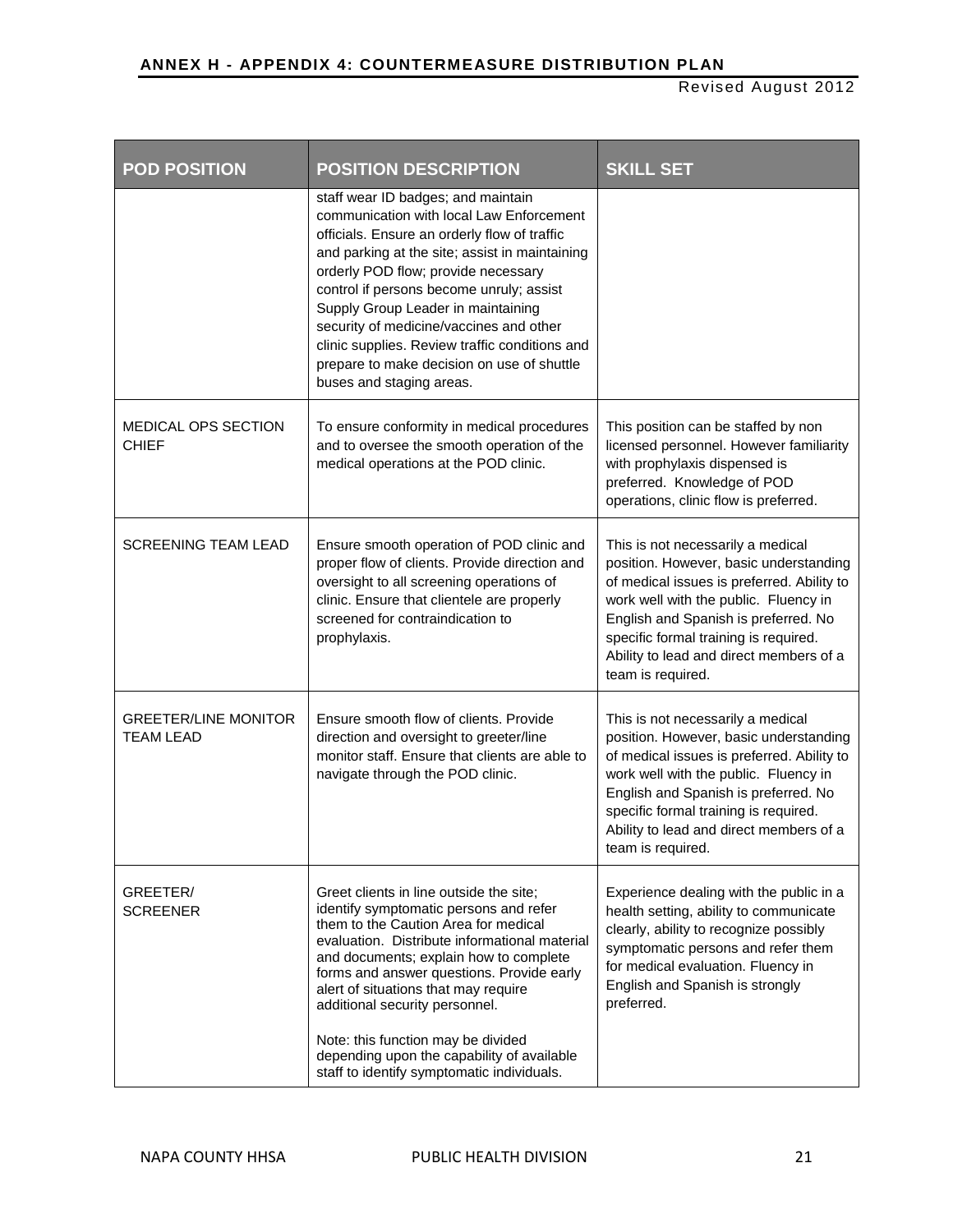| <b>POD POSITION</b>                                                | <b>POSITION DESCRIPTION</b>                                                                                                                                                                                                                                                        | <b>SKILL SET</b>                                                                                                                                                                                                                                                                                                                                                                                                                                |
|--------------------------------------------------------------------|------------------------------------------------------------------------------------------------------------------------------------------------------------------------------------------------------------------------------------------------------------------------------------|-------------------------------------------------------------------------------------------------------------------------------------------------------------------------------------------------------------------------------------------------------------------------------------------------------------------------------------------------------------------------------------------------------------------------------------------------|
| PRE-FILL TEAM LEAD (for<br>vaccine countermeasure<br>distribution) | Responsible for providing direction and<br>oversight to Pre-Fill Teams. Teams are<br>responsible for preparing accurate dosage<br>of vaccine for vaccination to clients in a<br>safe and effective manner utilizing proper<br>vaccination techniques and universal<br>precautions. | Medical/nursing knowledge of<br>vaccination procedures and RN<br>licensure. RN Students can perform<br>duties with instructor present. Good<br>communication skills and ability to lead<br>and direct members of a team.                                                                                                                                                                                                                        |
| <b>VACCINATION/DISPENSIN</b><br><b>G TEAM LEAD</b>                 | Oversee POD operations for delivery of<br>antibiotics or vaccines including patient<br>screening, patient triage/evaluation,<br>prophylaxis (antibiotics or vaccination),<br>mental health assistance, translation, and<br>medical emergencies.                                    | Health clinic management experience.<br>Requires a licensed MD or RN with a<br>scope of practice that includes<br>administration of medications by<br>injection. Able to determine optimal<br>patient flow, assist with patient<br>screening and patient triage, able to<br>problem solve and make decisions.<br>Able to evaluate operations and make<br>adjustments, as needed in consultation<br>with the Medical Officer.                    |
| VACCINATOR/<br>PILL DISPENSER                                      | Vaccinate persons or dispense medication<br>or vaccines.                                                                                                                                                                                                                           | For vaccinations: Training and<br>experience in giving injections and<br>specialized training for small pox<br>vaccination. Knowledge and<br>demonstrated experience in sterile<br>methods, knowledge of<br>contraindications. RN licensure or,<br>upon order of the Health Officer,<br>paramedic certification.<br>For dispensing: Experienced in<br>communication and interaction with the<br>public or patients in a health care<br>setting. |
| INTERPRETER/TRANSLAT<br>OR TEAM LEAD                               | Assist staff when language translation is<br>needed on-site and in preparing information<br>materials.                                                                                                                                                                             | Linguistically trained individual in<br>interpretation / translation services.                                                                                                                                                                                                                                                                                                                                                                  |
| <b>MEDICAL CONSULT</b><br>UNIT/OBSERVATION<br><b>TEAM LEAD</b>     | Assess clients for contraindications to<br>vaccination or medications; Refer problems<br>and contraindications to the Medical<br>Director.                                                                                                                                         | Nursing experience, public health<br>program experience, interviewing skills,<br>knowledge of disease processes, and<br>knowledge of pharmaceutical<br>contraindications.                                                                                                                                                                                                                                                                       |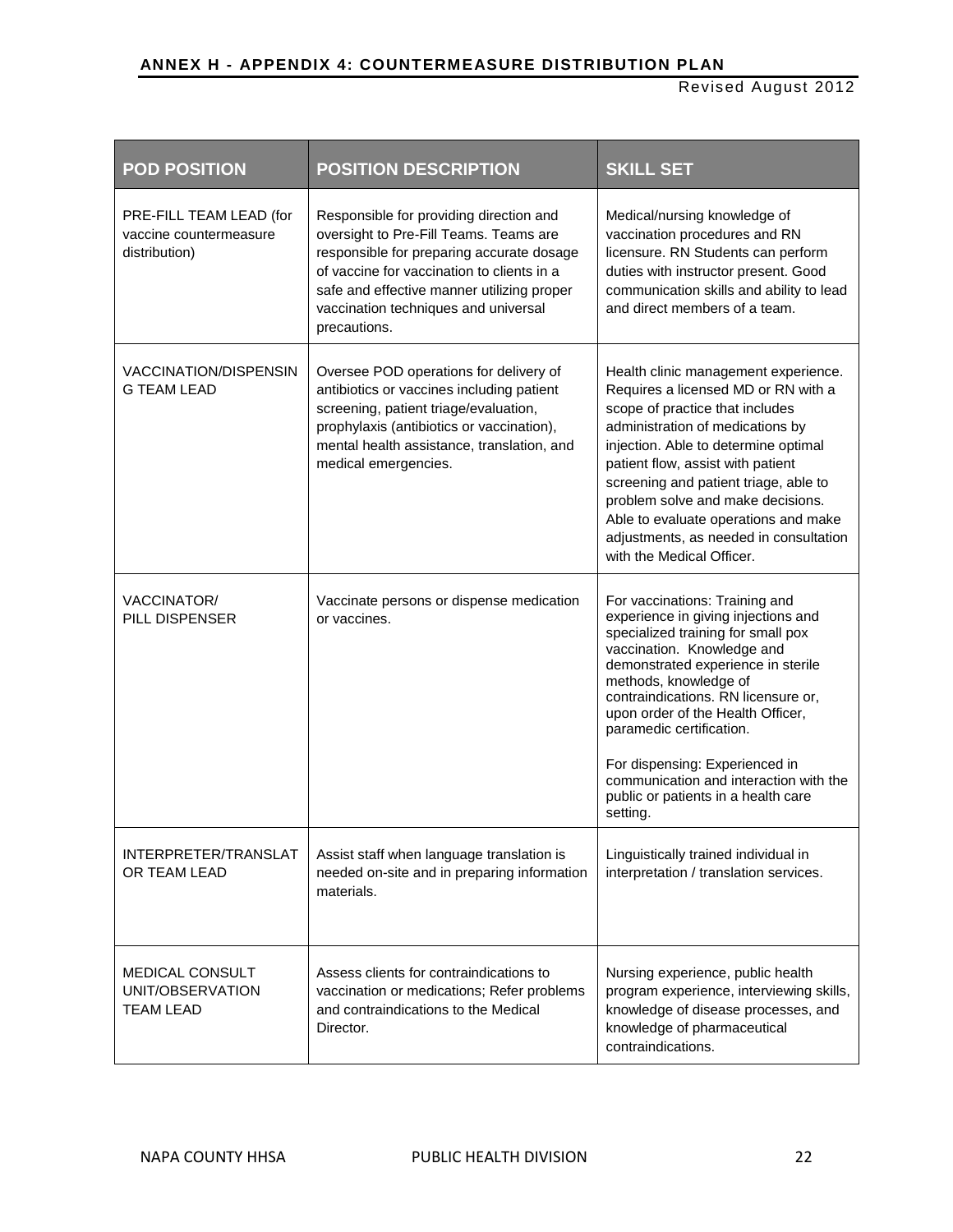| <b>POD POSITION</b>                                           | <b>POSITION DESCRIPTION</b>                                                                                                                                                                                                                                                                                                                       | <b>SKILL SET</b>                                                                                                                                                                                                                                   |
|---------------------------------------------------------------|---------------------------------------------------------------------------------------------------------------------------------------------------------------------------------------------------------------------------------------------------------------------------------------------------------------------------------------------------|----------------------------------------------------------------------------------------------------------------------------------------------------------------------------------------------------------------------------------------------------|
| <b>MENTAL HEALTH UNIT</b><br>TEAM LEAD                        | Identify problems and special needs and<br>provide support to special populations.<br>Calmly assist people who may be anxious<br>and unable to follow directions. Provide on-<br>site counseling, as needed.                                                                                                                                      | Masters Level Mental Health<br>Professional, Licensed Professional<br>Counselor, or Licensed Clinical Social<br>Worker                                                                                                                             |
| <b>PLANNING SECTION</b><br><b>CHIEF</b>                       | Provides situation status to POD Division<br>Manager, leads development of incident<br>action plan and after-action reports for POD<br>operations, and provides assistance to the<br>command staff and section chiefs as<br>needed.                                                                                                               | Thorough knowledge of ICS, mass<br>clinic operations, basic principles of<br>strategic planning, and general<br>management experience.                                                                                                             |
| <b>DATA AND</b><br><b>DOCUMENTATION TEAM</b><br><b>LEADER</b> | Manage and maintain POD data collection.<br>Prepare documentation and reports.<br>Supervise Data Collection and<br>Documentation/Reports personnel.                                                                                                                                                                                               | Administrative, planning, or<br>management experience. Report<br>writing experience and data analysis<br>experience.                                                                                                                               |
| <b>LOGISTICS SECTION</b><br><b>CHIEF</b>                      | Over see the Logistics Supply Team,<br>Communications Unit, Check-in Staff Team<br>and Volunteer Management Team.                                                                                                                                                                                                                                 | Thorough knowledge of ICS, mass<br>clinic operations, supply management<br>and general leadership experience.                                                                                                                                      |
| SUPPLY UNIT LEADER                                            | Ensure that all necessary supplies are on-<br>site and are available in sufficient quantities<br>during prophylaxis operations; maintain an<br>inventory of supplies. This Unit also<br>includes runners who deliver supplies,<br>equipment, paperwork, and other<br>communications between staff and with the<br>HHSA DOC and with the City EOC. | Knowledge of resource requesting,<br>procedures, ICS, pharmaceutical<br>storage and handling and inventory<br>tracking and good organizational skills.<br>May involve moderate physical<br>requirements such as movement and<br>carrying supplies. |
| <b>RUNNERS</b>                                                | Provide support for all POD operations, as<br>needed and under the direction of the<br>Supply Unit Leader.                                                                                                                                                                                                                                        | Able to follow directions and complete<br>assignments quickly.                                                                                                                                                                                     |
| <b>VOLUNTEER/STAFF</b><br><b>COORDINATOR TEAM</b><br>LEAD     | Manage the availability of all personnel.<br>Schedule their shifts, track their availability<br>and ensure appropriate identification,<br>credentials and skill sets.                                                                                                                                                                             | Knowledge of the mass clinic<br>operations, clinic jobs, disaster service<br>worker responsibilities, organizational<br>and management skills.                                                                                                     |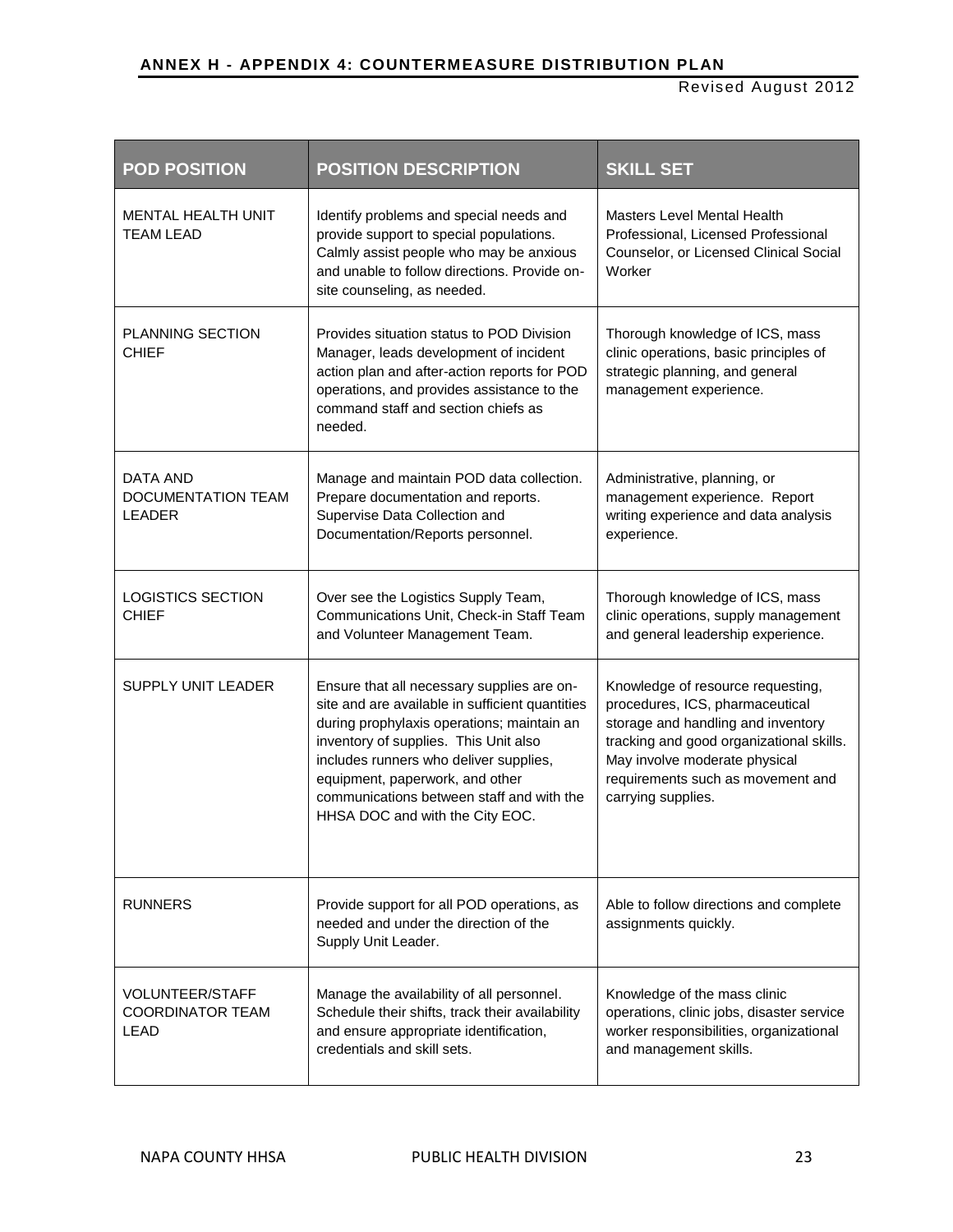| <b>POD POSITION</b>                            | <b>POSITION DESCRIPTION</b>                                                                                                                                                                 | <b>SKILL SET</b>                                                                                |
|------------------------------------------------|---------------------------------------------------------------------------------------------------------------------------------------------------------------------------------------------|-------------------------------------------------------------------------------------------------|
| <b>COMMUNICATIONS UNIT</b><br><b>TEAM LEAD</b> | Provide support for communications at the<br>POD and with local response agencies,<br>including SNS receiving site and SNS<br>distribution. Maintain computer, radio,<br>telephone systems. | Knowledge of communications<br>systems, able to set up and repair<br>communications equipment.  |
| CHECK-IN/OUT TEAM<br>L FAD                     | Check in and out POD clinic staff and<br>maintain staff personnel time records.                                                                                                             | May be staffed by support personnel.<br>Person should be detail oriented and<br>very organized. |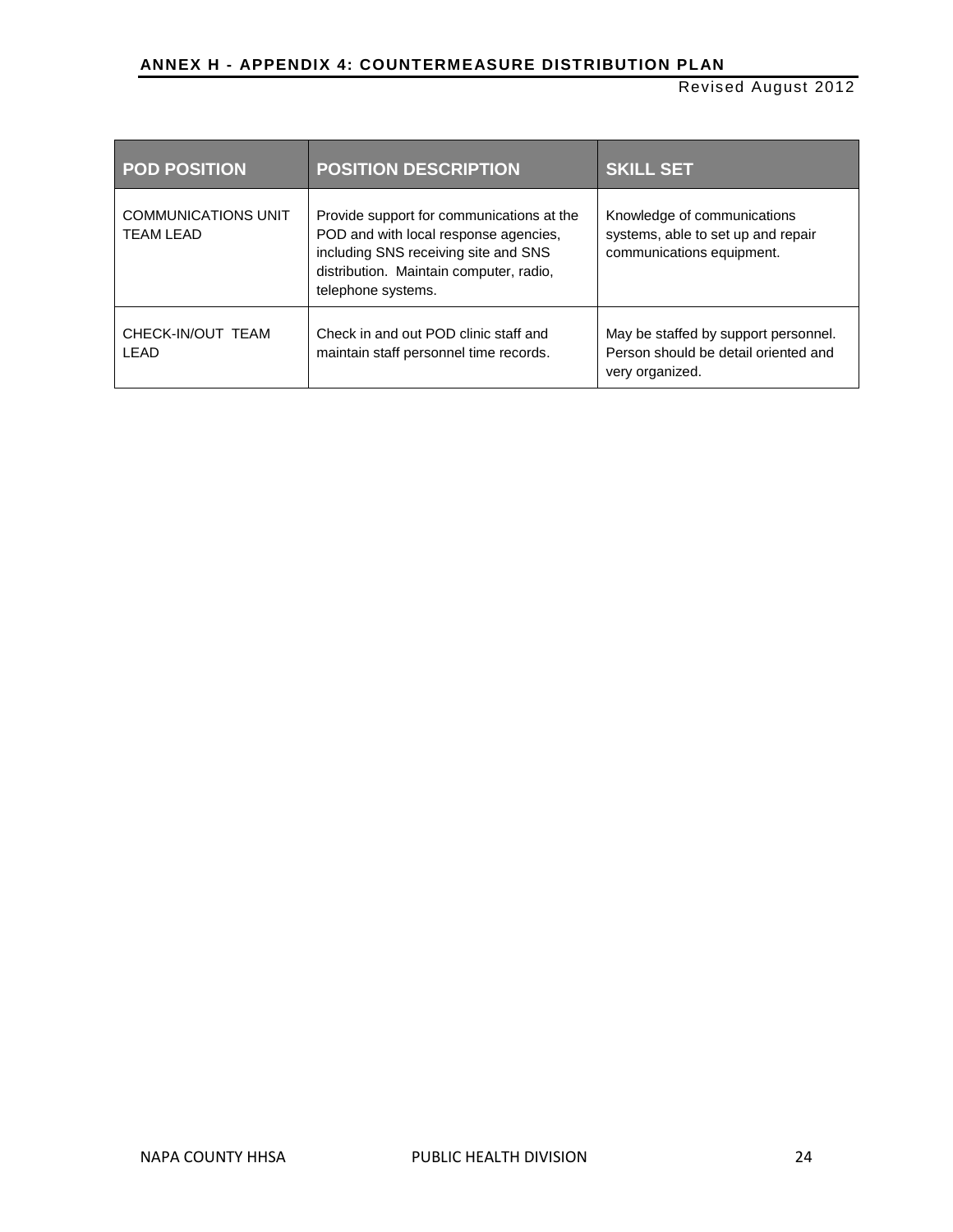#### <span id="page-26-0"></span>**3.1 MASS PROPHYLAXIS LOCAL PHARMACEUTICAL STOCKPILE**

- 1. Two local caches may supply prophylaxis for a small number of people, but due to the expiration of medications in the caches initial prophylaxis will likely rely on the purchase of medications or mutual aid until the State cache arrives.
- 2. Essential personnel, as designated by the Health Officer, will receive the first doses of vaccine or antibiotics when the SNS arrives. Napa County Public Health Division will survey hospitals, clinics and pharmacies to determine the extent of pharmaceuticals available in the local area to support initial prophylaxis to all hospital workers, first responders and all persons reporting to work at a POD. At the direction of the Health Officer, priority prophylaxis is distributed to impacted Public Safety personnel. See Section 3.4 for more detail.
- 3. Medical countermeasures for mass prophylaxis are requested through the SEMS process. Procedures for requesting the SNS and distribution from the OA RSS are described in the Napa County Public Health SNS Management Plan.

### <span id="page-26-1"></span>**3.2 COORDINATION WITH THE OPERATIONAL AREA RECEIVING, STORING AND STAGING (OA RSS)**

- 1. If Napa County is one of many counties requesting pharmaceuticals and medical supplies from the SNS, it is necessary to activate the OA RSS site.
- 2. Distribution of pharmaceuticals from the OA RSS to PODs is managed by the Logistics Section of the Op Area EOC. The SNS Plan describes procedures for request, receipt and distribution of medical countermeasures.
- 3. PODs communicate (by telephone or fax) with the HHSA DOC Mass Prophylaxis/SNS Group Supervisor to order pharmaceuticals and medical supplies from the SNS. The Order/Shipping/Receiving Form is used to order supplies. The POD Pharmacy Unit Manager is responsible for inventory monitoring and documentation at the POD and provides documentation of unused pharmaceuticals that are sent back to the RSS.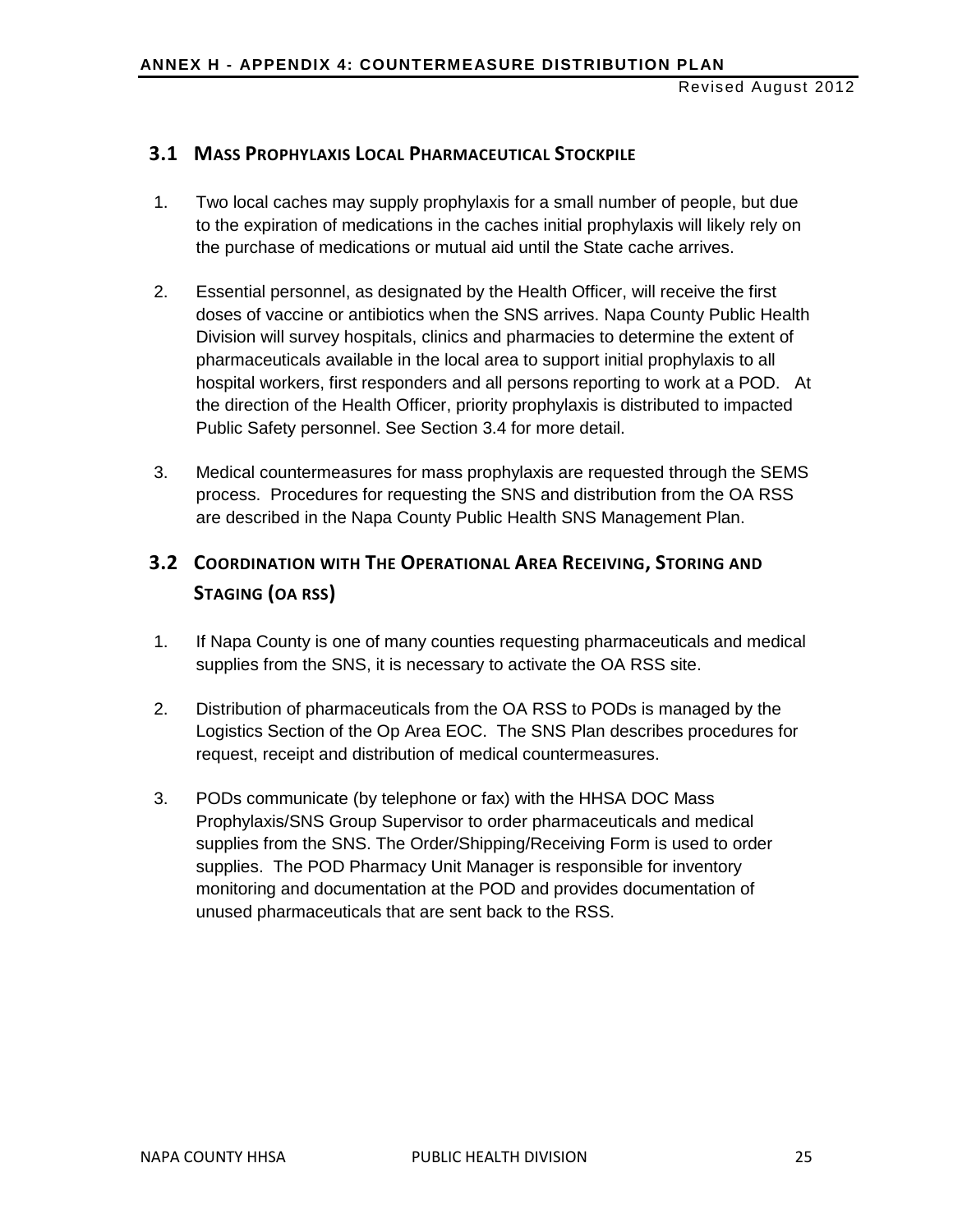#### <span id="page-27-0"></span>**3.3 POD RESOURCE REQUEST FLOW DIAGRAM**

#### **POD Requests for Medical and Non-Medical Supplies**

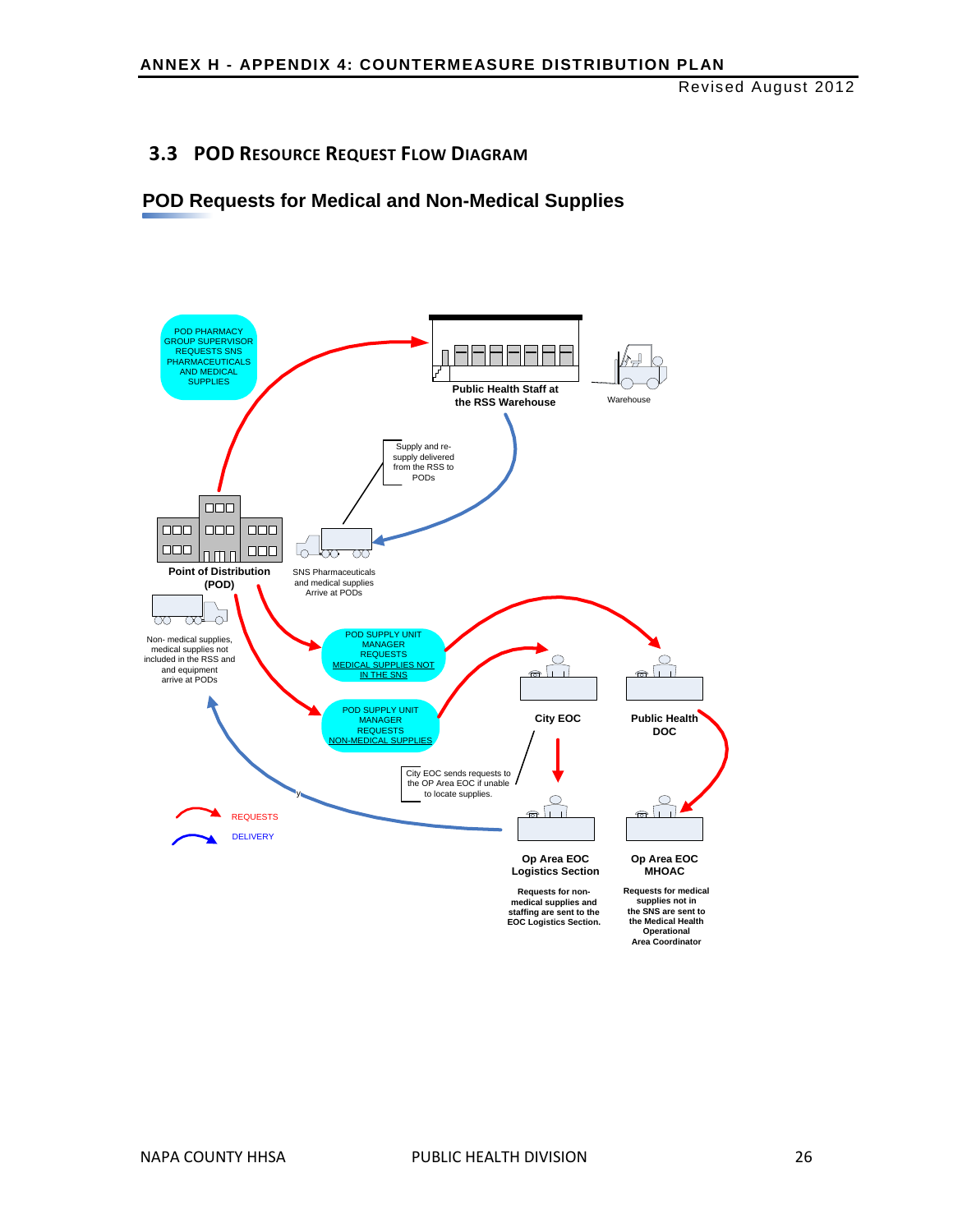### <span id="page-28-0"></span>**3.4 PRIORITY PROPHYLAXIS<sup>1</sup>**

The Homeland Security Act of 2002 defines emergency response providers as Federal, State, and local emergency public safety, law enforcement, emergency response, emergency medical (including hospital emergency facilities), and related personnel, agencies, and authorities. The Homeland Security Presidential Directive-8 includes the following groups as well as emergency management, public health, clinical care, public works, and other skilled support personnel (such as equipment operators) that provide immediate support services during prevention, response, and recovery operations.

Agencies and departments with defined "first responders" are listed in the attachment to the sample Health Officer Order.

#### **POLICY**

To protect our local infrastructure, key people who support the dispensing process and are essential to our emergency response must receive vaccination or prophylaxis early in the incident. The following policy outlines procedures for essential personnel and their family members to receive SNS unit-of-use medications as soon as possible, either at their workplace or at sites separate from the PODs established for the general public.

In an epidemic, pandemic, or bioterrorist event requiring the administration of mass prophylaxis to the population of Napa County under the Public Health Officer's authority, it will be necessary to mobilize local pharmaceutical stockpiles in order to provide prophylaxis to those first responders who will be expected to run disease outbreak investigations, to provide emergency services and medical care, and to implement mass prophylaxis operations. Local stockpiles may be mobilized more quickly than the SNS, which would be expected to arrive in Napa County within 12 hours of a request.

In an actual event, the Public Health Officer or her designee will determine which categories of individuals should be given priority prophylaxis in the early stages of an event. Whenever possible families of individuals designated for priority prophylaxis will also receive priority prophylaxis. "First responders" requiring priority prophylaxis may include persons in any or all of the categories listed in the sample Health Officer Order.

 $\overline{a}$ 

 $^1$  The Priority Prophylaxis Policy and Health Officer Orders were developed by the Santa Clara County Public Health Department Mass Prophylaxis Work Group.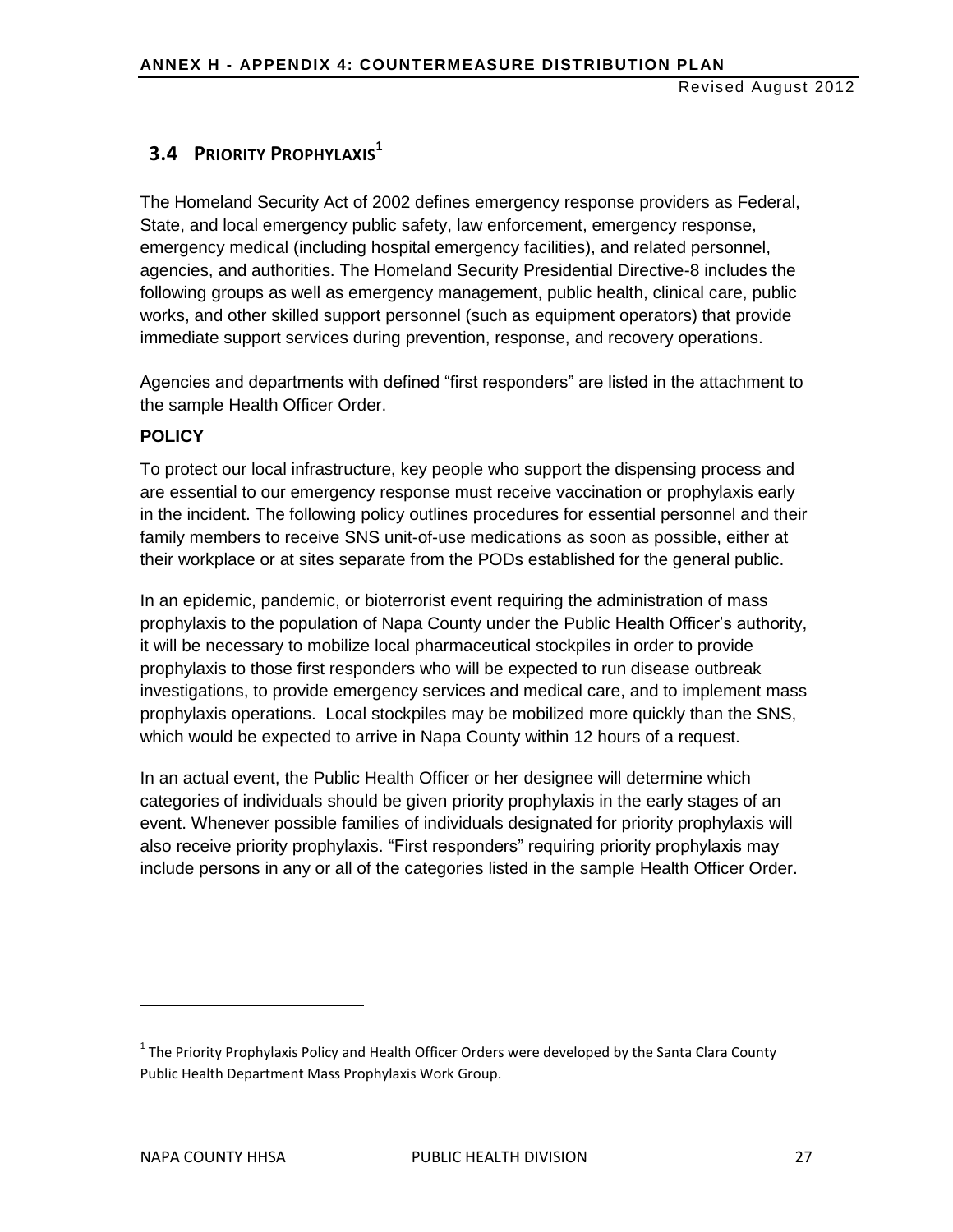(Date)

#### *SAMPLE* HEALTH OFFICER ORDER

Pursuant to Section 8558 of the California Government Code, the following preventive measure is necessary, and is hereby ordered:

Priority Prophylaxis will be administered for the following emergency first responders and others associated with the mobilization of disease control measures in Napa County, California on (day, month, and year).

- 1. City and county fire and law enforcement personnel and their families, to receive priority prophylaxis at fire stations in accord with written emergency plans and procedures.
- 2. City, county, and private (contracted) emergency medical services (EMS) personnel and their families, to receive priority prophylaxis at the Public Health Division facility at 2344 Old Sonoma Road, Napa, California
- 3. Other individuals in the following categories, as checked, and their families, to receive priority prophylaxis at locations determined by the Public Health Officer.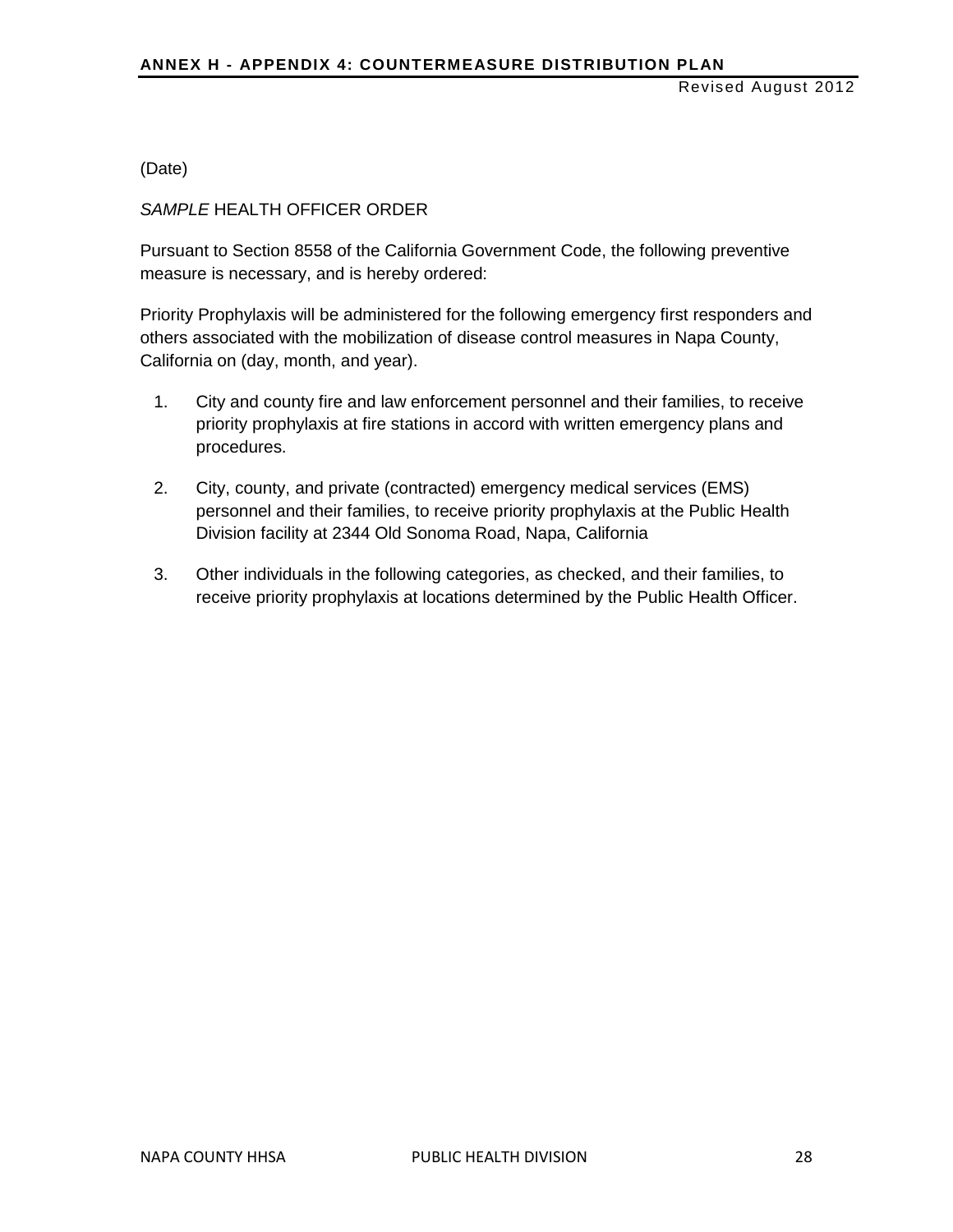#### **LIST OF POTENTIAL PRIORITY PROPHYLAXIS RECIPIENTS INDICATES PRIORITY PROPHYLAXIS RECIPIENT FOR THE PERIOD (***INSERT DATE***)**

| <b>Public Health</b>                                                        |  |
|-----------------------------------------------------------------------------|--|
| Personnel with HHSA DOC assignment                                          |  |
| <b>POD Division Supervisors</b>                                             |  |
| Disease Outbreak Field Response personnel                                   |  |
| Public Health Nurses, all nursing personnel, laboratory personnel           |  |
| Other Public Health administrative and clinical staff                       |  |
| <b>Staff for PODs</b>                                                       |  |
| POD Division Supervisors not employed by the Public Health Division         |  |
| Clinical and support staff for PODs                                         |  |
| Hospitals, Clinics, And Medical Offices                                     |  |
| Physicians, nurses, physician assistants, CMAs, ancillary medical personnel |  |
| Administrative and support staff                                            |  |
| <b>Facilities Staff</b>                                                     |  |
| Non-Emergency Medical Staff                                                 |  |
| Blood Bank of the Pacific Staff                                             |  |
| <b>Emergency Medical Services</b>                                           |  |
| Level A/B (AMR Ambulance Service)                                           |  |
| Ambulance drivers                                                           |  |
| <b>EMTs</b>                                                                 |  |
| Paramedics                                                                  |  |
| <b>Fire Services</b>                                                        |  |
| All fire service personnel                                                  |  |
| Law Enforcement                                                             |  |
| All law enforcement personnel                                               |  |
| Jail Facility Staff                                                         |  |
| Staff with bus driver licenses                                              |  |
| Traffic safety and parking patrol                                           |  |
| <b>Mental Health</b>                                                        |  |
| Administrative Staff, Line Staff                                            |  |
| Contracted NGO's - Progress Foundation, Aldea, Family Services of North Bay |  |
| <b>Emergency Management</b>                                                 |  |
| Assigned Op Area EOC/HHSA DOC Staff                                         |  |
| County, City, Special District, Dispatch Centers personnel                  |  |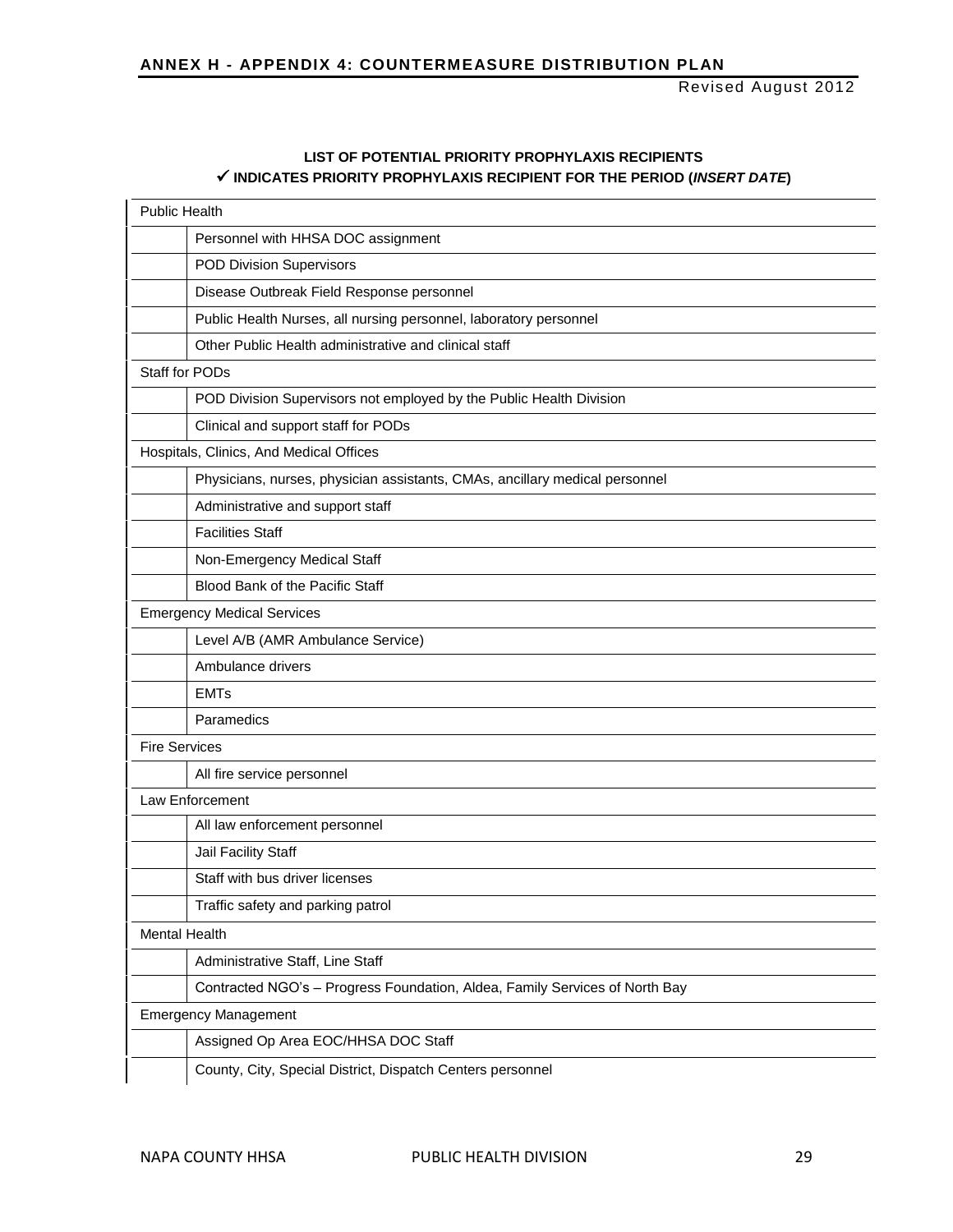#### **LIST OF POTENTIAL PRIORITY PROPHYLAXIS RECIPIENTS INDICATES PRIORITY PROPHYLAXIS RECIPIENT FOR THE PERIOD (***INSERT DATE***)**

| Delivery Services with /Dispatch Capability                                                          |  |  |  |  |  |  |  |
|------------------------------------------------------------------------------------------------------|--|--|--|--|--|--|--|
| US Postal Service, Administrative Staff<br>Sorters/processors, Drivers                               |  |  |  |  |  |  |  |
| United Parcel Service, Administrative Staff<br>Sorters/processors, Drivers                           |  |  |  |  |  |  |  |
| Federal Express, Administrative Staff<br>Sorters/processors, Drivers                                 |  |  |  |  |  |  |  |
| Local shipping services, Administrative Staff<br>Sorters/processors, Drivers                         |  |  |  |  |  |  |  |
| <b>Mass Transportation</b>                                                                           |  |  |  |  |  |  |  |
| CalTrans - Administrative Staff, Drivers/Operators, Maintenance Staff                                |  |  |  |  |  |  |  |
| Local Bus Transit Company - Administrative Staff, Drivers/Operators, Maintenance Staff               |  |  |  |  |  |  |  |
| Public Works (City and County)                                                                       |  |  |  |  |  |  |  |
| <b>Administrative Staff</b>                                                                          |  |  |  |  |  |  |  |
| <b>Streets and Sanitation</b>                                                                        |  |  |  |  |  |  |  |
| Utilities (City, County, Private)                                                                    |  |  |  |  |  |  |  |
| Electrical (Administrative, Maintenance staff)                                                       |  |  |  |  |  |  |  |
| Water (Administrative, Maintenance staff)                                                            |  |  |  |  |  |  |  |
| Sewage/Wastewater (Administrative, Maintenance staff)                                                |  |  |  |  |  |  |  |
| Telephone (Administrative, Maintenance staff)                                                        |  |  |  |  |  |  |  |
| Parks and Recreational Services                                                                      |  |  |  |  |  |  |  |
| Administrative Staff, Rangers, Facility Staff<br>П                                                   |  |  |  |  |  |  |  |
| <b>School Districts/Universities</b>                                                                 |  |  |  |  |  |  |  |
| <b>Administrative Staff</b><br>٠                                                                     |  |  |  |  |  |  |  |
| Teachers/Instructors<br>٠                                                                            |  |  |  |  |  |  |  |
| <b>Custodial Engineers</b><br>٠                                                                      |  |  |  |  |  |  |  |
| <b>Bus Drivers</b><br>٠                                                                              |  |  |  |  |  |  |  |
| Volunteers                                                                                           |  |  |  |  |  |  |  |
| <b>Medical Reserve Corp</b><br>٠                                                                     |  |  |  |  |  |  |  |
| Neighborhood Emergency Response Teams (NERTS) and Community Emergency<br>٠<br>Response Teams (CERT). |  |  |  |  |  |  |  |
| American Red Cross<br>٠                                                                              |  |  |  |  |  |  |  |
| RACES/ARES/HAMS<br>٠                                                                                 |  |  |  |  |  |  |  |
| Local Volunteer Center staff                                                                         |  |  |  |  |  |  |  |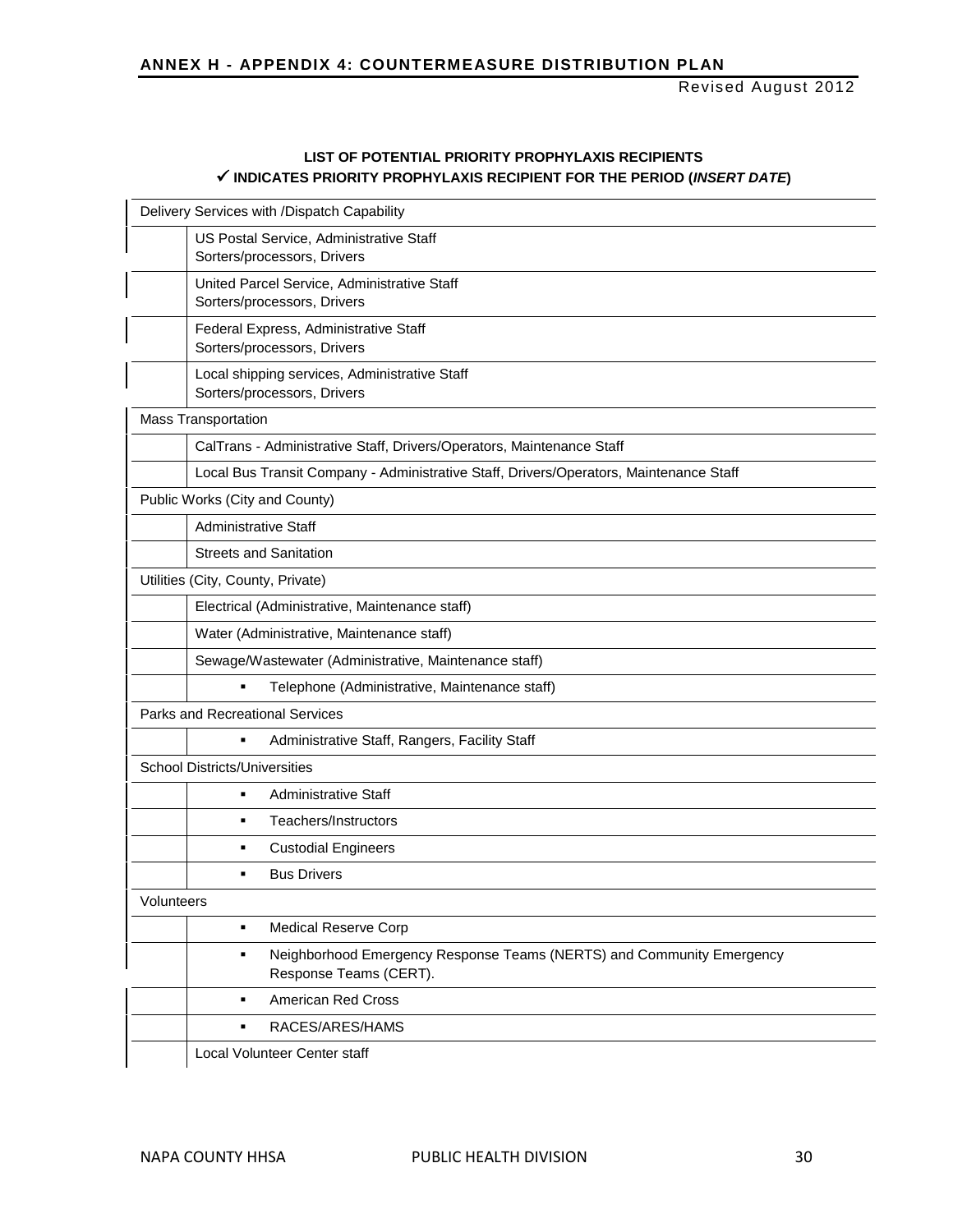#### **LIST OF POTENTIAL PRIORITY PROPHYLAXIS RECIPIENTS INDICATES PRIORITY PROPHYLAXIS RECIPIENT FOR THE PERIOD (***INSERT DATE***)**

| Government Representatives       |  |  |  |  |
|----------------------------------|--|--|--|--|
| <b>City Officials</b>            |  |  |  |  |
| <b>Board of Supervisors</b>      |  |  |  |  |
| <b>City Councils</b>             |  |  |  |  |
| City and County Department Heads |  |  |  |  |
| Other City and County officials  |  |  |  |  |

Signatures:

Karen Smith, M.D., M.P.H, Public Health Officer, County of Napa Health and Human Services Agency, Public Health Division

\_\_\_\_\_\_\_\_\_\_\_\_\_\_\_\_\_\_\_\_\_\_\_\_\_\_\_\_\_\_\_\_\_\_\_\_\_\_\_\_\_\_\_\_\_\_\_\_\_\_\_\_\_\_\_\_\_\_\_\_\_\_\_\_\_\_\_\_\_\_

\_\_\_\_\_\_\_\_\_\_\_\_\_\_\_\_\_\_\_\_\_\_\_\_\_\_\_\_\_\_\_\_\_\_\_\_\_\_\_\_\_\_\_\_\_\_\_\_\_\_\_\_\_\_\_\_\_\_\_\_\_\_\_\_\_\_\_\_\_\_

Signed on this day (day/month/year) in Napa, Napa County, California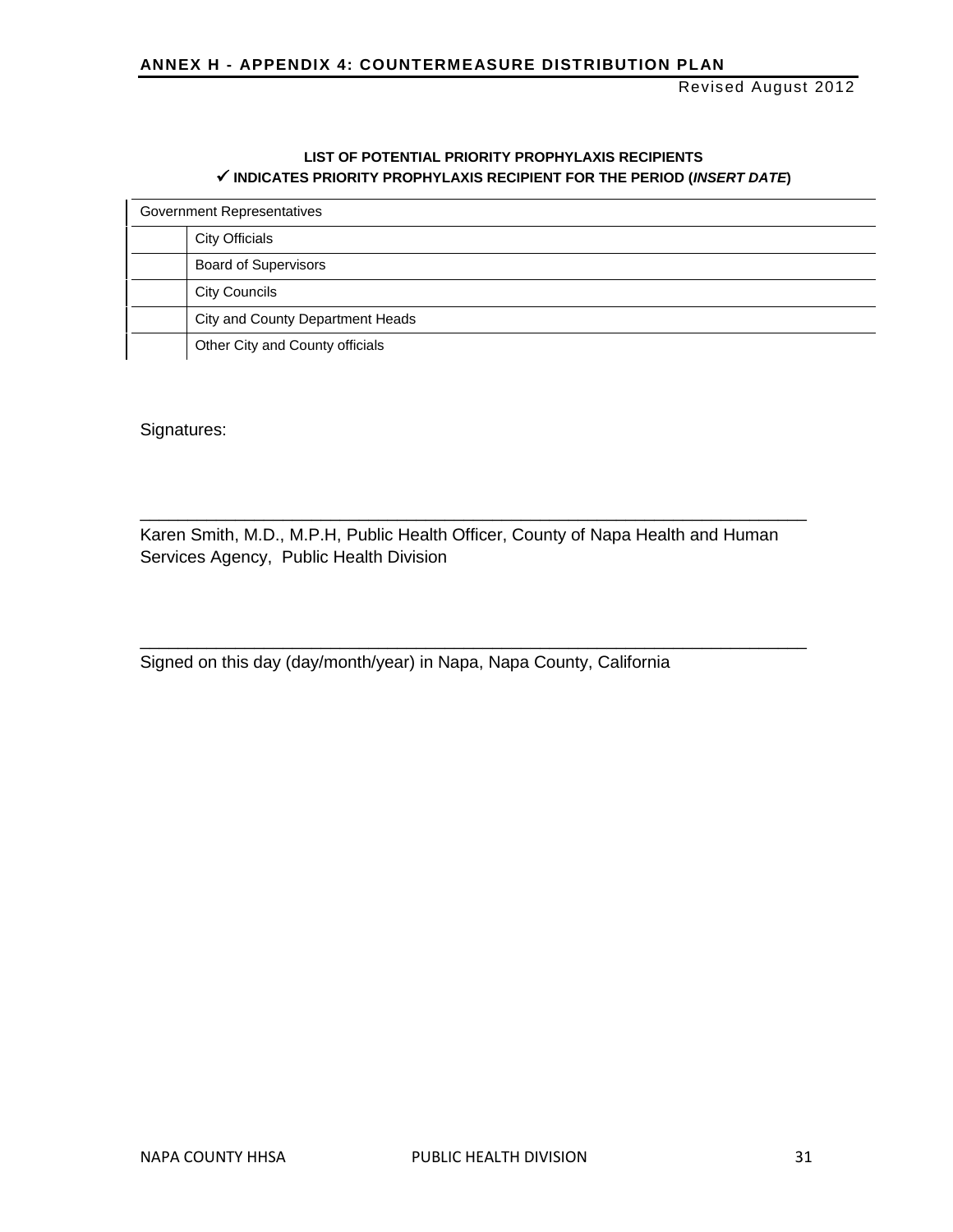#### <span id="page-33-0"></span>**3.5 COMMUNICATION OF MEDICAL PROTOCOLS**

When the Public Health Officer issues an order for mass prophylaxis and activates the Countermeasure Distribution Plan, medical protocols are required for:

- Pharmaceutical dosage and contraindications.
- Treatment protocols (treatment of symptomatic individuals).
- Isolation/Quarantine protocols.

Medical protocols are developed by the Public Health Officer in consultation with the State Department of Public Health and the CDC. The HHSA DOC Health Branch distributes medical protocols to:

- POD Division Supervisors, POD Medical Operations Team Leader and POD Pharmacy Unit Manager. The POD Medical Operations Team Leader is available to interpret medical protocols and instruct POD clinical staff.
- Hospitals, clinics and physicians in the community.
- Emergency Medical Services (EMS).
- First responders (fire and law), when appropriate and necessary.

Medical protocols are distributed using the e-mail distribution list maintained by the Napa Medical Society and posting documents on the Napa County Public Health website under "Information for Clinicians". The HHSA DOC Public Information Officer translates information from medical protocols and pharmaceutical protocols into risk communication for the general public, when appropriate and necessary.

#### <span id="page-33-1"></span>**3.6 MONITORING FOR ADVERSE EVENTS**

Group leads/supervisors are responsible for briefing their staff during just-in time training on how to identify and provide appropriate medical care for potential adverse reactions to vaccine. When local resources allow, an ambulance will be stationed outside the clinic site to provide advanced life support in the event of emergency. Signs of a severe allergic reaction can include difficulty breathing, hoarseness or wheezing, hives, paleness, weakness, a fast heart beat or dizziness. Other unusual conditions, such as high fever or behavioral changes following vaccination, should also be follow-up on and reported. Severe reactions to vaccines should be reported to the Vaccine Adverse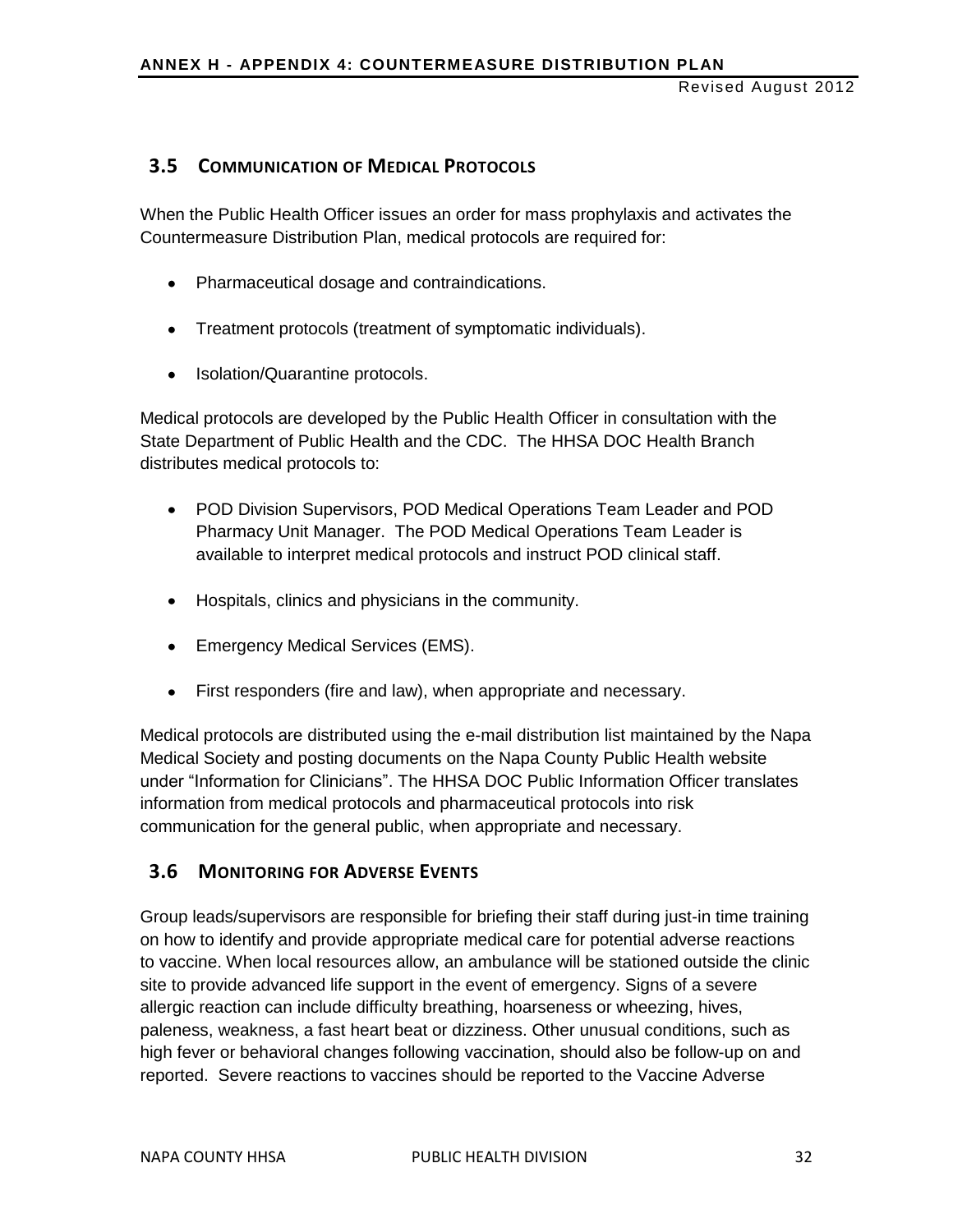Event Reporting System (VAERS). VAERS forms will be available onsite at the POD; patient and vaccine information should be collected as soon as possible after an adverse reaction is identified. Any VAERS forms completed at the POD will be collected by the Medical Director.

#### <span id="page-34-0"></span>**3.7 TREATMENT OF SYMPTOMATIC VICTIMS**

Screening at PODs may result in the identification of symptomatic individuals. When identified, symptomatic individuals will be sent to the triage area for evaluation. From there they may be:

- Transported to a hospital or clinic.
- Referred to their primary physician or clinic.
- Instructed to return home and "self-isolate". Public Health will follow-up on a case-by-case basis.
- Transported to a field treatment facility if hospitals are not accepting additional patients.

The POD Medical Operations Section Chief or designee is responsible for ensuring examination and referral of symptomatic individuals identified at PODs.

#### <span id="page-34-1"></span>**3.8 PRIMARY TREATMENT CENTERS**

| <b>Facility and Address</b>                                           | <b>Contact Name &amp; Telephone Number(s)</b>  |
|-----------------------------------------------------------------------|------------------------------------------------|
| Queen of the Valley Medical Center<br>1000 Trancas Street<br>Napa, CA | Infection Control Practitioner<br>707-252-4411 |
| St. Helena Hospital<br>650 Sanitarium Road<br>Deer Park, CA           | Infection Control Practitioner<br>707-963-6260 |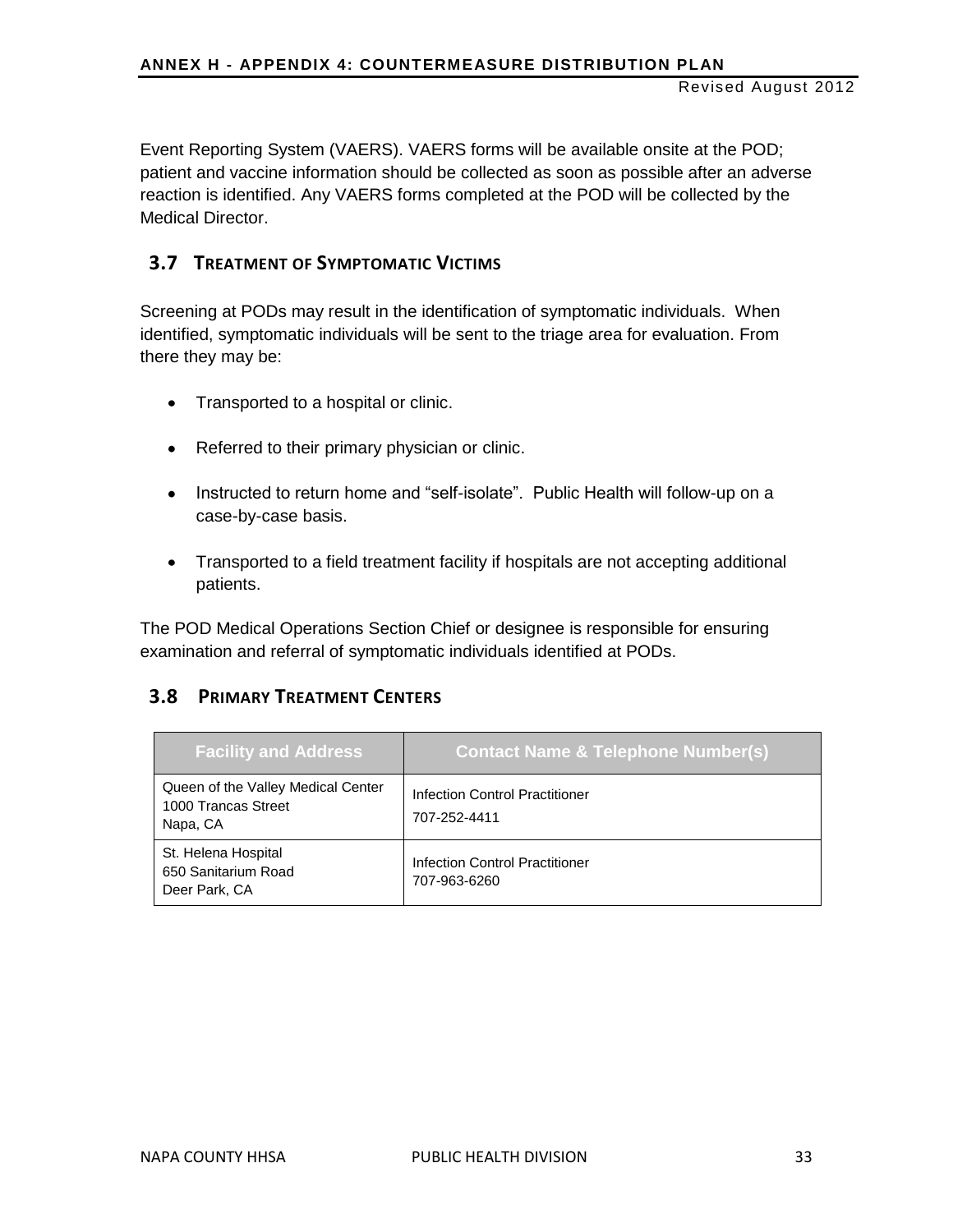#### <span id="page-35-0"></span>**3.9 RISK COMMUNICATION - ENSURING ACCESS TO PODS**

Communications to the public, including establishment of hotline/call-bank procedures and other methods of addressing questions, is addressed in the Napa County HHSA Crisis Emergency Risk Communications Plan. Public health service announcements will include the following information:

#### **General Public**

- The agent and its threat to the public.
- Who should come to PODs (target population).
- Directions to and information about PODs and treatment centers.
- If applicable, health history information.
- Encouragement, when indicated, to pick up regimens for family members and/or neighbors.
- Information on the maximum number of regimens available per person.
- The number to call if unable to come to PODs due to a disability.

Procedures will also be in place at POD sites to address the needs of special populations, including:

#### **Non-English Speaking**

English and Spanish-speaking personnel will be assigned to all PODs. They will be called upon, if needed, to go on rotational call for 12-hour shifts.

Signs displayed at each POD will be written in English and Spanish, the most common languages spoken in the community.

#### **Wheelchair Access**

Facilities selected for PODs will either be wheelchair accessible, or staffed to serve wheelchair patients in the parking lot. Within PODs, patients in wheelchairs will bypass congested waiting lines.

#### **Hearing Impaired**

Volunteers will assist hearing impaired persons in navigating the POD. Large, easy to read POD sight signs and written information will be provided.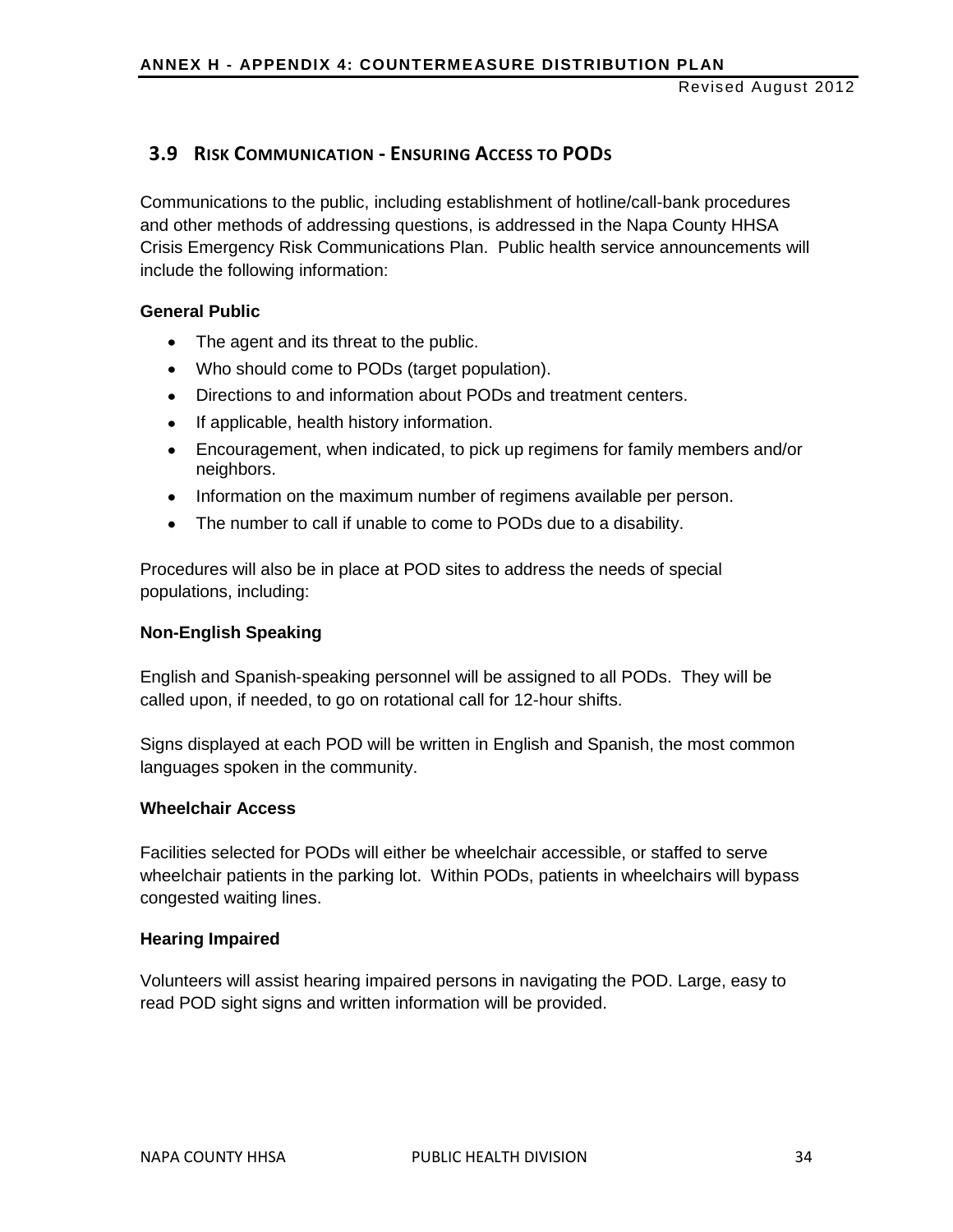#### **Homeless**

Outreach to the homeless population will be conducted in collaboration with the HOPE Center in Napa. In situations where resources allow, it may be more effective to provide prophylaxis to homeless persons at one or two smaller clinics.

#### **Sight impaired**

Volunteers will assist visually impaired persons by reading forms to them and filling in the required information. Volunteers will either read patient information material to these patients, or ensure that they have a support person (friend or relative) who will take responsibility for reading the information to them.

#### **Functionally Illiterate**

POD site signs include easily understandable pictograms to help people navigate the site. Volunteers and screeners will assist those who cannot read the forms by reading patient information material to these patients, or ensuring that they have a support person (friend or relative) who will take the responsibility for reading the information to them.

#### **Unaccompanied Minors**

Minors under the age of 18 must be accompanied by a parent or guardian in order to receive prophylaxis. In circumstances where it is not possible for a parent or guardian to accompany a minor to the clinic, minors over the age of 12 may be given a consent form to be signed by their parent/guardian. In the case of children under age 12 without a parent or guardian present, clinic staff should use their judgment with respect to involving the authorities. Questions regarding unaccompanied minors should be referred to the Medical Operations Section Chief.

#### **Reaching the Rural Population**

While approximately one-half of the population of the County lives in the City of Napa, there are also a number of rural areas with low populations and limited public transportation. Many of the families in these areas are low income, and may be unable to travel to PODs in the cities. Depending on the nature of the event leading to the activation of the Countermeasures Distribution Plan, the following alternatives may be employed to meet the needs of this group:

1. Providing free transportation by bus using The Vine, Evan's Bus Service, or school buses, and/or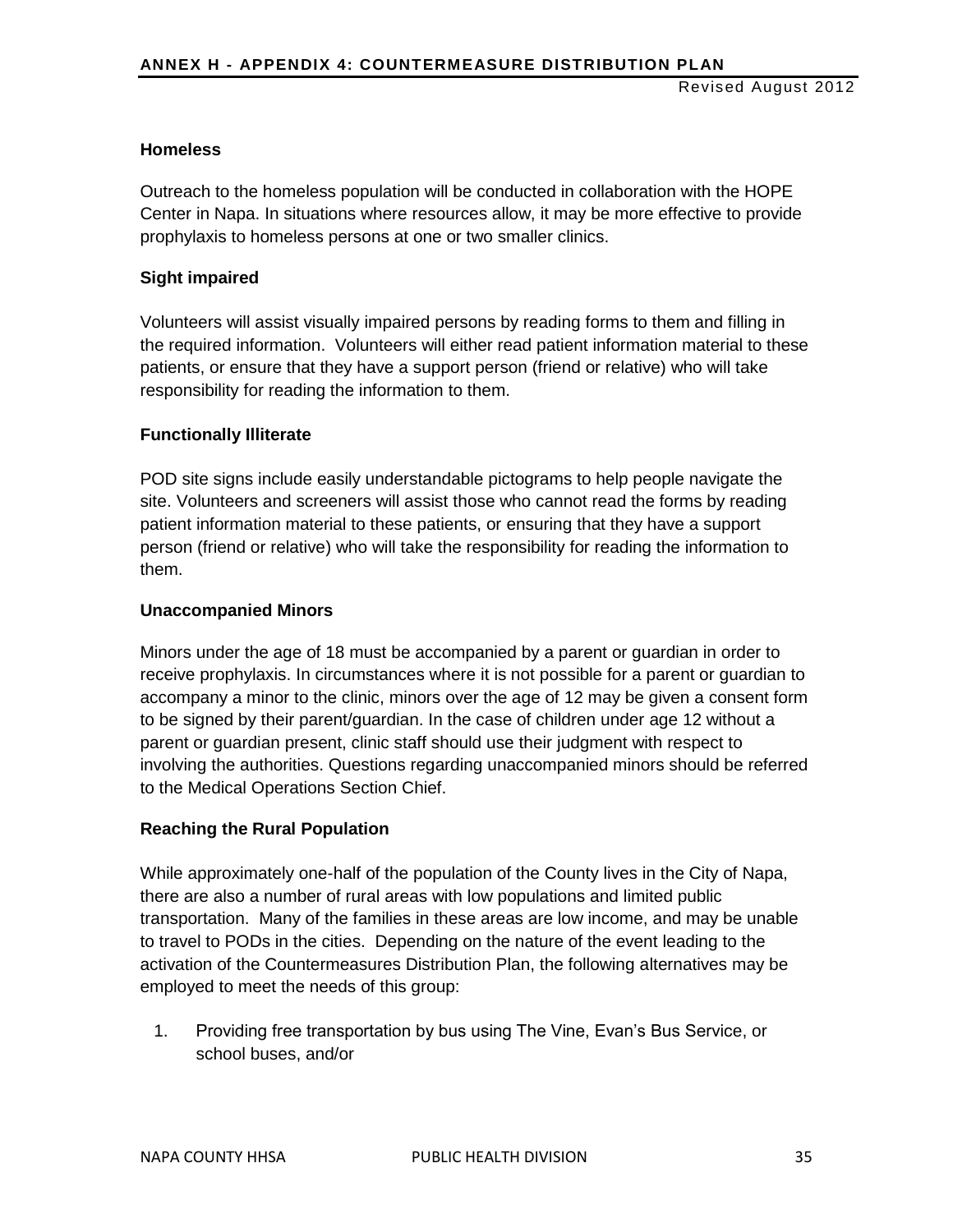2. Setting up "Mini-PODs" in the Volunteer Fire Departments in rural areas (see Figure 10 for a sample layout of a small site)

#### **Reaching Homebound and Other at Risk Populations**

The Public Health Division will work with and provide training to those who care for individuals who are:

- 1. Inmates of the corrections system, including juvenile hall.
- 2. Patients hospitalized in acute care facilities.
- 3. Patients in skilled nursing or long-term care facilities (Napa State Hospital, the Veteran's Home, etc.).
- 4. Immobile patients who get care at home through local home healthcare service providers (Comprehensive Services for Older Adults and St. Joe's Homecare are two organizations providing services to these groups).

#### <span id="page-37-0"></span>**3.10 INVESTIGATIONAL NEW DRUG AND EMERGENCY USE AUTHORIZATION**

Several of the vaccines and pharmaceuticals for which mass prophylaxis operations may be administered are restricted to use under Investigational New Drug (IND) protocol or Emergency Use Authorization (EUA) procedures. The purpose of this section is to describe the effect upon dispensing operations of these two similar alternative procedures.

#### <span id="page-37-1"></span>**3.10.1 EMERGENCY USE AUTHORIZATION (EUA)**

#### **Background**

Project BioShield Act of 2004 amended section 564 of the Federal Food, Drug, and Cosmetic Act (FD&C Act) (21 U.S.C. 360bbb-3). Section 564 permits the FDA Commissioner to authorize the use of an unapproved medical product or an unapproved use of an approved medical product upon: (1) a determination by the Secretary of Homeland Security that there is a domestic emergency, or a significant potential for a domestic emergency, involving a heightened risk of attack with a specified biological, chemical, radiological, or nuclear agent; or (2) a determination by the Secretary of a public health emergency that affects, or has a significant potential to affect, national security and that involves a specified biological, chemical, radiological, or nuclear agent or a specified disease or condition that may be attributable to such agent.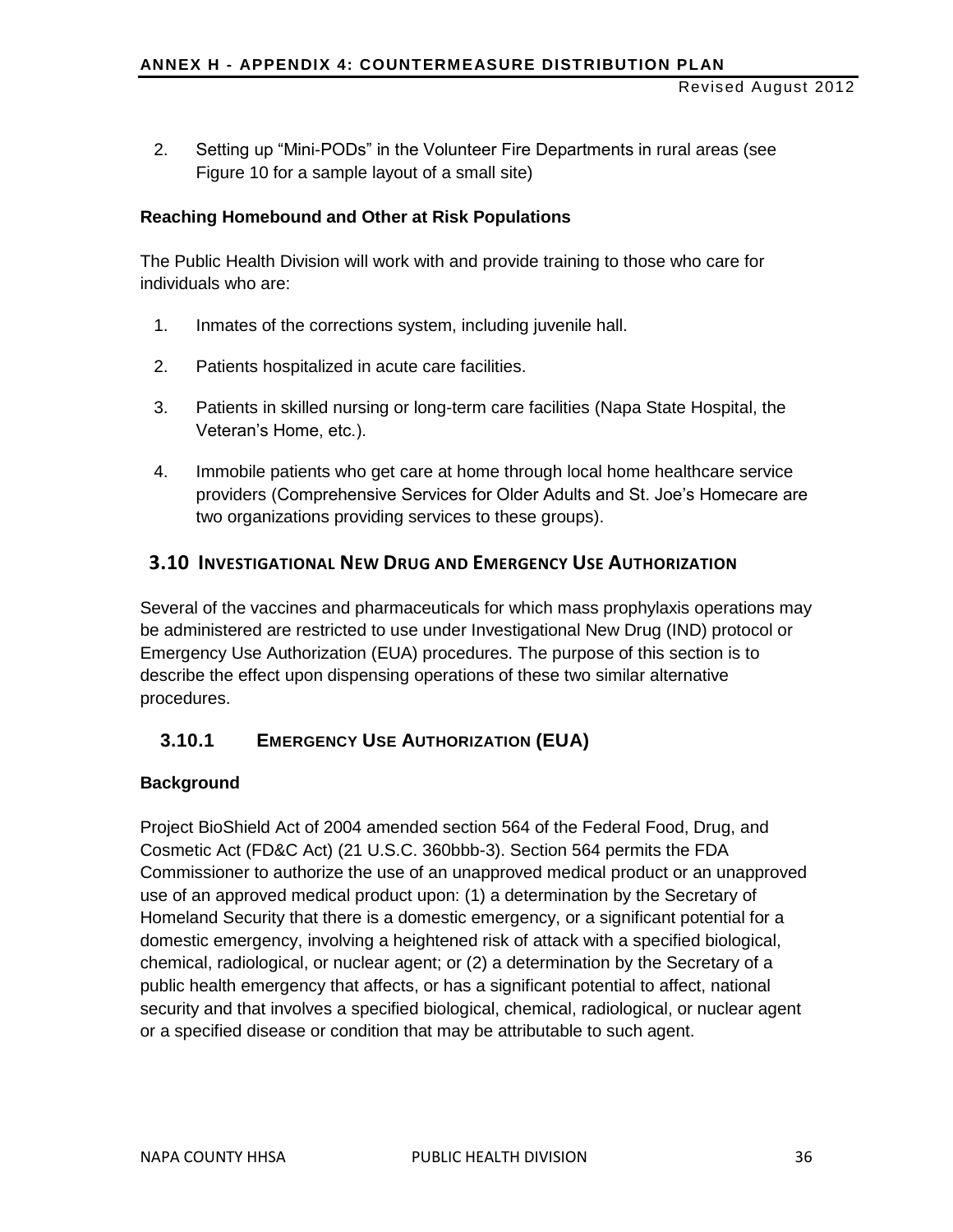Under section 564, of the Federal Food, Drug and Cosmetic Act (the Act), the Food and Drug Administration (FDA) Commissioner may allow medical countermeasures to be used in an emergency to diagnose, treat, or prevent serious or life-threatening diseases or conditions caused by such agents, when there are no adequate, approved, and available alternatives.

The Act requires that, before an emergency use may be authorized, the Secretary of the Department of Health and Human Services (HHS) must declare an emergency justifying the emergency use. Once the HHS Secretary has declared an emergency justifying the emergency use, the FDA Commissioner may authorize an emergency use only if, after consultation with the National Institutes of Health (NIH) and the Centers for Disease Control and Prevention (CDC) (to the extent feasible and appropriate given the circumstances of the emergency), he determines that certain statutory criteria have been met. $2$ 

#### <span id="page-38-0"></span>**3.10.2 LOCAL PUBLIC HEALTH EUA IMPLEMENTATION**

The Napa County Public Health Officer is responsible to ensure that the professionals administering the product and individuals to whom the product is administered are informed:

That the Secretary has authorized the emergency use of the product;

- Of the significant known and potential benefits and risks of the emergency use of the product, and of the extent to which such benefits and risks are unknown; and
- Of the alternatives to the product that are available, and of their benefits and risks.

Individuals to whom the product is administered must be additionally informed of:

• The option to accept or refuse administration of the product, of the consequences, if any, of refusing administration of the product.

The Napa County Public Health Officer is also responsible locally for monitoring and reporting of adverse events associated with the emergency use of the product.

To complete these requirements the Napa HHSA Public Health Department (PHD) utilizes the information sheets provided with the SNS (1) to provide training to mass

 $\overline{\phantom{a}}$ 

<sup>2</sup> http://www.fda.gov/NewsEvents/PublicHealthFocus/ucm153297.htmAccessed December 17, 2010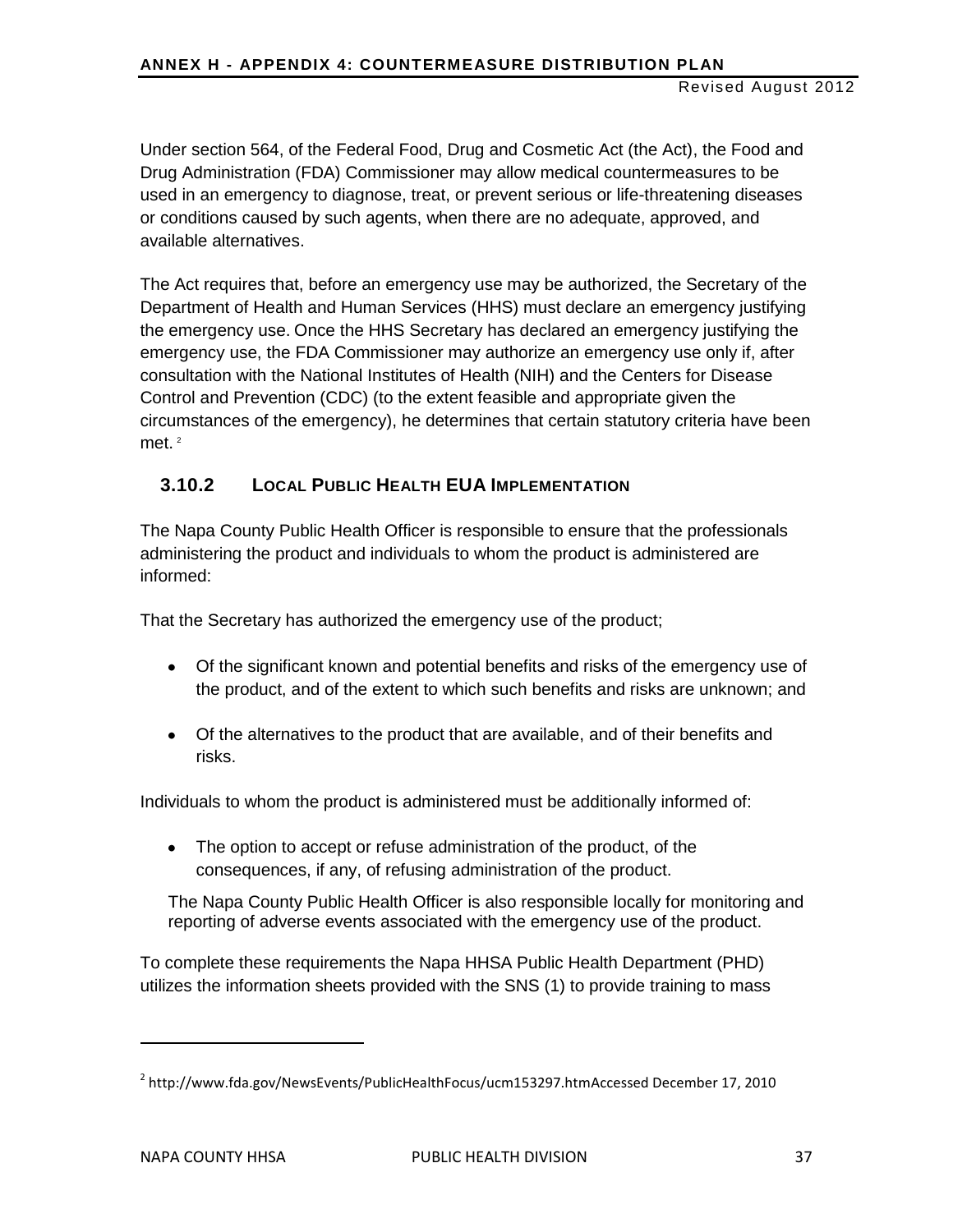dispensing site clinical workers and (2) to screen for contra-indications, distribute the information statements; explain and gain Informed Consent. Adverse events monitoring is completed through use of the Vaccine Adverse Events Reporting System (VAERS) , or other data reporting system as identified for specific use by the California Department of Public Health (CDPH).

#### <span id="page-39-0"></span>**3.10.3 INVESTIGATIONAL NEW DRUG (IND) PROCEDURES**

The Smallpox vaccine is one example of a SNS product which may be administered as an IND. The IND forms required by the FDA are included with the SNS. Although changes may occur to the following documents prior to SNS deployment they are provided here for example.

Screening for contraindications, explaining and gaining informed consent, and monitoring for adverse events are performed at the dispensing site.

The following forms and patient educational materials are extracted from the CDC Smallpox Planning Guide, Annex 3, "Guidelines for Large Scale Smallpox Vaccination Clinics", 9/16/2002 Examples of Supporting IND Forms for Smallpox Vaccine Clinics\*

"\* IND forms are subject to change, they are included for planning purposes only. The most current IND forms will be distributed with vaccine shipments or available through the state-based co-investigator and should be utilized for all actual IND program administration within vaccination clinics."

# <span id="page-39-1"></span>**4. POD LOGISTICS**

Points of Distribution (POD) are a temporary site(s) chosen by the local health jurisdiction to serve as a dispensing or vaccination site(s) for residents in the event of a public health emergency. The goal of a POD is to *put pills in* hand to provide prophylaxis to as many people as possible in the shortest amount of time. Commodities of a POD include shelf staple food and water.

#### <span id="page-39-2"></span>**4.1 POD SELECTION GUIDELINES**

A. PODs are large enough to accommodate large numbers of people and maintain 24/7 operations over an extended time period without interruption.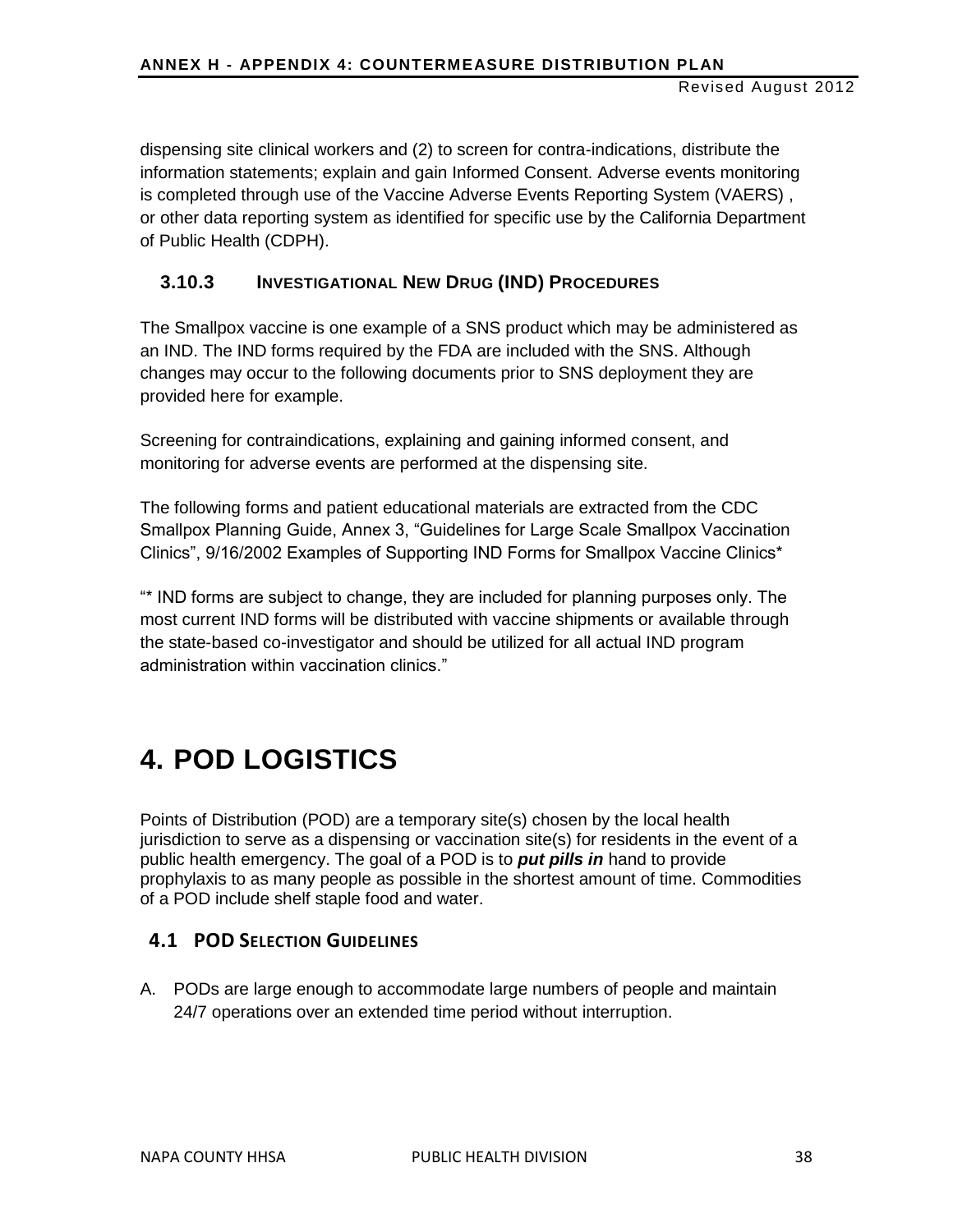- B. PODs are located throughout the county in easily accessible facilities, unless the outbreak or event is limited to a defined geographic area of the county (targeted prophylaxis).
- C. PODs are accessible from mass transit and freeways or thoroughfares.
- D. PODs with existing communications systems are preferred.
- E. PODs must be handicapped accessible.
- F. PODs must be separated from sites where ill patients are treated.
- G. PODs facilities will have:
	- Refrigerators
	- Bathrooms
	- Water and electricity
	- Parking or alternative transportation for disabled persons who are unable to walk to the POD

#### <span id="page-40-0"></span>**4.2 NUMBER OF PODS NEEDED IN NAPA COUNTY**

Napa County currently has eight POD sites (listed in section 1.7 of this plan) for which site set-up plans have been developed (see Point of Dispensing Field Operations Guide (POD FOG)) and MOU site agreements have either been completed or are in progress. The sites are located throughout the county, with three sites located within the City of Napa; Napa County's largest population center.

To provide prophylaxis for the entire population of Napa County within 48 hours, all eight POD sites will need to be operational 24 hours a day. Flow rate will vary by POD site depending on the population of the area being served.

The "typical' flow rate for POD sites in Napa County is estimated at 260 patients per hour. This rate is based on throughput of patients at mass vaccination clinic exercises and the response to pandemic H1N1. Staffing needs are calculated for shorter prophylaxis windows based on staff numbers needed to achieve a flow rate of 260 patients per hour in clinics run by Napa County Public Health.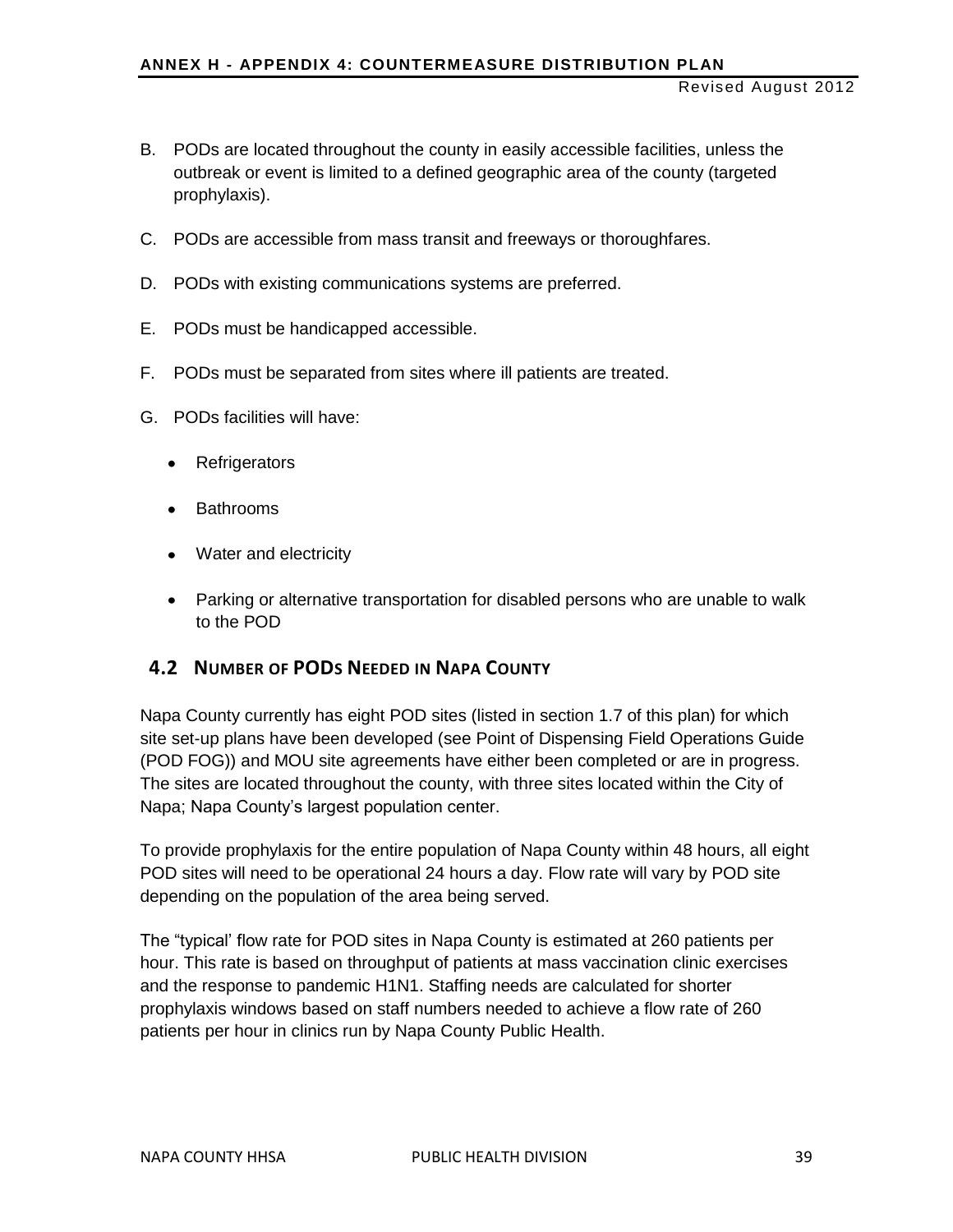#### **4.3 POD STAFFING ESTIMATES**

The models below show staffing estimates for five core position categories. These models were developed by Napa County Public Health based upon actual patient flow rates and staffing at annual mass vaccination clinics and exercises. Estimated staff numbers are per 12 hour shift. Vaccinators/dispensers and pre-fillers are expected to be licensed health professionals, with pre-fillers required only for clinics where injectable vaccine or medication is dispensed. For Las Flores, American Canyon and all smaller POD sites, the Plans and Logistics section chief positions will be combined. For these clinics, the planning sections will be supported by the DOC. For the smallest POD sites (St. Helena, Calistoga, Yountville and Angwin), the POD site manager will assume all command positions except the Medical Director and Security roles. The Medical Director and Medical Operations Section Chief can also be combined into one role at small POD sites.

<span id="page-41-0"></span>

| POD site name             | <b>Population</b><br>to be<br>served | <b>Patient Flow</b><br>Rate | No.<br>vaccinators<br>or dispensers | No.<br>screeners | No.<br>prefillers | No. line<br>monitors | No. command<br>and general<br>staff | <b>Total</b> |
|---------------------------|--------------------------------------|-----------------------------|-------------------------------------|------------------|-------------------|----------------------|-------------------------------------|--------------|
| Typical*                  |                                      | 260/hr                      | 10 <sup>°</sup>                     | 12               | 4                 | 8                    | 8                                   | 42           |
| Napa Expo                 | 36086                                | 752/hr                      | 29                                  | 35               | 12                | 23                   | 8                                   | 107          |
| Napa Valley<br>College    | 36086                                | 752/hr                      | 29                                  | 35               | 12                | 23                   | 8                                   | 107          |
| Las Flores, Napa          | 24057                                | 501/hr                      | 19                                  | 23               | 8                 | 15                   |                                     | 72           |
| American Canyon           | 19454                                | 405/hr                      | 16                                  | 19               | 6                 | 13                   |                                     | 61           |
| St. Helena                | 6049                                 | 126/hr                      | 5                                   | 6                | $\overline{2}$    | 4                    | 4                                   | 21           |
| Calistoga                 | 6448                                 | 134/hr                      | 5                                   | 6                | $\overline{2}$    | 4                    | 4                                   | 21           |
| Yountville                | 2933                                 | 61/hr                       | 2                                   | 2                |                   | 2                    | 4                                   | 11           |
| Angwin                    | 5373                                 | 112/hr                      | 4                                   | 5                | 2                 | 3                    | 4                                   | 18           |
| <b>Total, 8 POD sites</b> | 136486                               |                             | 109                                 | 131              | 45                | 87                   | 46                                  | 418          |

#### **POD site staffing model, 48 hour campaign with 24 hr operation.**

Population data based on American Fact Finder 2010 Census data.

\*FFlow rates and staffing observed at annual vaccination clinics in Napa County.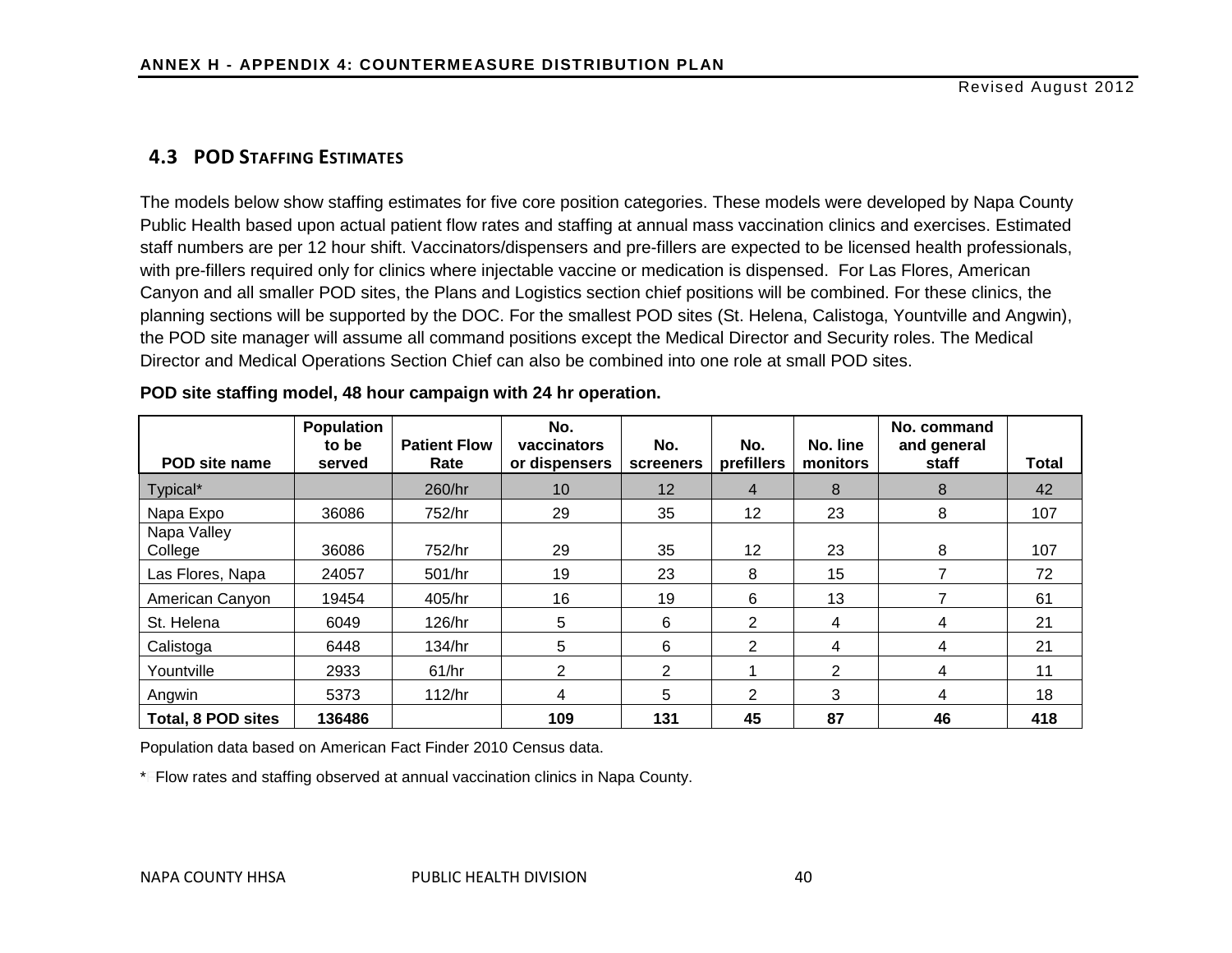**POD site staffing model, 6 day campaign with 24 hr operation.**

|                          | <b>Population</b><br>to be | <b>Patient</b><br><b>Flow</b> | No.<br>vaccinators or | No.       | No.            | No. line       | No. command<br>and general |              |
|--------------------------|----------------------------|-------------------------------|-----------------------|-----------|----------------|----------------|----------------------------|--------------|
| POD site name            | served                     | Rate                          | dispensers            | screeners | prefillers     | monitors       | staff                      | <b>Total</b> |
| Typical*                 |                            | 260/hr                        | 10 <sup>°</sup>       | 12        | $\overline{4}$ | 8              | 8                          | 42           |
| Napa Expo                | 36086                      | 251/hr                        | 10                    | 12        | 4              | 8              | 8                          | 42           |
| Napa Valley              |                            |                               |                       |           |                |                |                            |              |
| College                  | 36086                      | 251/hr                        | 10                    | 12        | 4              | 8              | 8                          | 42           |
| Las Flores, Napa         | 24057                      | 167/hr                        | 6                     | 7         | $\overline{2}$ | 5              |                            | 27           |
| American Canyon          | 19454                      | 135/hr                        | 5                     | 6         | $\overline{2}$ | 4              |                            | 24           |
| St. Helena               | 6049                       | 42/hr                         | 2                     | 2         |                | $\overline{2}$ | 4                          | 11           |
| Calistoga                | 6448                       | 45/hr                         | 2                     | 2         |                | 2              | 4                          | 11           |
| Yountville               | 2933                       | 21/hr                         |                       |           |                |                | 4                          | 8            |
| Angwin                   | 5373                       | 38/hr                         |                       |           | 0              |                | 4                          | 8            |
| <b>Total 8 POD sites</b> | 136486                     |                               | 37                    | 44        | 15             | 30             | 46                         | 173          |

Population data based on American Fact Finder 2010 Census data.

\*FFlow rates and staffing observed at annual vaccination clinics in Napa County.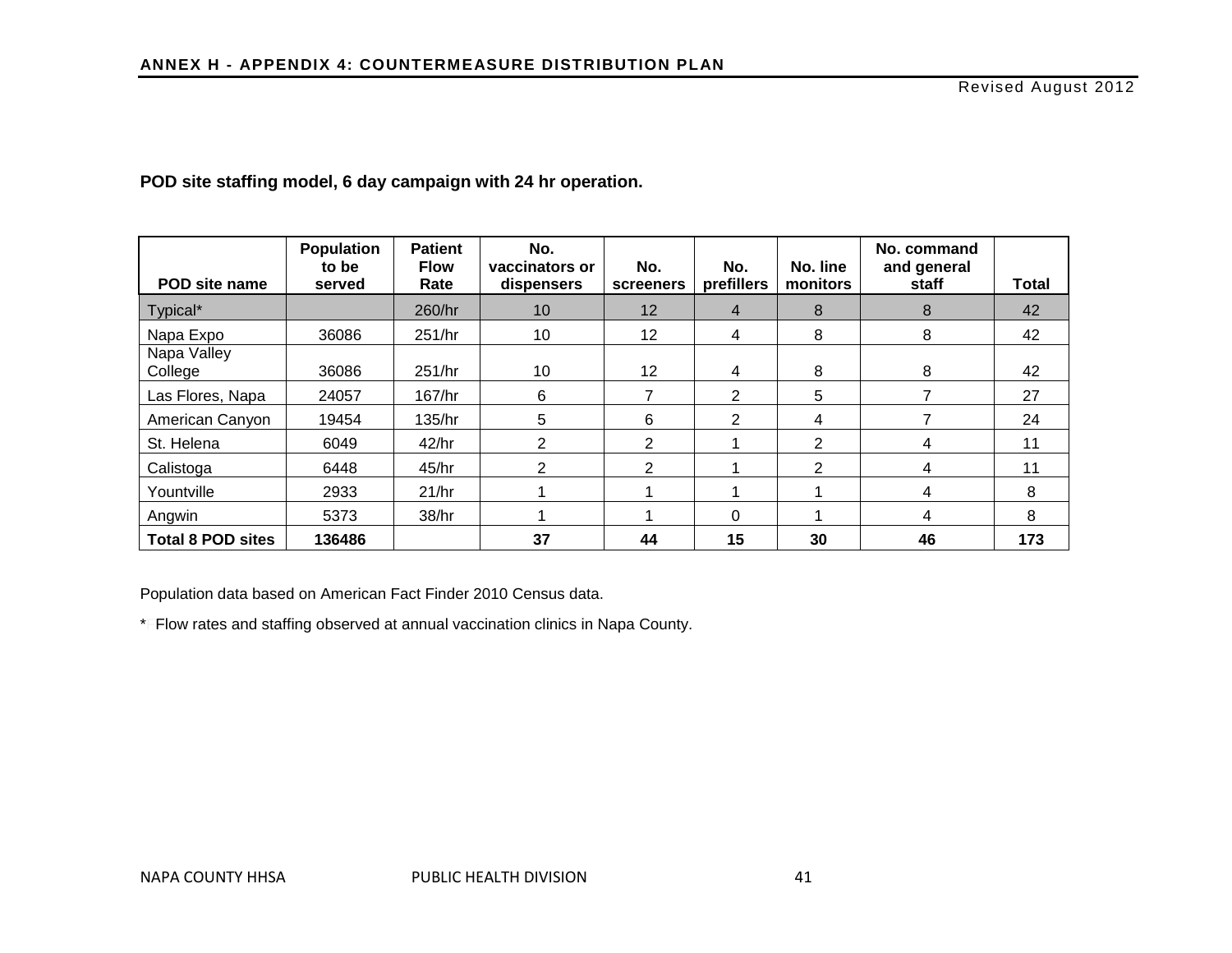| POD site name            | <b>Population</b><br>to be<br>served | <b>Patient</b><br><b>Flow</b><br>Rate | No.<br>vaccinators or<br>dispensers | No.<br><b>screeners</b> | No.<br>prefillers | No. line<br>monitors | No. command<br>and general<br>staff | <b>Total</b> |
|--------------------------|--------------------------------------|---------------------------------------|-------------------------------------|-------------------------|-------------------|----------------------|-------------------------------------|--------------|
| Typical*                 |                                      | 260/hr                                | 10                                  | 12                      | 4                 | 8                    | 8                                   | 42           |
| Napa Expo                | 36086                                | 301/hr                                | 12                                  | 14                      | 5                 | 10                   | 8                                   | 49           |
| Napa Valley College      | 36086                                | 301/hr                                | 12                                  | 14                      | 5                 | 10                   | 8                                   | 49           |
| Las Flores, Napa         | 24057                                | 201/hr                                | 8                                   | 10                      | 3                 | 6                    |                                     | 34           |
| American Canyon          | 19454                                | 162/hr                                | 6                                   | 7                       | 2                 | 5                    |                                     | 27           |
| St. Helena               | 6049                                 | 51/hr                                 | $\overline{2}$                      | $\overline{2}$          |                   |                      | 4                                   | 10           |
| Calistoga                | 6448                                 | 54/hr                                 | $\overline{2}$                      | $\overline{2}$          |                   |                      | 4                                   | 10           |
| Yountville               | 2933                                 | 25/hr                                 |                                     |                         |                   |                      | 4                                   | 8            |
| Angwin                   | 5373                                 | 45/hr                                 | $\overline{2}$                      | $\overline{2}$          |                   |                      | 4                                   | 10           |
| <b>Total 8 POD sites</b> | 136486                               |                                       | 44                                  | 53                      | 19                | 36                   | 46                                  | 198          |

**POD site staffing model, 10 day campaign with 12 hr operation.**

Population data based on American Fact Finder 2010 Census data.

\*FFlow rates and staffing observed at annual vaccination clinics in Napa County.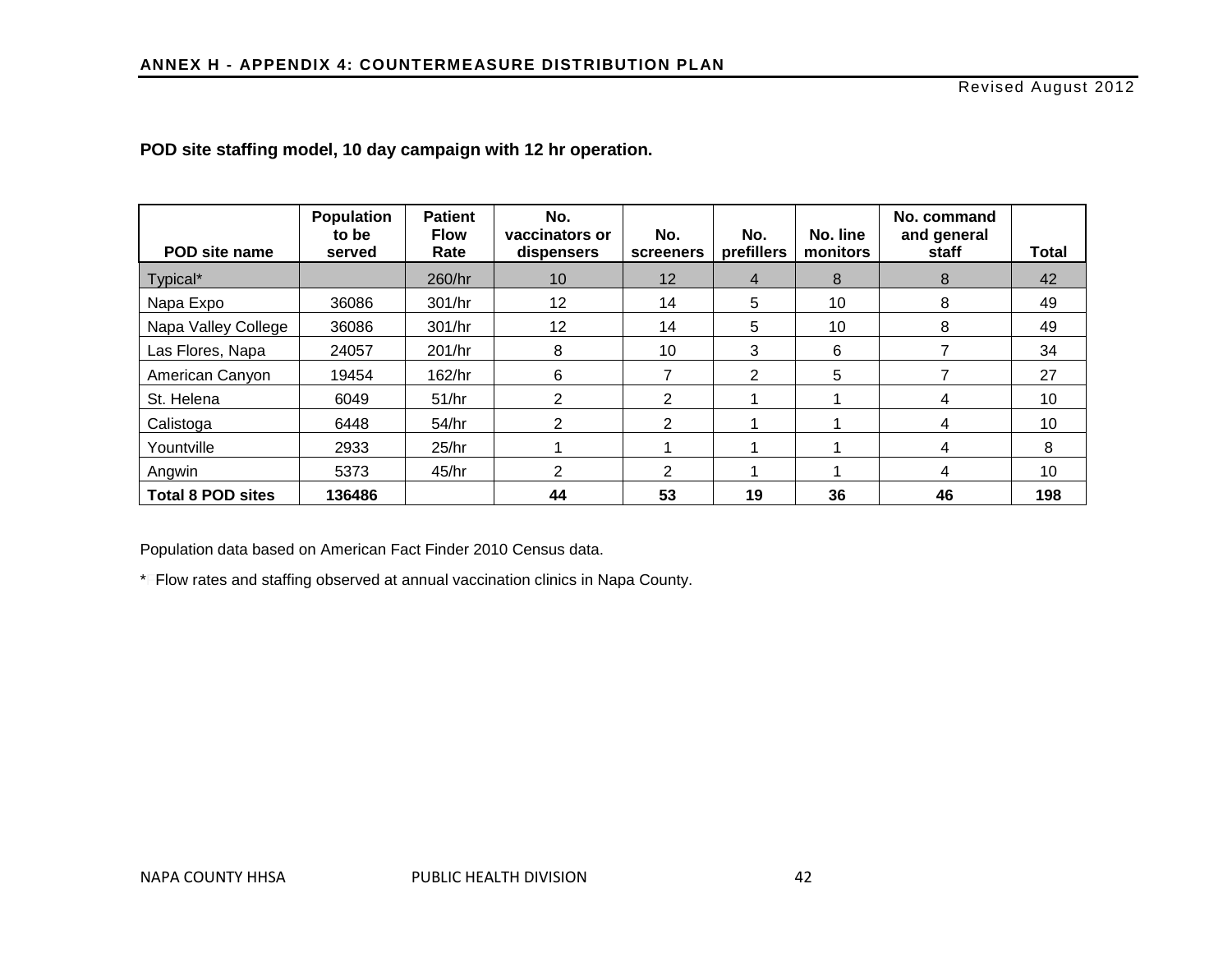<span id="page-44-0"></span>

| 4.4 POD ASSESSMENT FORM <sup>3</sup>              |              |            |     |        |         |
|---------------------------------------------------|--------------|------------|-----|--------|---------|
|                                                   |              |            |     |        |         |
| <b>Address:</b>                                   |              |            |     |        |         |
| (Indicate on Thomas Bros. map page)               |              |            |     |        |         |
| Location within County (circle one)               | <b>North</b> | South East |     | West   | Central |
|                                                   |              |            |     | Phone: |         |
| <b>Site Point of Contact for facility access:</b> |              |            |     |        |         |
|                                                   |              |            |     |        |         |
|                                                   |              |            |     |        |         |
| <b>Attachments:</b>                               |              |            |     |        |         |
| Thomas Bros. Map page of the surrounding area?    |              |            | Y N |        |         |
| Site Map of the entire facility?                  |              |            | Y N |        |         |
| Floor plan drawing of main prospective structure? |              |            | Y N |        |         |
| <b>Surrounding Area:</b>                          |              |            |     |        |         |
| Nearest major thoroughfare                        |              |            |     |        |         |
| Road size and number of lanes                     |              |            |     |        |         |
| On site parking capacity                          |              |            |     |        |         |
| Off site parking availability                     |              |            |     |        |         |

 $\overline{a}$ 

 $3$  The POD Assessment Form was developed by the Santa Clara County Public Health Department Mass Prophylaxis Work Group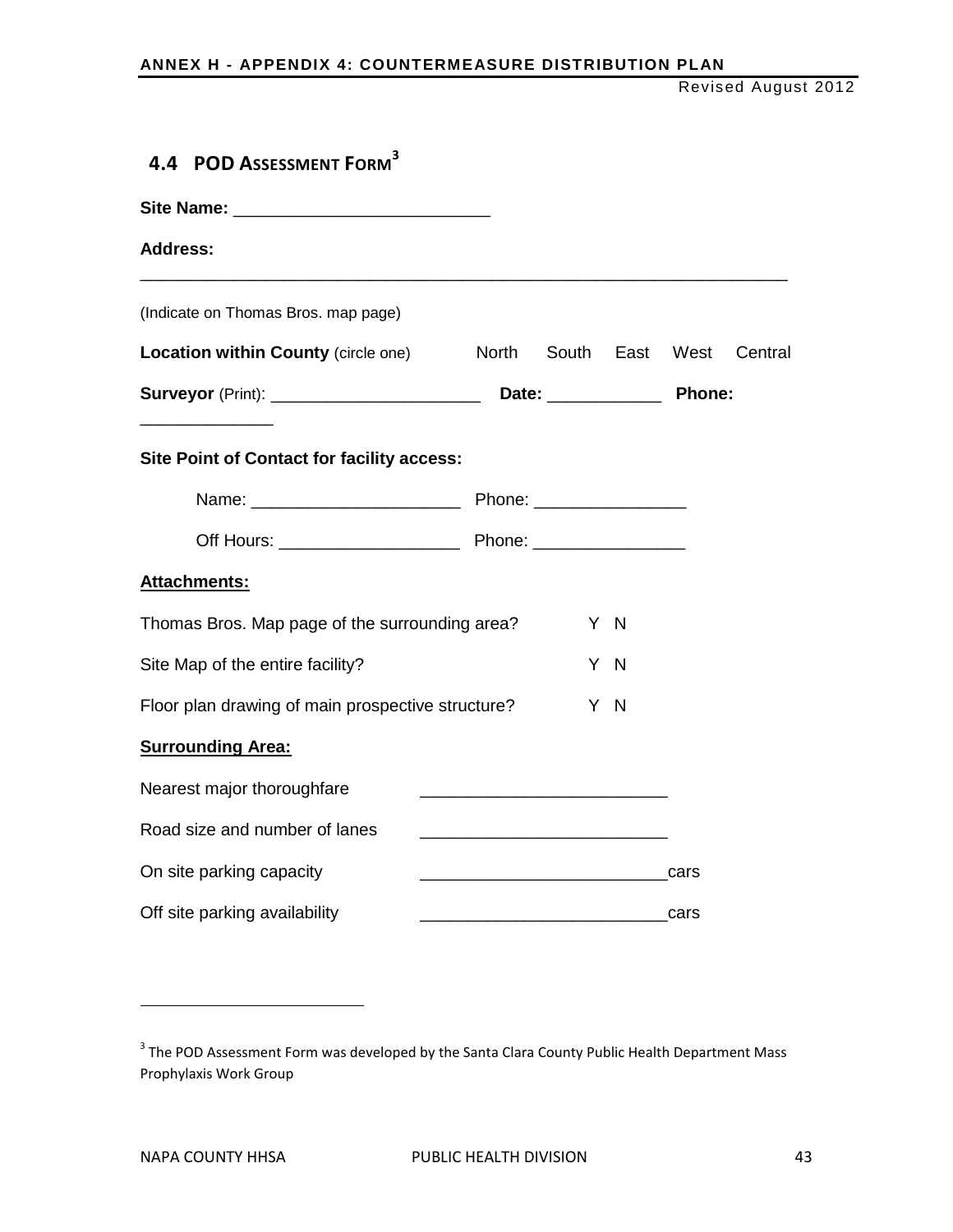|                        |                                                                                                                       | (indicate on Thomas Bros                                                  |
|------------------------|-----------------------------------------------------------------------------------------------------------------------|---------------------------------------------------------------------------|
| map page)              |                                                                                                                       |                                                                           |
| Distance from site     |                                                                                                                       |                                                                           |
| Direction from site    |                                                                                                                       |                                                                           |
| <b>Main Structure:</b> |                                                                                                                       |                                                                           |
|                        | (circle) One floor or                                                                                                 | Multilevel                                                                |
|                        | Size of largest open room: _____________ x_______________ feet                                                        |                                                                           |
|                        | How many entrance/ exit doors? _______________                                                                        |                                                                           |
|                        |                                                                                                                       |                                                                           |
| Double                 | <u> Liston de la construcción de la construcción de la construcción de la construcción de la construcción de la c</u> |                                                                           |
| ADA (Handicap) access? |                                                                                                                       | Y N                                                                       |
|                        | Other room(s) on the same floor?                                                                                      | Y N                                                                       |
|                        |                                                                                                                       | If more than one room sketch bldg and indicate room sizes. (on reverse)   |
|                        |                                                                                                                       |                                                                           |
|                        | How does the general flow-through ability look?                                                                       | Fair Bottlenecked<br>Good                                                 |
|                        |                                                                                                                       | If bottlenecked at a certain point, is there a way to compensate? $Y \ N$ |
|                        | On Site Resources (number of):                                                                                        |                                                                           |
| Chairs                 |                                                                                                                       |                                                                           |
| <b>Tables</b>          |                                                                                                                       |                                                                           |
| <b>Televisions</b>     |                                                                                                                       |                                                                           |
| <b>Size</b>            |                                                                                                                       |                                                                           |
| <b>VCRs</b>            | <u> 1980 - Johann Barnett, fransk politiker</u>                                                                       |                                                                           |
|                        | LCD/ overhead Projector_________                                                                                      |                                                                           |
| <b>Fax Machines</b>    |                                                                                                                       |                                                                           |
|                        |                                                                                                                       |                                                                           |
| NAPA COUNTY HHSA       |                                                                                                                       | PUBLIC HEALTH DIVISION<br>44                                              |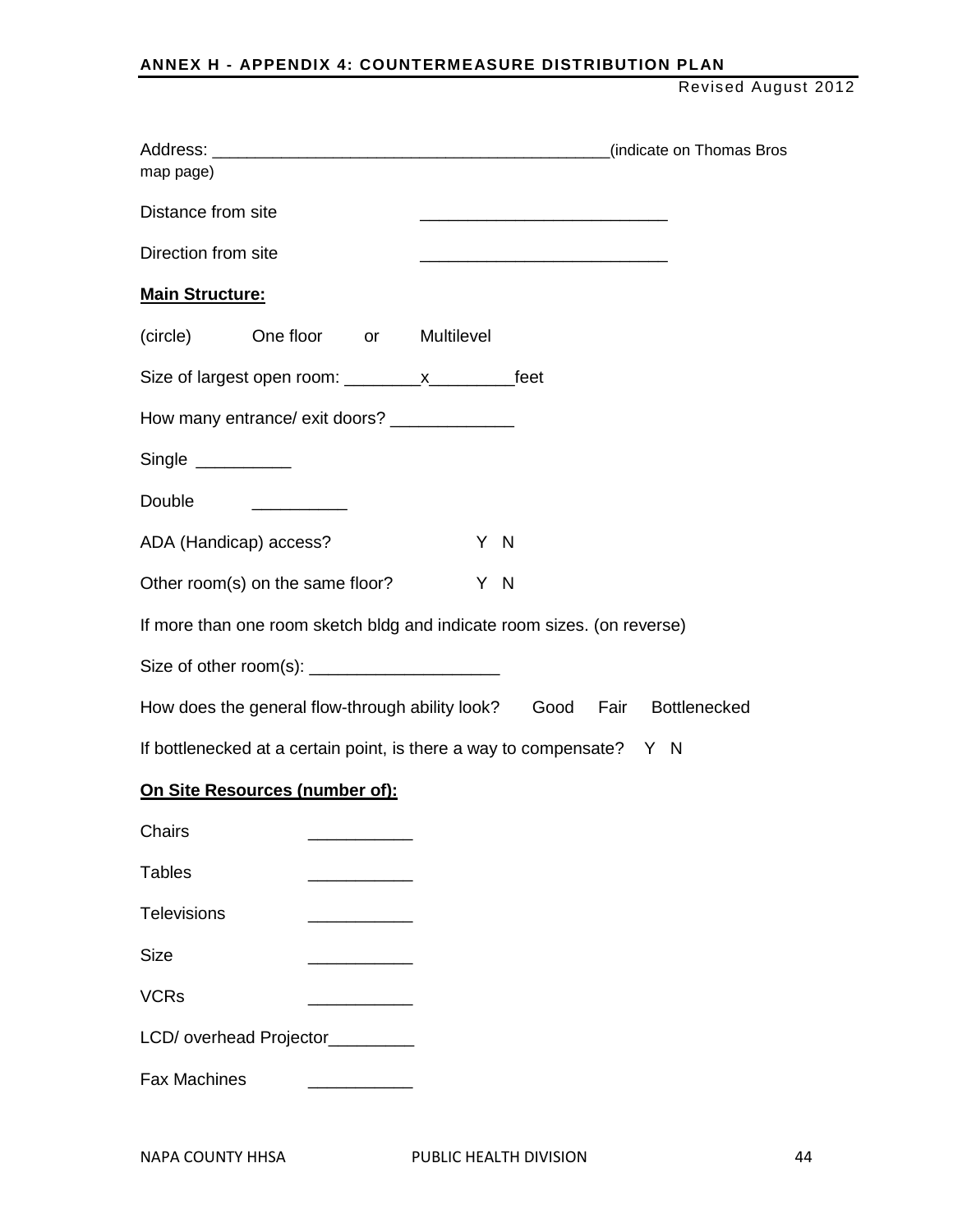| Refrigerators (by use)                                                                                                          |     |  |
|---------------------------------------------------------------------------------------------------------------------------------|-----|--|
| Food                                                                                                                            |     |  |
| Medical                                                                                                                         |     |  |
| Sample<br><u> Liston de la construcción de la construcción de la construcción de la construcción de la construcción de la c</u> |     |  |
| Generator                                                                                                                       |     |  |
| Capacity ______________watts                                                                                                    |     |  |
| Fuel on site ________________gallons                                                                                            |     |  |
| Runtime w/ existing fuel __________hours                                                                                        |     |  |
| Is there a Public Address (PA) system? Y N                                                                                      |     |  |
|                                                                                                                                 |     |  |
| <b>Emergency Preparedness:</b>                                                                                                  |     |  |
| <b>HAM Radio</b>                                                                                                                |     |  |
| Manufacturer                                                                                                                    |     |  |
| Model                                                                                                                           |     |  |
| Do site owners/ operators have an ARK? (mostly relates to schools)                                                              | Y N |  |
| Do site owners/ operators have an emergency plan?                                                                               | Y N |  |
| Do site owners/ operators have an emergency planning group/body?                                                                | Y N |  |
|                                                                                                                                 |     |  |
| Number of onsite security staff ____________ Working hours __________                                                           |     |  |
| Fence/ wall around building and/or grounds? Y N (if partial indicate on site<br>map.)                                           |     |  |
| <b>Auxiliary Facilities (indicate on site map as appropriate):</b>                                                              |     |  |
| Staging location/ loading dock?<br>Y N                                                                                          |     |  |
| Food preparation area?<br>Y N                                                                                                   |     |  |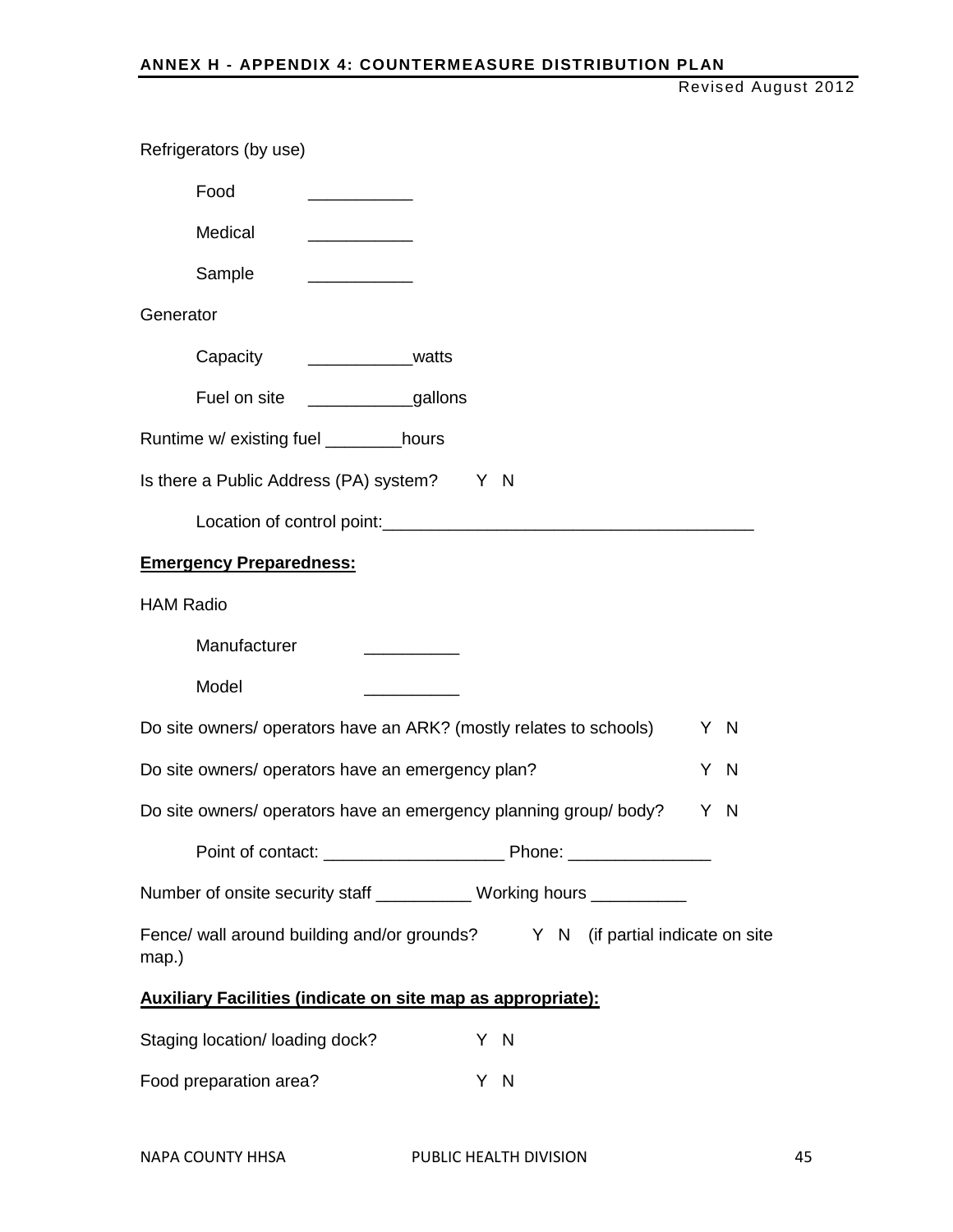| Staff support area?                         | Y N |  |
|---------------------------------------------|-----|--|
| Patient triage, caution, or isolation area? | YN  |  |

| Indicate on site map locations of:                   | Symbol: |
|------------------------------------------------------|---------|
| Running water (drinking fountains, deep sinks, etc.) |         |
| Restrooms & gender orientation                       |         |
| <b>Electrical outlets</b>                            |         |
| Phone connections (specify analog or digital)        |         |
| Fax machines                                         |         |
| Internet connections                                 |         |
| Copy machine                                         |         |
| Public Address (PA) system controls                  |         |
| <b>Environmental controls</b>                        |         |
| Administrative supplies                              |         |
| Medical supplies                                     |         |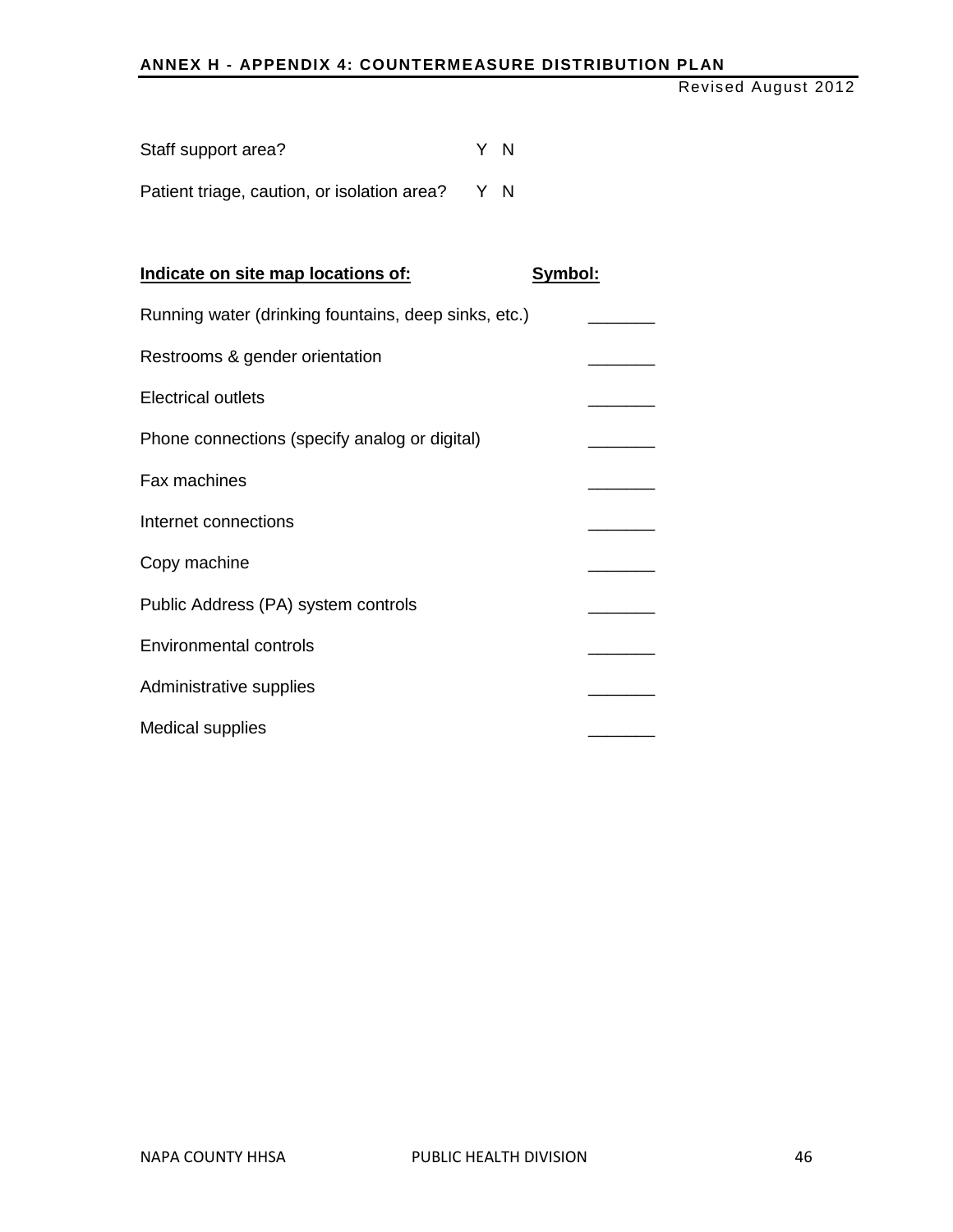

#### <span id="page-48-0"></span>**4.5 MASS PROPHYLAXIS POD SUGGESTED LAYOUT**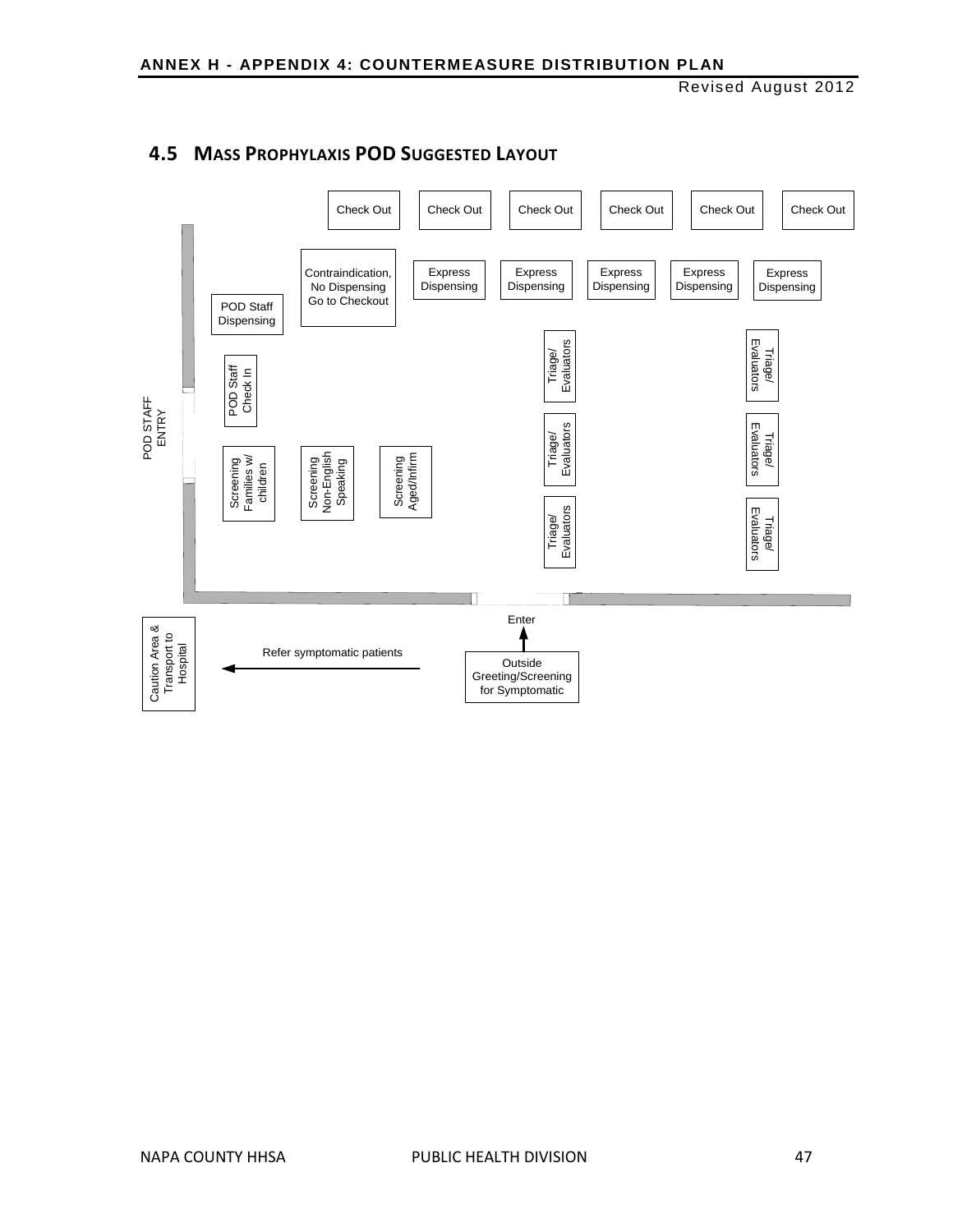#### **4.6 VACCINATION CLINIC LAYOUT SAMPLE**

Napa County Public Health Division used the following floor layout at a H1N1 influenza vaccination clinic set up at Napa High School in December 2009. It is included here as a sample POD layout.

<span id="page-49-0"></span>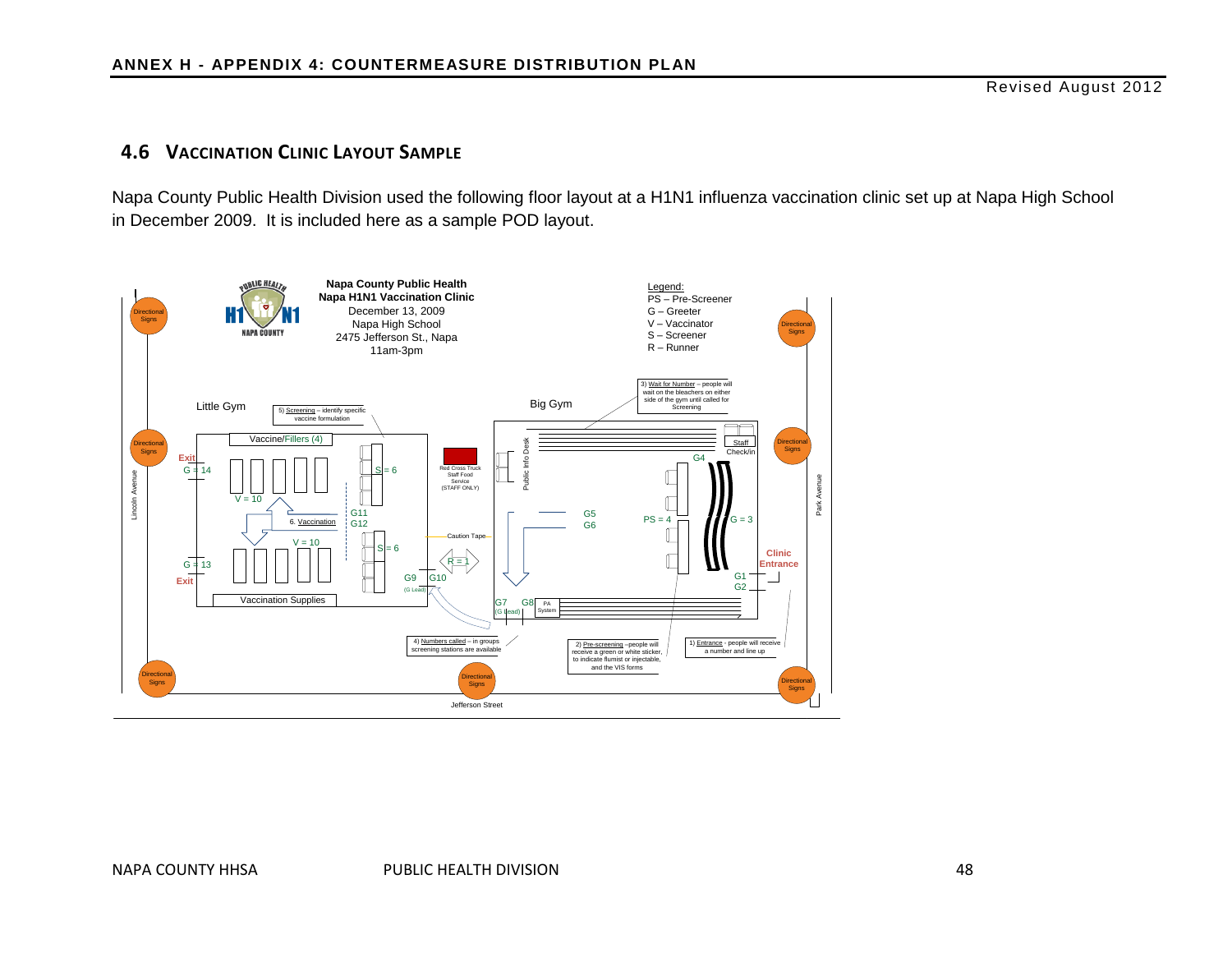#### **4.6.1LOW FLOW/TARGETED PROPHYLAXIS POD STATIONS**

<span id="page-50-0"></span>

| <b>STATION</b>                   | <b>PEOPLE</b>                    | <b>ACTIVITIES</b>                                                                                                                                                                                                                                                                          | <b>NOTES</b>                                                      |
|----------------------------------|----------------------------------|--------------------------------------------------------------------------------------------------------------------------------------------------------------------------------------------------------------------------------------------------------------------------------------------|-------------------------------------------------------------------|
| Line/Entry --<br><b>Greeting</b> |                                  |                                                                                                                                                                                                                                                                                            |                                                                   |
|                                  | Greeters/Line<br><b>Monitors</b> | Provide general information about clinic<br>Distribute risk communication materials<br>Observe for symptomatic individuals $\rightarrow$ refer to providers<br>Relay line/crowd information to command center via ICS<br>communication pathway<br>Send non symptomatic person to screening |                                                                   |
| <b>Screening</b>                 |                                  |                                                                                                                                                                                                                                                                                            |                                                                   |
|                                  | <b>Screeners</b>                 | Screen individual based on developed screening forms<br>Complete any necessary forms<br>Review contraindications – if contraindications $\rightarrow$ home or<br>refer to individual's provider<br>If no contraindications $\rightarrow$ dispensing                                        | If not exposed or has<br>contraindication goes home with<br>info. |
| <b>Dispensing</b>                |                                  |                                                                                                                                                                                                                                                                                            |                                                                   |
|                                  | Dispenser/<br>Injector           | Complete/collect any necessary forms<br>Dispense meds $\rightarrow$ home                                                                                                                                                                                                                   | Send individual home with<br>medication fact sheet                |
| <b>Evaluation area</b>           |                                  |                                                                                                                                                                                                                                                                                            |                                                                   |
|                                  | Medical<br>Consult staff         | Observe for adverse reactions to medical countermeasure<br>Triage symptomatic for transport<br>Provide crisis counseling                                                                                                                                                                   | Properly document and report all<br>adverse reactions.            |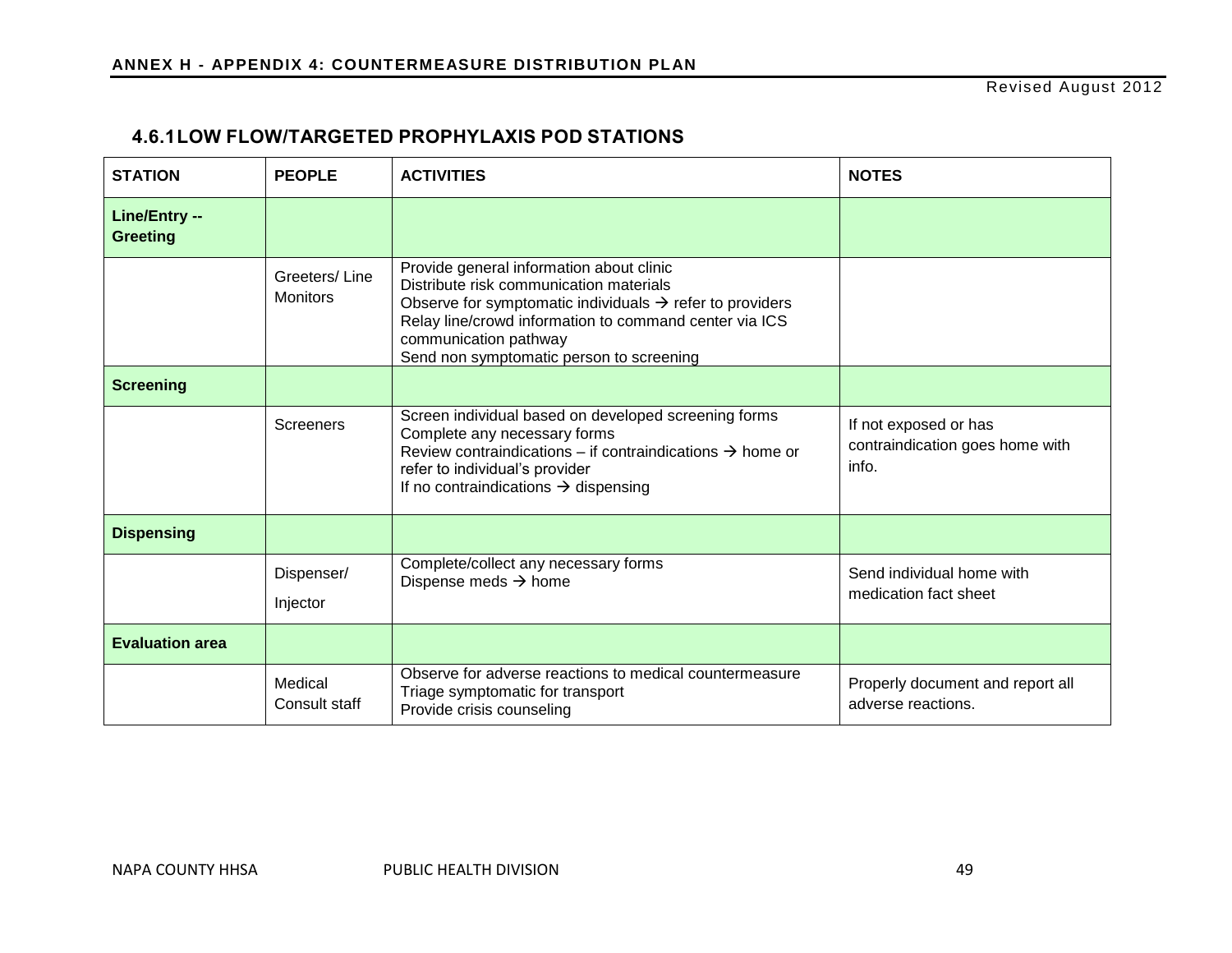#### **4.6.2HIGH FLOW/MASS PROPHYLAXIS POD STATIONS**

<span id="page-51-0"></span>

| <b>STATION</b>                   | <b>PEOPLE</b>            | <b>ACTIVITIES</b>                                                                                                                                                                                                                                                                          | <b>NOTES</b>                                               |
|----------------------------------|--------------------------|--------------------------------------------------------------------------------------------------------------------------------------------------------------------------------------------------------------------------------------------------------------------------------------------|------------------------------------------------------------|
| Line/Entry --<br><b>Greeting</b> |                          |                                                                                                                                                                                                                                                                                            |                                                            |
|                                  | Greeter/Line<br>monitor  | Provide general information about clinic<br>Distribute risk communication materials<br>Observe for symptomatic individuals $\rightarrow$ refer to providers<br>Relay line/crowd information to command center via ICS<br>communication pathway<br>Send non symptomatic person to screening |                                                            |
| <b>Screening</b>                 |                          |                                                                                                                                                                                                                                                                                            |                                                            |
|                                  | Screener                 | Screen individual based on developed screening forms<br>Complete any necessary forms<br>Review contraindications – if contraindications $\rightarrow$ home or refer<br>to individual's provider<br>If no contraindications $\rightarrow$ dispensing                                        | Screening forms generally simpler<br>for high flow models. |
| <b>Dispensing</b>                |                          |                                                                                                                                                                                                                                                                                            |                                                            |
|                                  | Dispenser/<br>Injector   | Complete/collect any necessary forms<br>Dispense meds $\rightarrow$ home                                                                                                                                                                                                                   | Send individual home with<br>medication fact sheet         |
| <b>Evaluation area</b>           |                          |                                                                                                                                                                                                                                                                                            |                                                            |
|                                  | Medical<br>Consult staff | Observe for adverse reactions to medical countermeasure<br>Triage symptomatic for transport<br>Provide crisis counseling                                                                                                                                                                   | Properly document and report all<br>adverse reactions.     |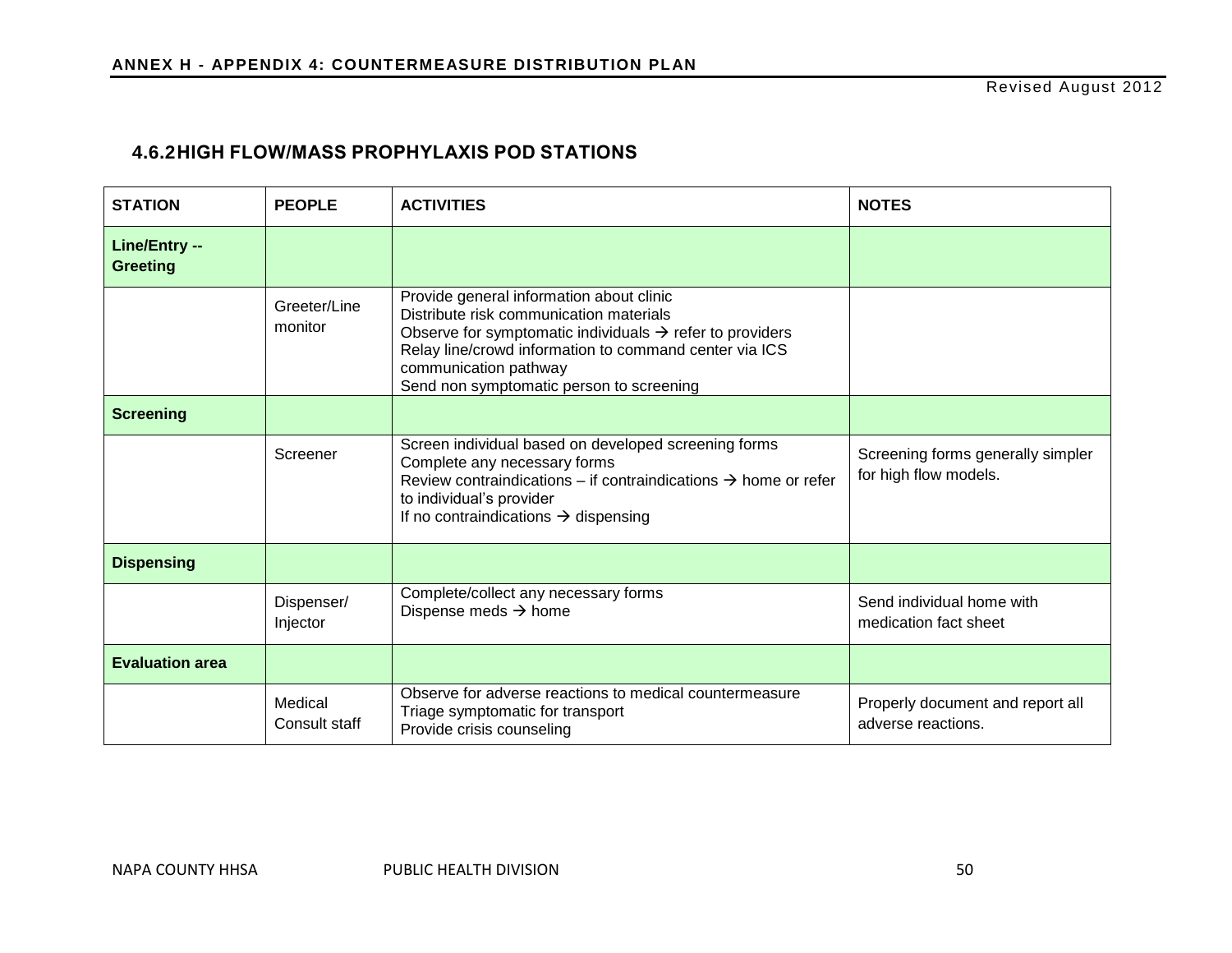#### <span id="page-52-0"></span>**4.7 POD STAFFING RESOURCES**

Napa County Public Health Division employs one physician, who is the Public Health Officer. The roles of the Health Officer include, but are not limited to:

- 1. Serve as the authorized DEA Registrant who signs for receipt of the SNS.
- 2. Provide approval and oversight of mass prophylaxis or vaccination procedures.
- 3. Prescribe medications for mass dispensing.
- 4. Provide liaison with State authorities.

#### **Health Care Providers**

In a public health emergency, physicians, nurses, and pharmacists who are employed by hospitals, clinics, and pharmacies or are otherwise working full-time are unlikely to be available to staff PODs.

Napa County Public Health has a Medical Reserve Corp (MRC) unit and a medical volunteer registry with over 250 registered volunteers. The Public Health Division also uses the state's Disaster Healthcare Volunteers of California (DHVC) database. Licensed personnel in our database include:

- Registered Nurses (RNs)
- Licensed Vocational Nurses (LVNs)
- Licensed Physicians (MDs)
- $\bullet$ Licensed Pharmacists (RPh/ Pharm D)

Napa County will recruit and offer just-in-time training to medical volunteers and other health care providers to dispense medications in the event of a bioterrorism event or other public health emergency. Registered medical volunteers and MRC members are also offered opportunities to receive training that includes an overview of the Strategic National Stockpile and specific information about POD operations.

Medical personnel are authorized to dispense medications within their scope of practice (e.g. licensed nurses and physicians may administer vaccines). In special circumstances, permission for medical personnel to perform duties outside their normal scope of practice may be sought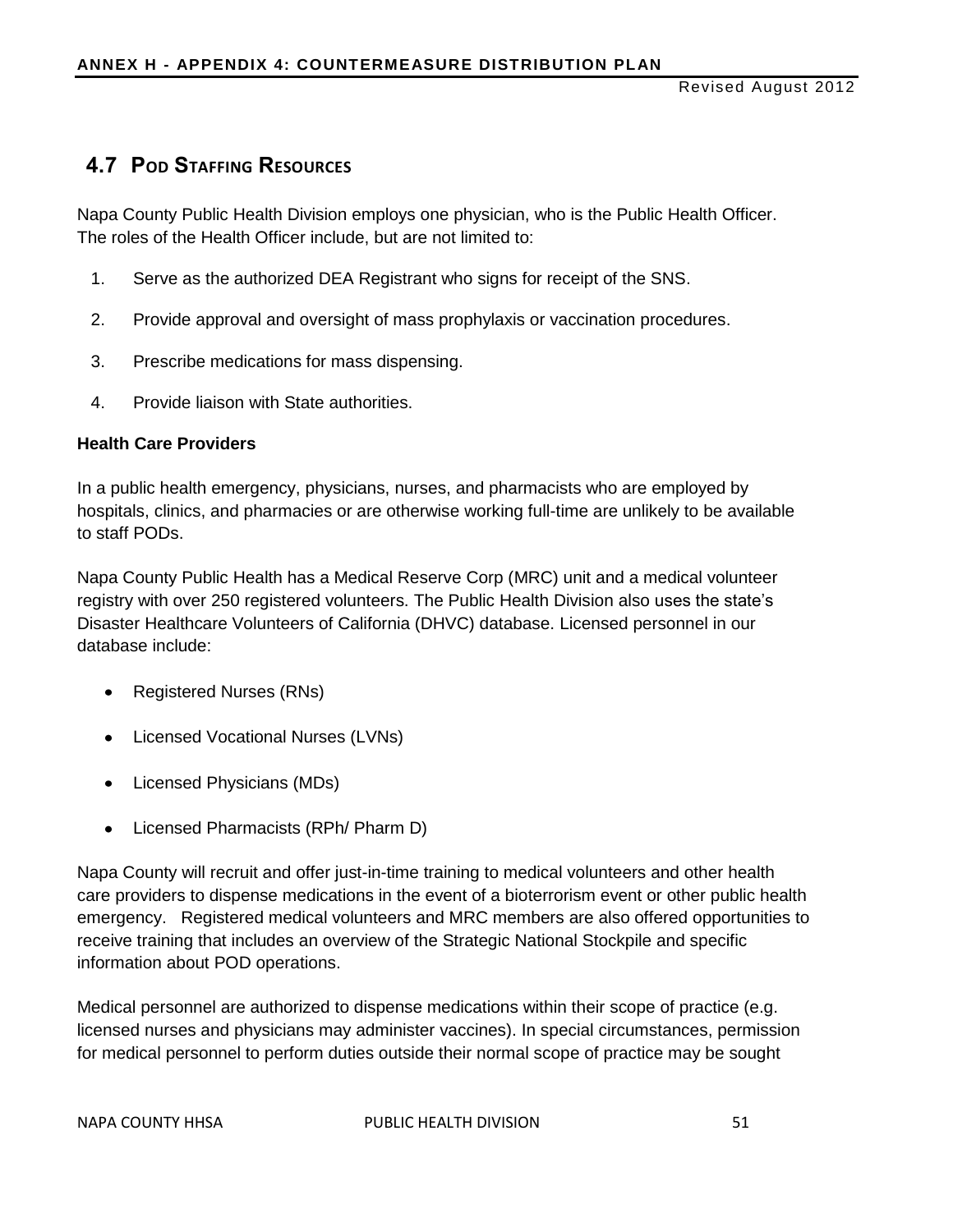from the appropriate authority (e.g. during the H1N1 pandemic, EMSA granted permission for paramedics to administer influenza vaccine) in some cases the Health Officer.

#### **Security**

Security is provided by local law enforcement personnel and is requested through the Napa County EOC. Municipal police officers direct traffic, provide for crowd control, and ensure that the SNS medications and supplies are secured at the POD within their respective jurisdictions. Volunteers are used to explain procedures and direct the flow of the lines inside PODs, but call on law enforcement to handle disruptive situations that may occur.

Napa County Sheriff Officers provide security for PODs in the unincorporated areas of the County, and also serve as back up for municipal police as needed. Identification badges are issued to POD staff to aid officers in determining who should have access to secured areas. Use of force guidelines are determined by standard local law enforcement protocol.

#### **Other Support**

The local Rotary Clubs, the local chapter of the American Red Cross, and the Volunteer Center of Napa Valley will be asked to provide volunteers to assist at PODs, as needed. Napa County Mental Health and the Red Cross may also provide Critical Incident Stress Management (see Counseling and Support). Food for workers at the OA RSS site and at PODs will be requested through the Op Area EOC Logistics Section.

#### <span id="page-53-0"></span>**4.8 POD SHIFTS**

Napa County Public Health Division will establish up to eight (8) PODs. Sites will be open 24 hours per day, with two 12-hour shifts at each site. Key Public Health Division personnel will work 12-hour shifts, as needed to maintain operations. All staff and volunteers arriving for a shift change must sign-in and receive just-in time training in their assigned role, as well as a general orientation to clinic operations. Staff departing after a shift are required to sign-out and turn in their vests or other clinic identification.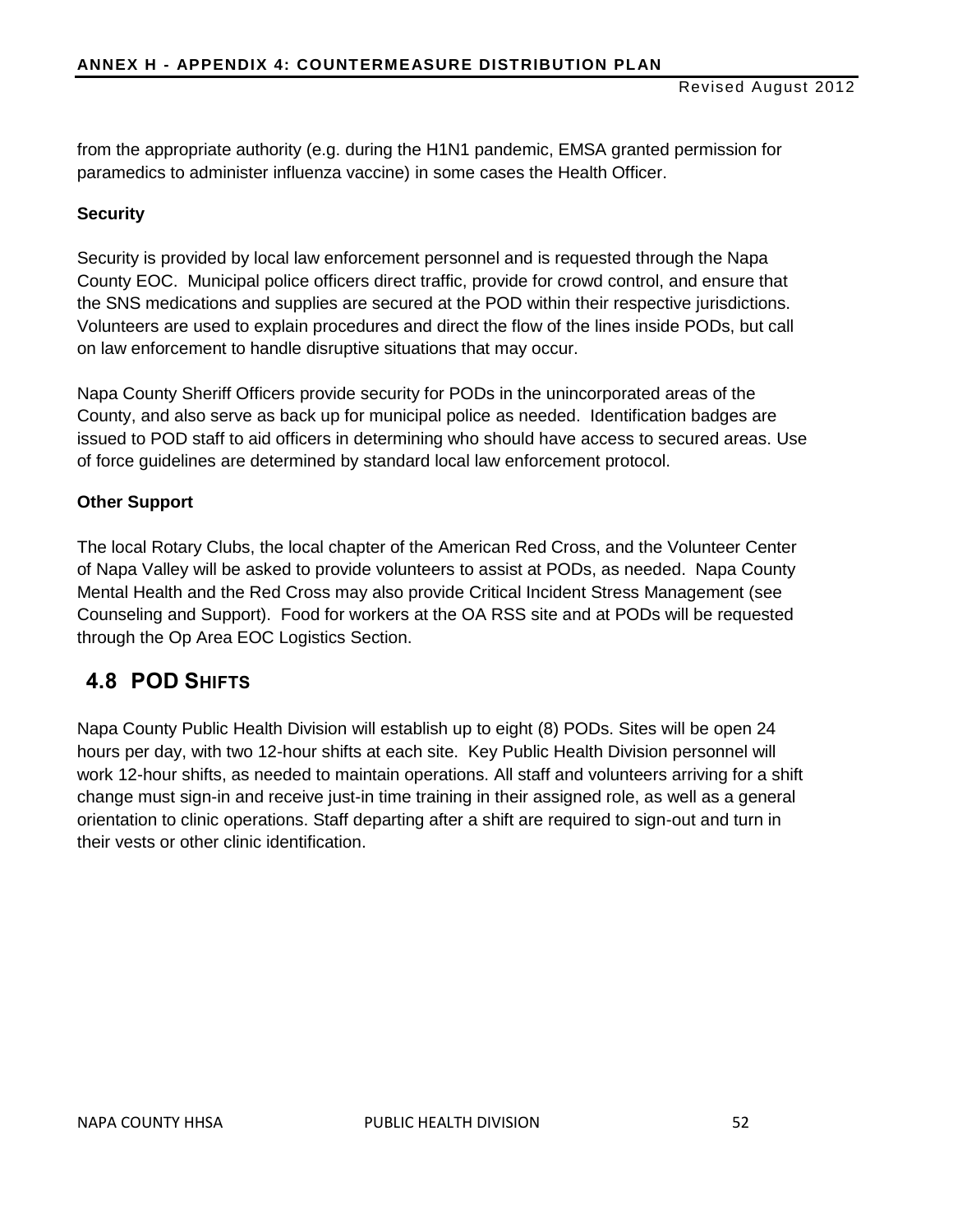#### <span id="page-54-0"></span>**4.9 POD MEDIA POLICY**

| <b>Description of Function/Action</b>          | <b>Position with Authority/ Policy</b>                                                                                                                                                                                                                                                                                                                       |
|------------------------------------------------|--------------------------------------------------------------------------------------------------------------------------------------------------------------------------------------------------------------------------------------------------------------------------------------------------------------------------------------------------------------|
| <b>Handling Media Inquiries/Press</b>          | Media inquiries should be directed to the PIO at<br>the DOC/EOC.                                                                                                                                                                                                                                                                                             |
|                                                | The POD Site Manager serves as the local liaison<br>between the lead PIO or the Joint Information<br>Center (JIC) and the local community.                                                                                                                                                                                                                   |
|                                                | All messages for the Press will be provided by the<br>HHSA DOC. Due to staffing constraints, the POD<br>Site Manager will serve as the POD-level PIO to<br>help foster a community-POD link that ensures<br>that the public receives accurate, focused, and<br>timely information to support operational goals<br>such as efficient patient flow.            |
| <b>Providing Public Informational Material</b> | The HHSA DOC will provide informational<br>material to PODs to be distributed to the public.<br>PODs will ONLY distribute material provided by<br>HHSA DOC. This is done to maintain<br>consistency in public messaging. If the POD has<br>informational material needs, they should seek<br>assistance from the HHSA DOC following the<br>chain of command. |

The PIO, under direction from the EOC coordinates the release of:

- Information to the general public prior to the initiation of the mass prophylaxis program:
	- o POD location(s)
	- o Description of the process
- Updated directives as necessary
- Progress reports.

The POD Site Manager serves as the local liaison between the lead PIO or the Joint Information Center (JIC) and the local community.

Due to staffing constraints, the POD Site Manager will serve as the POD-level PIO to help foster a community-POD link that ensures that the public receives accurate, focused, and timely information to support operational goals such as efficient patient flow.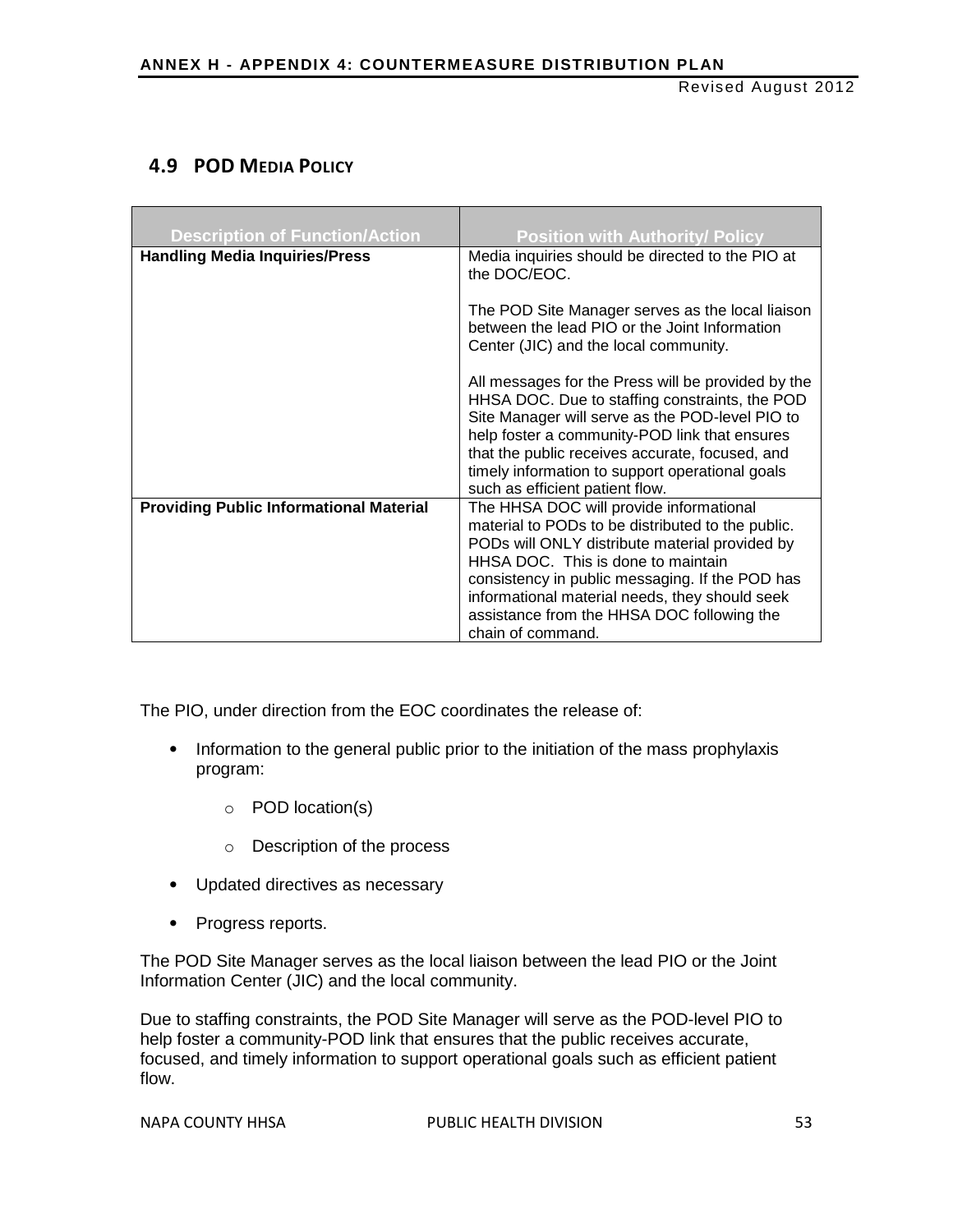#### <span id="page-55-0"></span>**4.10 RECEIVING SNS PHARMACEUTICALS AND MEDICAL SUPPLIES**

The POD Division Supervisor at each POD is authorized to sign for the delivery of pharmaceuticals and medical supplies form the SNS.

#### <span id="page-55-1"></span>**4.11 DISPENSING PHARMACEUTICALS AND MEDICAL SUPPLIES**

Registered Nurses, physicians and/or pharmacists will dispense the medication identified on a screening form. If the patient came to the Dispensing area via an Express Lane, no medication will have been identified. A patient in the Express Lane indicates that there are no contraindications determined by the dispensing staff and therefore, , the dispensing staff will dispense the standard prescription that has been approved by the Public Health Officer. The Health Officer or her designee will determine which categories of individuals should be given priority prophylaxis in the early stages of an event. Families of individuals targeted for priority prophylaxis will also receive priority prophylaxis. See Section 1.1 and 3.4 for more detail on priority prophylaxis.

There will be at least one table at each POD that has a health care provider who speaks Spanish. At the largest site (in Napa) at least one table equivalent will be designated as a "multi-lingual" table. Personnel will have a list of all staff on duty that are bilingual, including what language they speak and where they are working within the POD.

PODs can accommodate vehicle traffic (drive-thru) and pedestrian traffic (walk thru). A "walk-thru" and "drive-thru" are two models of dispensing mass prophylaxis at a POD. Both models involve four (4) steps:

- Step 1: Pick Up Forms
- Step 2: Show Form
- Step 3: Pick Up Medicine
- Step 4: Turn in Form and Exit

A Drive-Thru model can have the following advantages

- Citizens remain inside their own vehicles
- Limits mass crowds of people no one stands in long lines in hot/cold weather
- Limits transmission and spread of disease
- Reduced fear of disease transmission from standing in large crowds
- Quicker set up and tear down time
- More throughput
- Fewer staffing requirements

**Off-Site Parking Area Traffic Management –** The local Public Health Division, in coordination with the Op Area EOC, may consider using a large parking lot to control

NAPA COUNTY HHSA PUBLIC HEALTH DIVISION 54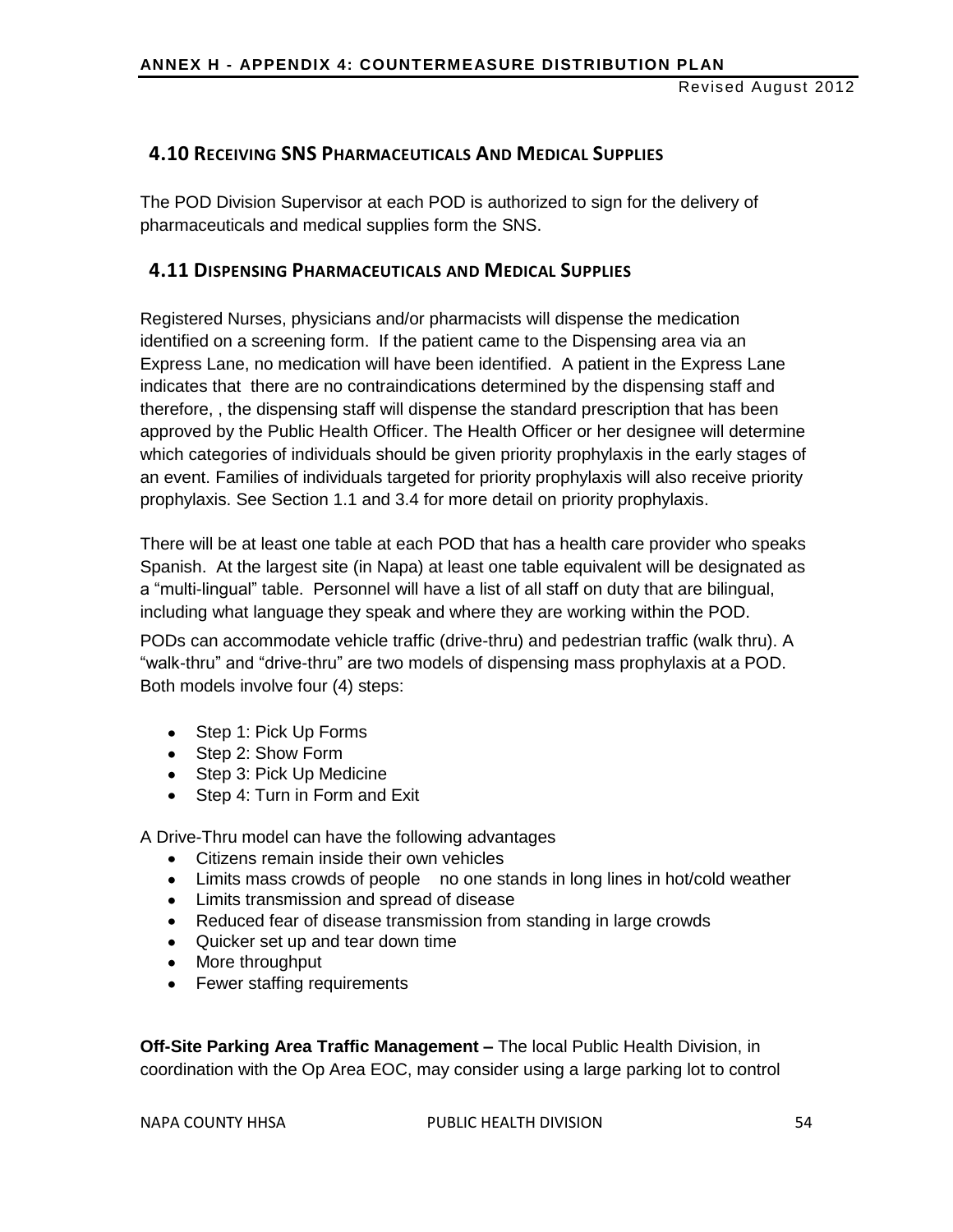arrivals at a POD. Citizens are asked to drive or take public transportation to the off-site parking area, where they leave their vehicles and are brought by shuttle bus to the POD. Initial triage and screening can be accomplished at the off-site parking area, and patient information can be provided. This approach minimizes traffic/parking congestion at the POD and provides a way to control patient flow through PODs. Citizens are warned not to drive to the POD because parking will not be allowed. Citizens within walking or biking distance to any site are welcome to arrive on their own and can be screened at the POD. In a situation where there is concern about disease spread, screening at the off-site parking site is important. Other disease control methods (i.e., masks provided before boarding shuttle buses or public transportation) may be used.

Children under 5 may be weighed in order to determine the appropriate dose. If the biological agent is sensitive to Amoxicillin, chewable tablets may be dispensed from SNS stores. If Ciprofloxacin or Doxycycline is the drug of choice, it may be necessary to create an oral suspension for children, as well as other patients who are unable to swallow pills (see Attachment 4, Medical Consultation Guide). Instructions for creating an oral Doxycycline suspension will be made available to the PODs for distribution.

Patients who wish to pick up medication for children, family members and neighbors who are homebound and unable to come to PODs will be permitted to do so.

The Health Officer has the authority to determine the number of regimens that can be dispensed to an individual. Depending on the incident, medical history information may be waived for each person may be required, as well as the weight of all children under 5 years.

Bottles of prepackaged unit- of-use antibiotics from the SNS come with two pull-off labels with the lot number and prescription serial number. These self-adhesive labels can be affixed to the patient's H&P form and the Treatment Log.

*SNS Unit-of-Use* 

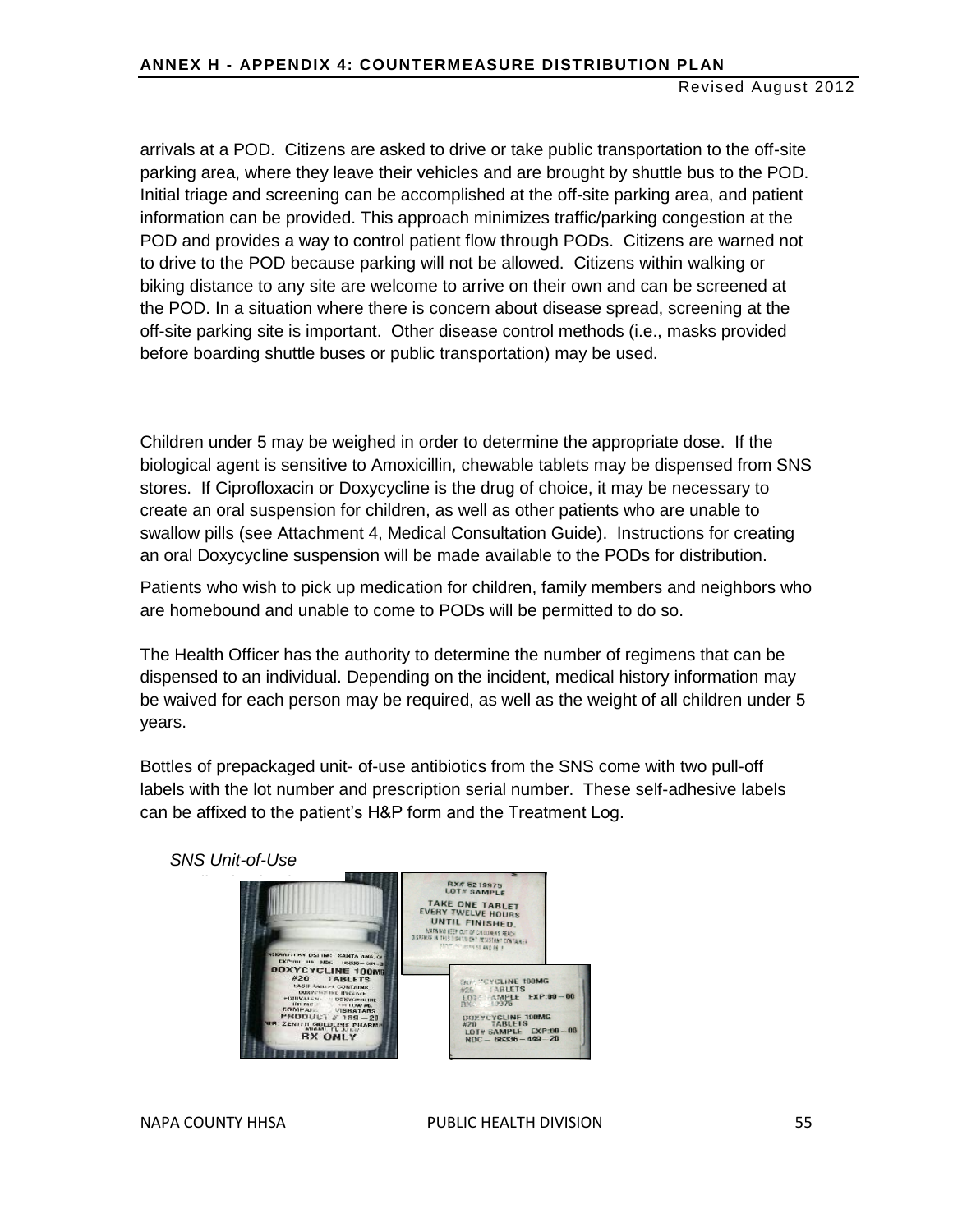Patients will be advised about the medications they are receiving and potential sideeffects to watch for. They will be given a 24-hour "hotline" number to call if they have questions or experience any unexpected negative effects from the medication. They will also be told how to get information about the need to pick up additional doses of medication if it is determined that a longer course of treatment is necessary.

At the POD, each patient will receive a Patient Information Form to take home. These have been provided by the CDC and are available in 48 languages.

As soon as the patient receives the medication and take-home instructions, the Dispenser will stamp the back of his or her hand to indicate that medication has been dispensed. This is to prevent patients from receiving more than one unit-of-use prescription.

#### <span id="page-57-0"></span>**4.12 IDENTIFICATION**

In the case of priority or targeted prophylaxis, identification such as a professional license or driver's license, may be required before medication or vaccine is dispensed.

#### <span id="page-57-1"></span>**4.13 DEMOBILIZATION OF POD SITES**

The POD Division Manager works with the DOC in determining when the functions of the Mass Prophylaxis at the site are complete or near completion. At this time the POD Division Manager will work with the Logistics Team Leader and the Medical Operations Team Leader to arrange the following:

#### **Staff**

- Notification of date/time to be released from duties.
- Collection and verification of any pertinent payroll records.

#### **Equipment/Supplies**

- Inventory unused SNS medications and supplies.
- Tear down of equipment after all patients have left the premises.
- Packing of equipment and supplies.
- Arrangements to have equipment/supplies returned to their home base.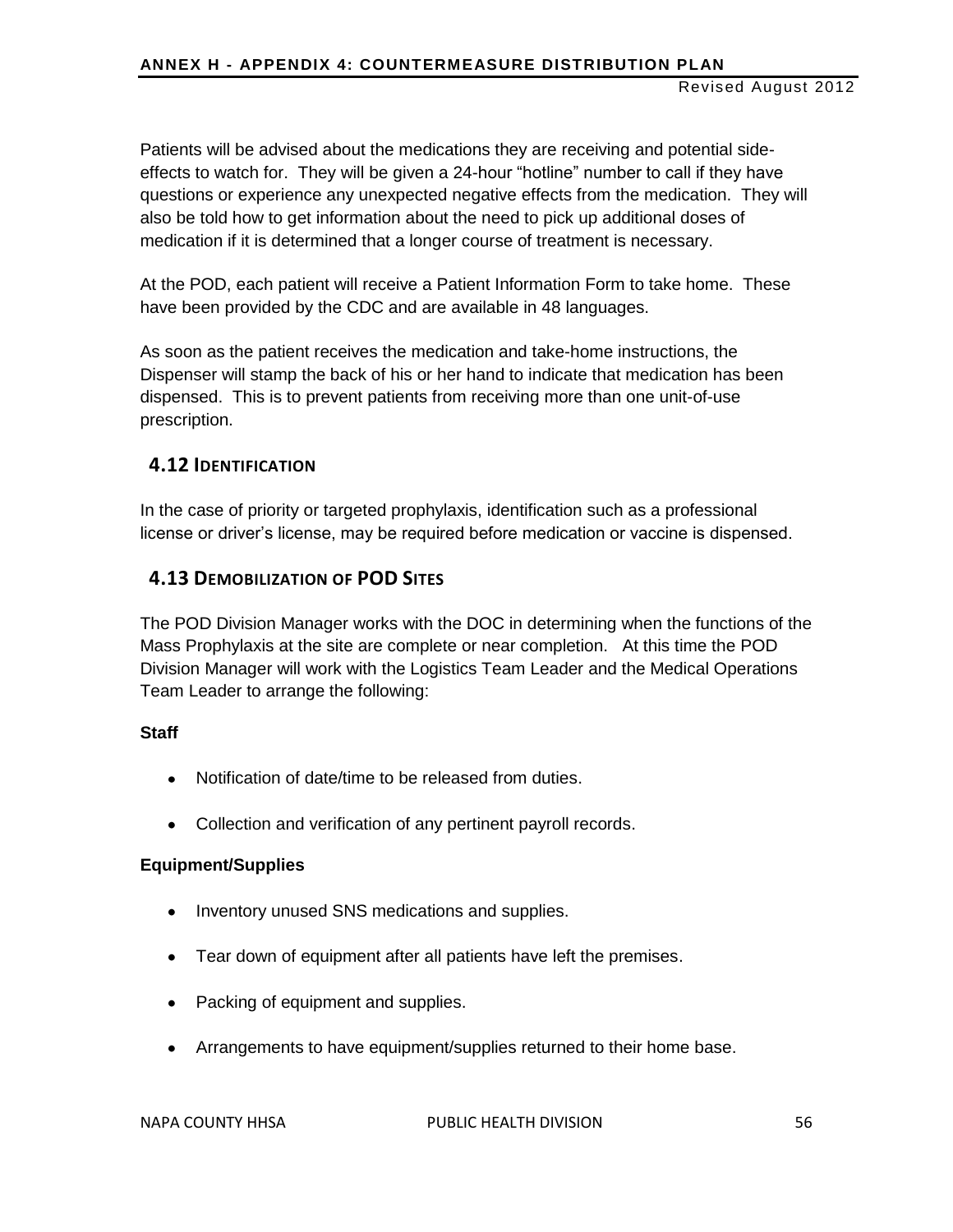#### **Documentation**

- Determination of who will take possession of all records pertinent to the prophylaxis process.
- Logging of all documentation being turned over, and maintenance of any duplicates as deemed necessary.
- Packing of records and transfer to appropriate personnel.

#### **Debriefing**

Prior to leaving the facility, the Incident Commander and/or Operations Section Chief should gather all staff for a debriefing. In this process, staff should be offered an opportunity to share:

- Concerns for how the process took place.
- Any problems that they personally are experiencing as a result of participating in this process.
- Suggestions they have for improving the process for future.

#### **Facility Security**

Prior to leaving the facility, the Medical Operations Section Chief and/or the Logistics Section Chief will make sure that the facility is left as it was found upon starting the process, that it is secure, and that all keys/access methods have been returned to proper authority.

#### **After Action Report**

The following information is captured and shared with all parties involved:

- 1. Number of patients treated.
- 2. Start and stop dates/times and total number of hours of operation.
- 3. Listing of all personnel involved.
- 4. How the process took place.
- 5. Problems identified throughout the process, and suggestions for improvement.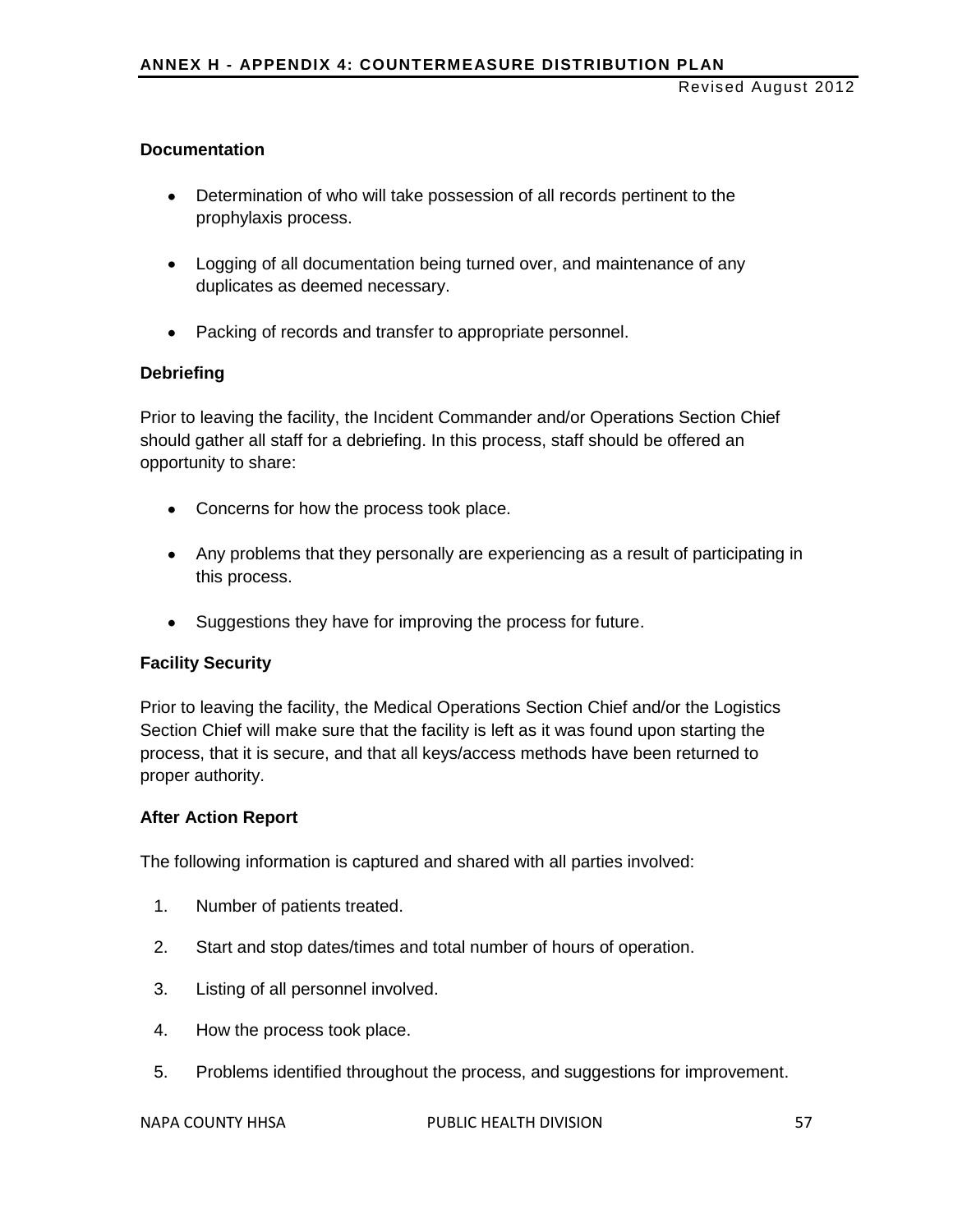# <span id="page-59-0"></span>**5. ALTERNATE METHODS FOR MASS PROPHYLAXIS**

Alternate methods for mass prophylaxis are expected to be needed to address situations requiring prophylaxis of the entire population in 48 hours. Potential methods are described here.

**Medical Providers –** The local Public Health Division may consider incorporating protocols whereby licensed medical providers (MDs, D.O., Dialysis Clinics, and Urgent Care Clinics) are given antibiotics and/or vaccines for administration to patients in their offices and clinics, along with specific protocols for their use. These sites would operate as "Drop Off" PODs and would be most practical for use in a scenario where prophylaxis must be given within 10+ days. The Public Health Officer would issue a direct order to distribute prophylaxis through medical providers. Incorporating such procedures has the potential advantages of allowing fuller participation of the medical community in the mass prophylaxis effort, enabling patients to receive prophylaxis in their usual health care settings, and relieving some of the pressure on PODs. However, Public Health would lose some ability to track who receives prophylaxis, and medical practitioners may, in this situation, experience security needs to be which they are unaccustomed.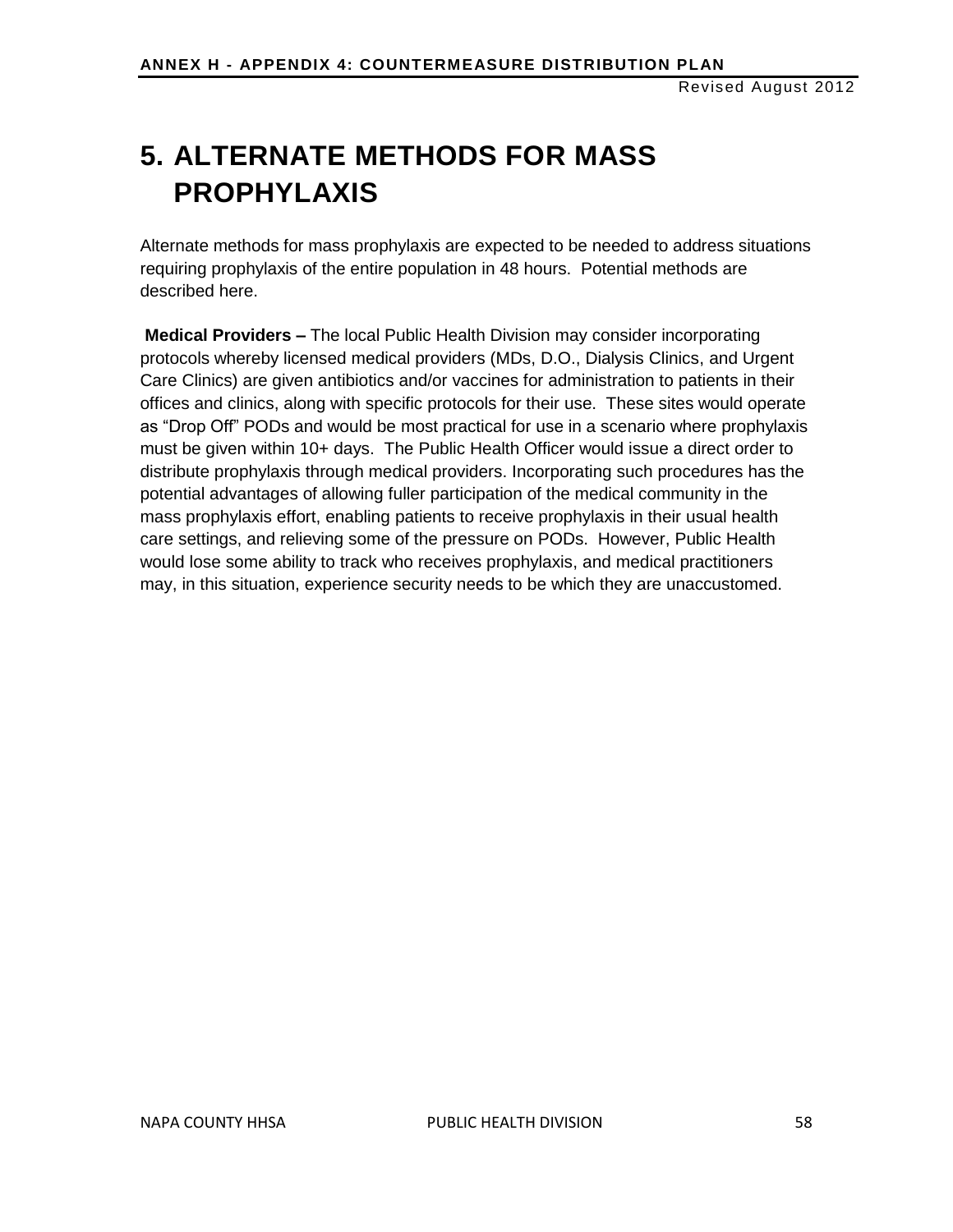<span id="page-60-0"></span>

| 5.1 MASS PROPHYLAXIS ALTERNATE APPROACHES - PROS AND CONS               |                                                                                      |                                                                                              |                                                                                 |                                                                     |                                                                                     |
|-------------------------------------------------------------------------|--------------------------------------------------------------------------------------|----------------------------------------------------------------------------------------------|---------------------------------------------------------------------------------|---------------------------------------------------------------------|-------------------------------------------------------------------------------------|
|                                                                         | PODs                                                                                 | PODs with Off-Site<br>Parking                                                                | <b>Street Delivery</b>                                                          | Drive-Through                                                       | Drop-Off to Medical<br>Providers/Clinics                                            |
| Scenario permitting (or<br>requiring) use                               | $6-10$ -day                                                                          | $6-10$ -day                                                                                  | 3 day                                                                           | 3 day                                                               | Weeks or months                                                                     |
| Ability to address medical<br>concerns and follow<br>standard protocols | Good                                                                                 | Good                                                                                         | Poor                                                                            | Good                                                                | Best. One-to-one dispensing may<br>be possible.                                     |
| Congregation, potential<br>disease spread                               | Poor                                                                                 | Better, ID suspect<br>cases before going to<br>the POD. Shuttle<br>buses are<br>problematic. | Good, stay home<br>we will come to<br>you.                                      | Good, Stay In your<br>car.                                          | Minimize spread if providers are<br>able to control flow to offices and<br>clinics. |
| Management of Special<br>Populations                                    | Difficult, separate<br>PODS may be<br>needed.                                        | Better, screening and<br>referral possible.                                                  | Good. Language<br>and other special<br>needs may be<br>met in<br>neighborhood.  | Poor. Access<br>difficult.                                          | Good                                                                                |
| Logistics/Re-Supply                                                     | Difficult if 20 PODs<br>are needed. OK if<br>minimal number of<br>POD <sub>s</sub> . | Difficult if 20 PODs<br>are needed. OK if<br>minimal number of<br>POD <sub>s</sub> .         | Easier, but<br>requires identified<br>routes and<br>enough staffed<br>vehicles. | Best. use minimum #<br>of sites needed<br>supply and re-<br>supply. | Difficult, except in situations with<br>weeks or months to distribute.              |
| Timeliness/Speed of<br>Delivery                                         | Good with 24-hour<br>operations. Flow<br>rate determines<br>this.                    | Good with 24-hour<br>operations. Flow rate<br>determines this.                               | Good, with<br>enough vehicles<br>for delivery.                                  | Unknown                                                             | See above                                                                           |

 $\blacksquare$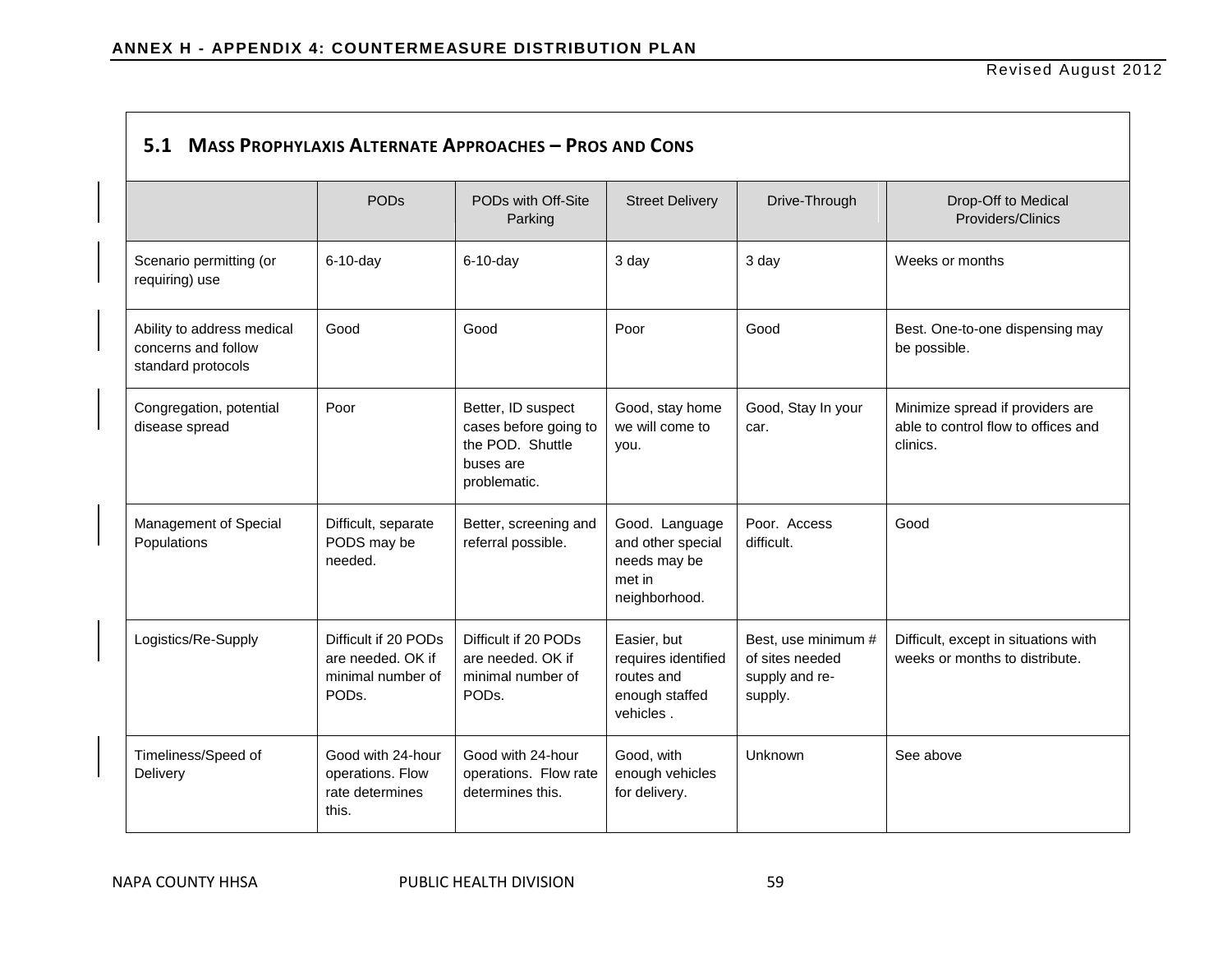| <b>MASS PROPHYLAXIS ALTERNATE APPROACHES - PROS AND CONS</b><br>5.1 |                                                                            |                                                                                |                                                                                   |                                                                              |                                            |
|---------------------------------------------------------------------|----------------------------------------------------------------------------|--------------------------------------------------------------------------------|-----------------------------------------------------------------------------------|------------------------------------------------------------------------------|--------------------------------------------|
|                                                                     | <b>PODs</b>                                                                | PODs with Off-Site<br>Parking                                                  | <b>Street Delivery</b>                                                            | Drive-Through                                                                | Drop-Off to Medical<br>Providers/Clinics   |
| Staffing                                                            | Difficult, need<br>hundreds clinical<br>and support staff.                 | Difficult, need<br>hundreds clinical and<br>support staff.                     | Better: 2-4 staff<br>per vehicle.                                                 | Better: fewer sites                                                          | Leaves staffing to providers.              |
| <b>Flow Control</b>                                                 | <b>Difficult</b>                                                           | Better, shuttle buses<br>leave satellite parking<br>area when flow<br>permits. | Good                                                                              | Good, with enough<br>security and traffic<br>management.                     | Good, leaves distribution to<br>providers. |
| Security                                                            | <b>Difficult</b>                                                           | <b>Difficult</b>                                                               | Good, with<br>security on<br>vehicles or at<br>cross-streets or<br>intersections. | Good, fewer sites,<br>but anxious people in<br>slow moving traffic<br>lanes. | Leaves security to providers.              |
| Public<br>Acceptance/Compliance                                     | Good, if familiar<br>site. There may be<br>panic to get to a<br>POD first. | May be difficult to<br>explain.                                                | Good. Stay<br>home, we will<br>come to you.                                       | Traffic jams                                                                 | Good.                                      |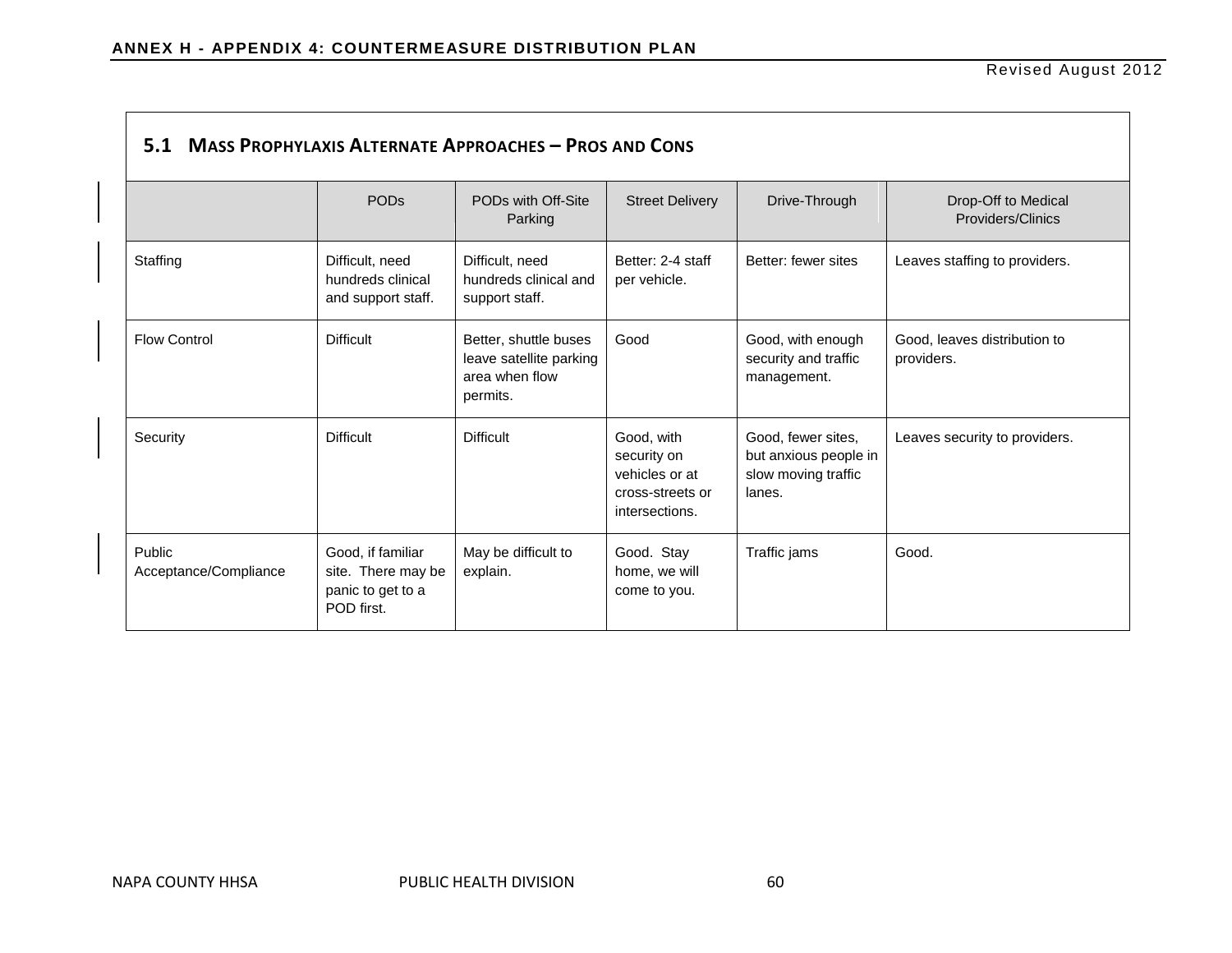#### **TRAFFIC SAFETY AWARENESS FOR DRIVE-THRU POD**

- $\Box$  Working around cars can be dangerous ... stay vigilant.
- $\Box$  Eye contact is good but does not necessarily mean the driver sees you.
- $\Box$  Make eye contact and then instruct motorists to put cars in park prior to approaching vehicle ... make sure they complied before approaching.
- $\Box$  Watch "pinch" point between cars ... whenever possible stay way from the front of cars.
- $\Box$  Ensure car is in park by watching car "rock" into park gear.
- $\Box$  Stay on sides of cars when at all possible.
- $\Box$  Do not walk in traffic lanes or areas where cars are commonly traveling throughout POD.
- $\Box$  Use barriers to protect vourself while walking around POD.
- $\Box$  Understand that we will get fatigued towards the end of clinic. Do your best to stay vigilant.
- $\Box$  Expect the unexpected from drivers.
- $\Box$  Get translator when needed to speak to motorists to ensure instruction are understood.
- $\Box$  If a driver appears to be having a medical problem do not let them drive off. Contact your team lead, safety or Incident Command.
- $\Box$  3 blasts of the horn mean that all clinic activity will cease ... move to protected area.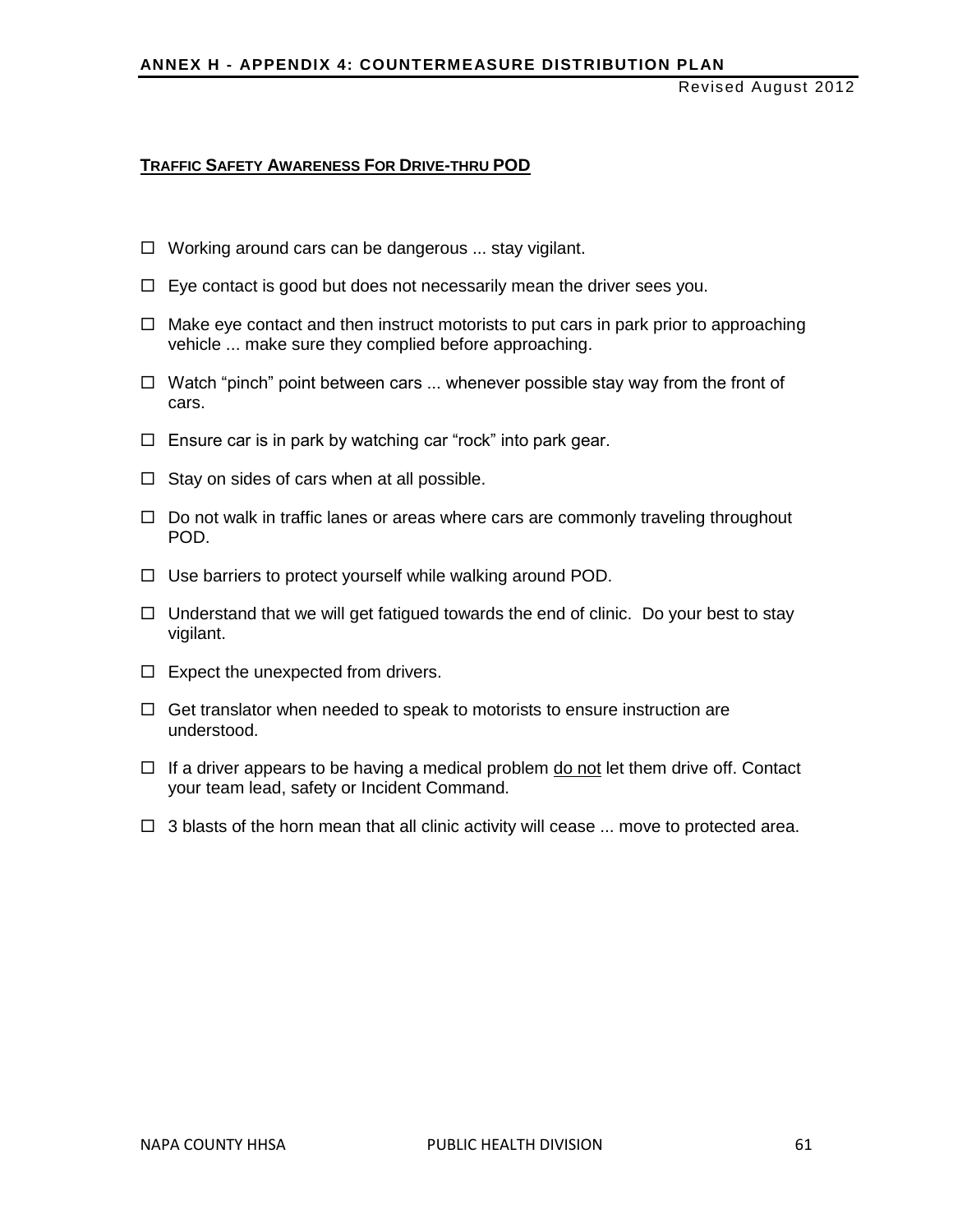**Drive-Thru Clinic Staffing List**

**DATE:**

| <b>Position</b>                               | <b>Staff Name</b> | Location                  |
|-----------------------------------------------|-------------------|---------------------------|
| <b>Medical Group Supervisor</b>               |                   | <b>POD Clinic</b>         |
| <b>Screening Unit Leader</b>                  |                   | <b>POD Clinic</b>         |
| <b>Screening Team #1 Lead</b>                 |                   | Lane 1                    |
| Screening Team #1                             |                   | walk in area              |
| Screening Team #1                             |                   | Lane 1, walk in area      |
| <b>Screening Team #2 Lead</b>                 |                   | Lane <sub>2</sub>         |
| Screening Team # 2                            |                   | Lane <sub>2</sub>         |
| Screening Team # 2                            |                   | Lane 2                    |
| Screening Team # 2                            |                   | Lane <sub>2</sub>         |
| <b>Screening Team #3 Lead</b>                 |                   | Lane 3                    |
| Screening Team #3                             |                   | Lane 3                    |
| Screening Team #3                             |                   | Lane 3                    |
| <b>Screening Team # 4 Lead</b>                |                   | Lane 4                    |
| Screening Team # 4                            |                   | Lane 4                    |
| Screening Team # 4                            |                   |                           |
| Screening Team # 4                            |                   | Lane 4                    |
| <b>Screening Leader-Mobile and Break Team</b> |                   |                           |
|                                               |                   | 11-3 Lane #               |
|                                               |                   | 11-3 Lane #               |
|                                               |                   | $\overline{11}$ -3 Lane # |
|                                               |                   | 11-3 Lane $#$             |
|                                               |                   | 11-3 Lane #               |
| <b>Dispensing Unit Leader</b>                 |                   | <b>POD Clinic</b>         |
|                                               |                   |                           |
| <b>Dispensing Team #1 Lead</b>                |                   | Lane 1, walk in           |
| <b>Position</b>                               | <b>Staff Name</b> | Location                  |
| Dispensing Team #1                            |                   | Walk in                   |
| Dispensing Team #1                            |                   | Lane 1                    |
| <b>Dispensing Team # 2 Lead</b>               |                   | Lane 2, 3                 |
| Dispensing Team # 2                           |                   | Lane 2                    |
| Dispensing Team #2                            |                   | Lane 3                    |
| Dispensing Team #2                            |                   | Lane 3                    |
| Dispensing Team # 2                           |                   | Lane 3                    |
| <b>Dispensing Team #3 Lead</b>                |                   | Lane 4                    |
| Dispensing Team #3                            |                   | Lane 4                    |